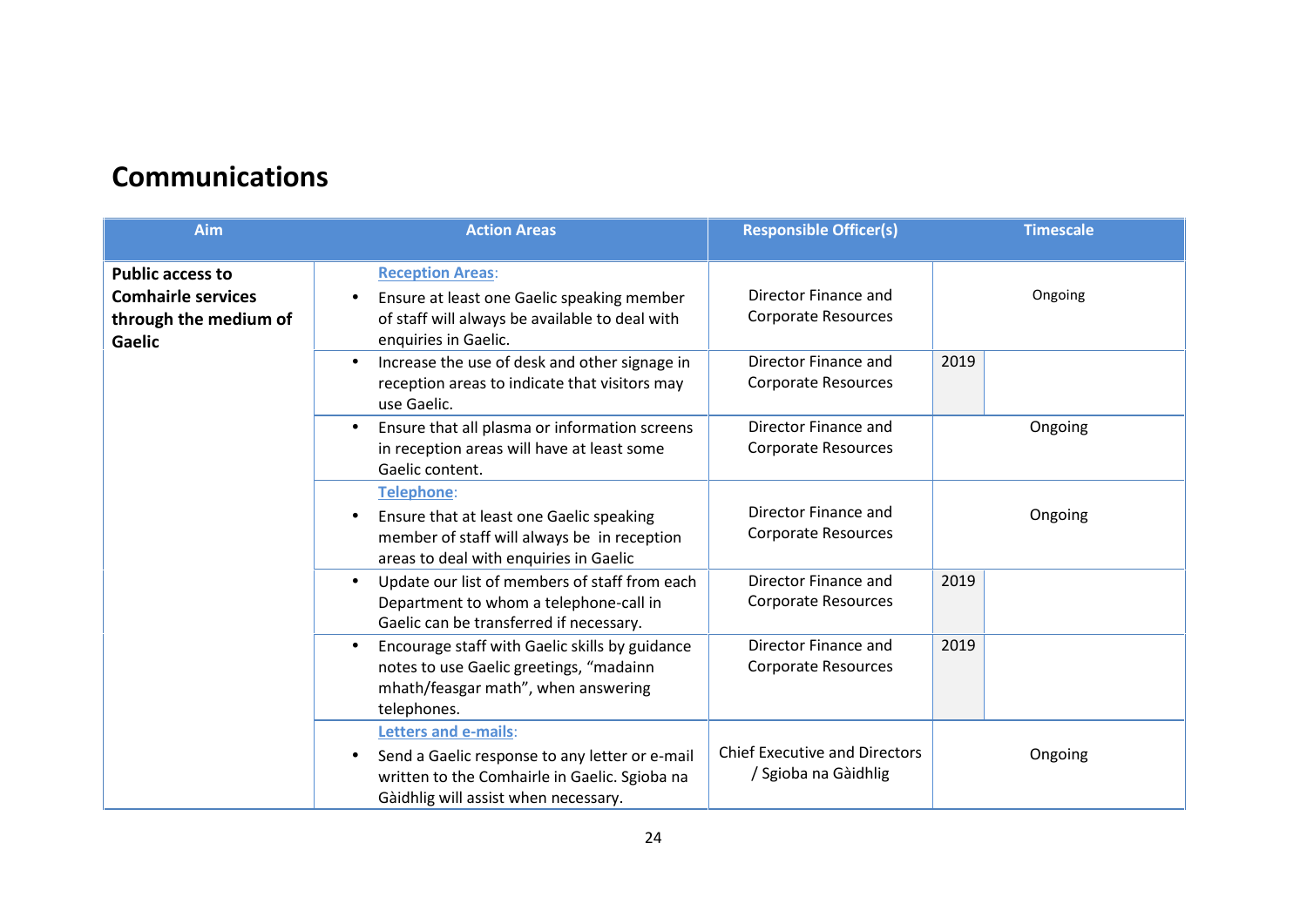| <b>Aim</b>                                                                    | <b>Action Areas</b>                                                                                                                                                        | <b>Responsible Officer(s)</b>                                | <b>Timescale</b>                     |
|-------------------------------------------------------------------------------|----------------------------------------------------------------------------------------------------------------------------------------------------------------------------|--------------------------------------------------------------|--------------------------------------|
| <b>Public access to</b><br><b>Comhairle services</b><br>through the medium of | Initiate written correspondence in bilingual<br>$\bullet$<br>format at least with any individual or<br>organisation known to use Gaelic.                                   | <b>Chief Executive and Directors</b><br>/ Sgioba na Gàidhlig | Ongoing                              |
| <b>Gaelic</b>                                                                 | Any Gaelic e-mail or letter to the Comhairle<br>$\bullet$<br>will have the same response time as an<br>English e-mail or letter.                                           | <b>Chief Executive and Directors</b><br>/ Sgioba na Gàidhlig | Ongoing                              |
|                                                                               | Provide, on request, bilingual e-mail contact<br>$\bullet$<br>details, out-of-office replies, electronic<br>signatures, etc. for staff.                                    | Sgioba na Gàidhlig                                           | Throughout the course of the<br>Plan |
|                                                                               | <b>Complaints Procedure:</b><br>Produce an updated bilingual version of the<br>$\bullet$<br>downloadable complaints form.                                                  | Sgioba na Gàidhlig                                           | 2019                                 |
|                                                                               | Any Gaelic e-mail or letter of complaint to the<br>$\bullet$<br>Comhairle will have the same response time<br>as an English e-mail or letter of complaint.                 | <b>Chief Executive and Directors</b><br>/ Sgioba na Gàidhlig | Ongoing                              |
|                                                                               | Transfer a complaint by telephone in Gaelic to<br>$\bullet$<br>a relevant Gaelic speaking Officer if<br>necessary.                                                         | Director Finance and<br><b>Corporate Resources</b>           | Ongoing                              |
|                                                                               | <b>Translation Enquiries:</b><br>Continue to provide a Gaelic translation<br>$\bullet$<br>service in response to enquiries from the<br>public and community organisations. | Sgioba na Gàidhlig                                           | Ongoing                              |
|                                                                               | <b>Elections:</b><br>Continue to provide bilingual information<br>$\bullet$<br>relating to Ward elections.                                                                 | <b>Democratic Services Manager</b>                           | Ongoing                              |
|                                                                               | Continue to provide bilingual local and<br>$\bullet$<br>national election results.                                                                                         | <b>Returning Officer</b>                                     | Ongoing                              |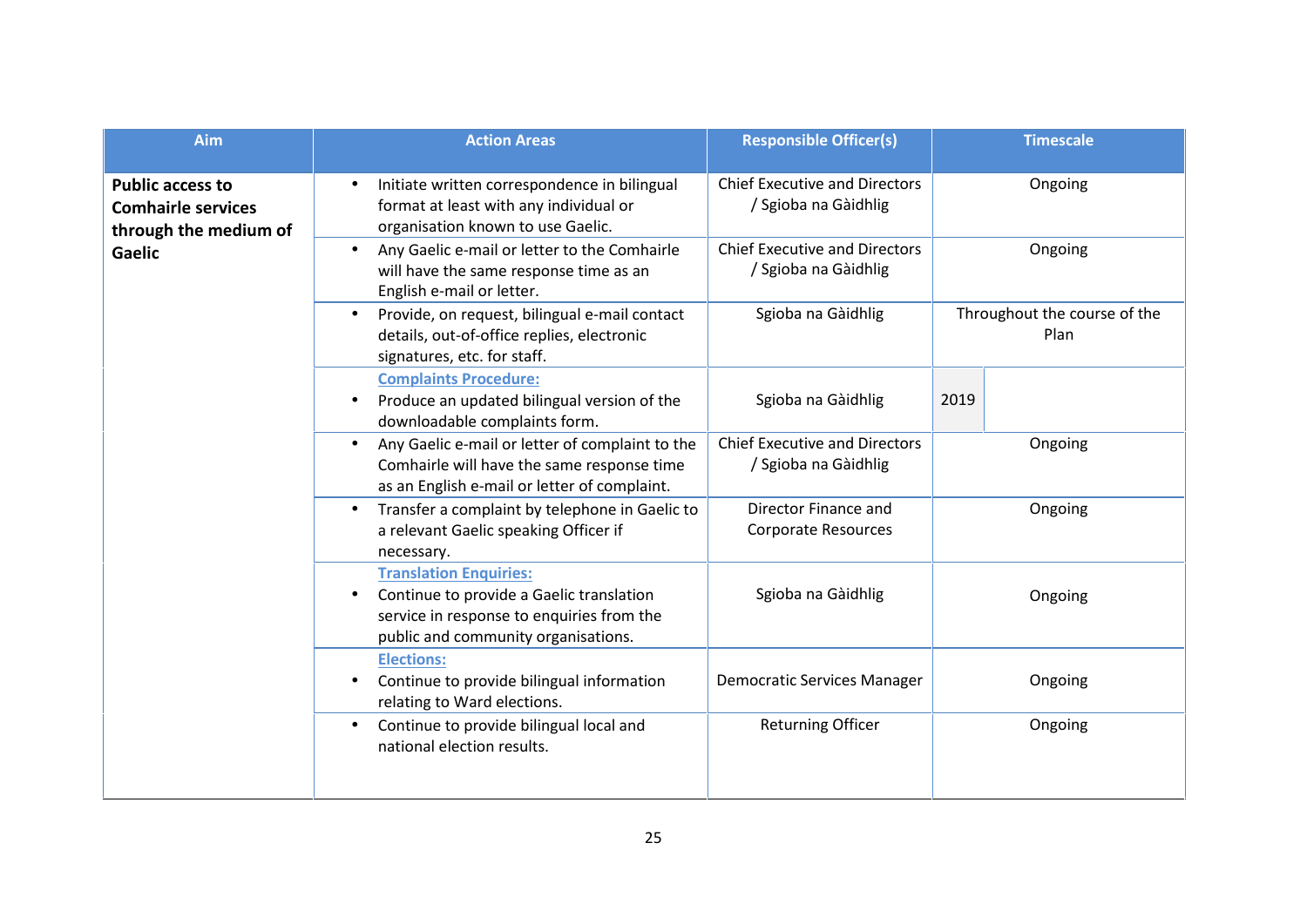| Aim                                                                                            | <b>Action Areas</b>                                                                                                                                                                     | <b>Responsible Officer(s)</b>                                | <b>Timescale</b> |
|------------------------------------------------------------------------------------------------|-----------------------------------------------------------------------------------------------------------------------------------------------------------------------------------------|--------------------------------------------------------------|------------------|
| <b>Public access to</b><br><b>Comhairle services</b><br>through the medium of<br><b>Gaelic</b> | <b>Civic Events:</b><br>Ensure that wherever possible Members<br>involved are briefed to speak some Gaelic at<br>public events, such as official openings.                              | Sgioba na Gàidhlig / Gaelic<br><b>Communications Officer</b> | Ongoing          |
|                                                                                                | Continue to produce all Comhairle invitations<br>$\bullet$<br>to official events in bilingual format.                                                                                   | Sgioba na Gàidhlig                                           | Ongoing          |
|                                                                                                | <b>Gaelic Badges:</b><br>Subject to an equality impact assessment,<br>introduce a Gaelic badge scheme in order to<br>encourage communication between<br>individuals with Gaelic skills. | <b>Head of Human Resources</b>                               | 2020             |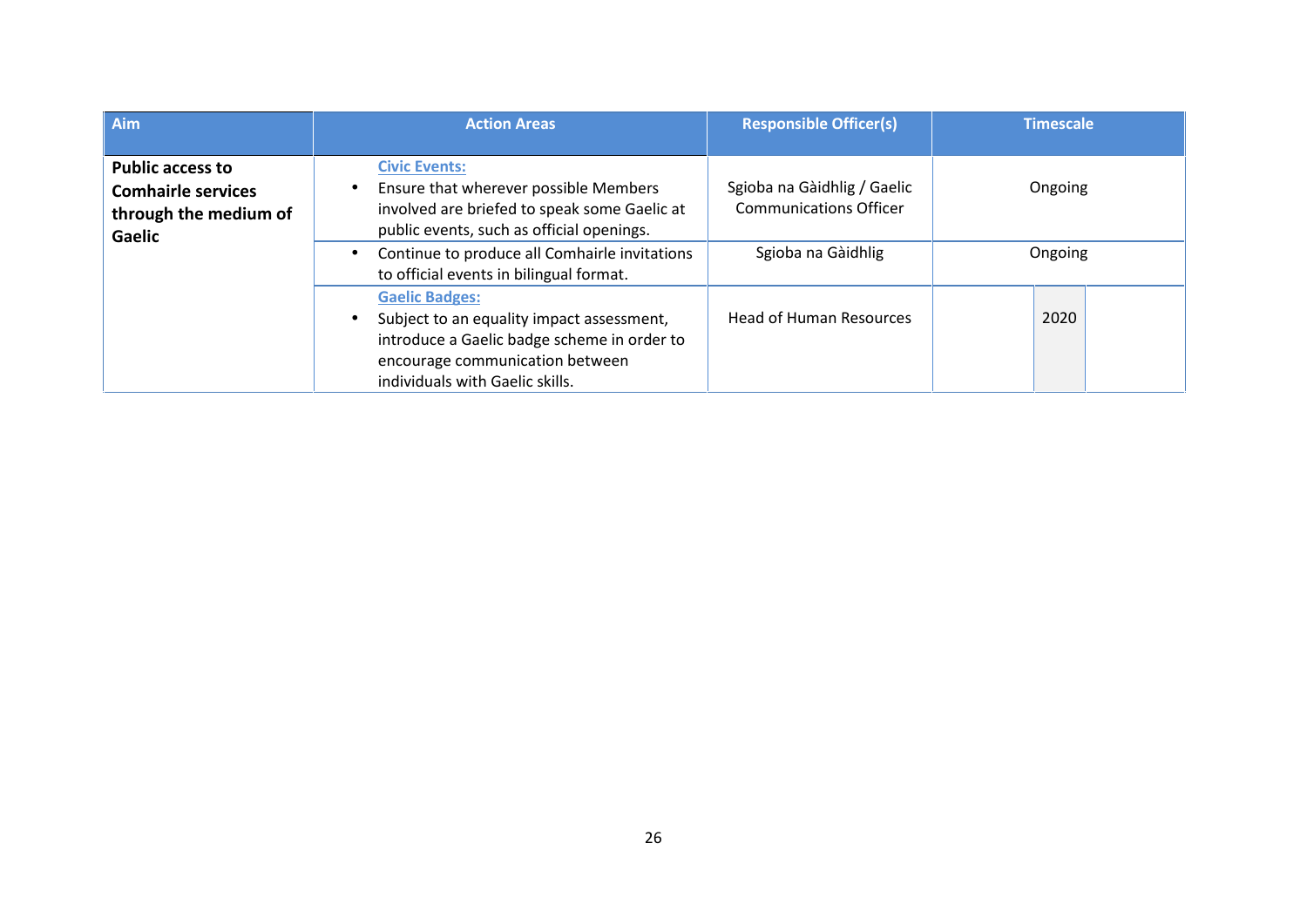# **Publications**

| Aim                                                                       | <b>Action Areas</b>                                                                                                                                                                                       | <b>Responsible Officer(s)</b>                                              | <b>Timescale</b> |
|---------------------------------------------------------------------------|-----------------------------------------------------------------------------------------------------------------------------------------------------------------------------------------------------------|----------------------------------------------------------------------------|------------------|
| <b>As much Gaelic content</b><br>as possible in Comhairle<br>publications | <b>Forms and Stationery:</b><br>Produce a greater range of bilingual<br>Comhairle forms.                                                                                                                  | <b>Chief Executive and Directors</b><br>/ Sgioba na Gàidhlig               | 2019             |
|                                                                           | All letterheads, compliment slips and business<br>$\bullet$<br>cards will be bilingual.                                                                                                                   | <b>Chief Executive and Directors</b><br>/ Sgioba na Gàidhlig               | 2019             |
|                                                                           | <b>Leaflets, Booklets and Posters:</b><br>Produce a greater range of Comhairle leaflets,<br>booklets and posters with bilingual content.                                                                  | <b>Chief Executive and Directors</b><br>/ Sgioba na Gàidhlig               | 2019             |
|                                                                           | <b>Media Communications:</b><br>Continue to issue as many bilingual press<br>$\bullet$<br>releases as possible, with an emphasis on<br>those of greatest interest to the public.                          | Communications Officer /<br><b>Gaelic Communications</b><br>Officer        | Ongoing          |
|                                                                           | Offer Members Gaelic media training. Gaelic<br>$\bullet$<br>Communications Officer will provide support<br>for the preparation of Gaelic interviews.                                                      | <b>Chief Executive and Directors</b><br>/ Gaelic Communications<br>Officer | Ongoing          |
|                                                                           | <b>Website:</b><br>Ensure that the website design incorporates<br>Gaelic content where it is available.                                                                                                   | Head of I.T. / Sgioba na<br>Gàidhlig                                       | 2019             |
|                                                                           | Increase bilingual content throughout the<br>$\bullet$<br>website with regard to pages with most visits<br>by users, e.g. bus timetables pages.                                                           | Head of I.T. / Sgioba na<br>Gàidhlig                                       | 2019             |
|                                                                           | Create a Gaelic tab on the Comhairle's<br>$\bullet$<br>homepage leading to pages written in Gaelic.<br>This will lead to other Gaelic pages, providing<br>two levels of navigation for Gaelic, initially. | Head of I.T. / Sgioba na<br>Gàidhlig                                       | 2019             |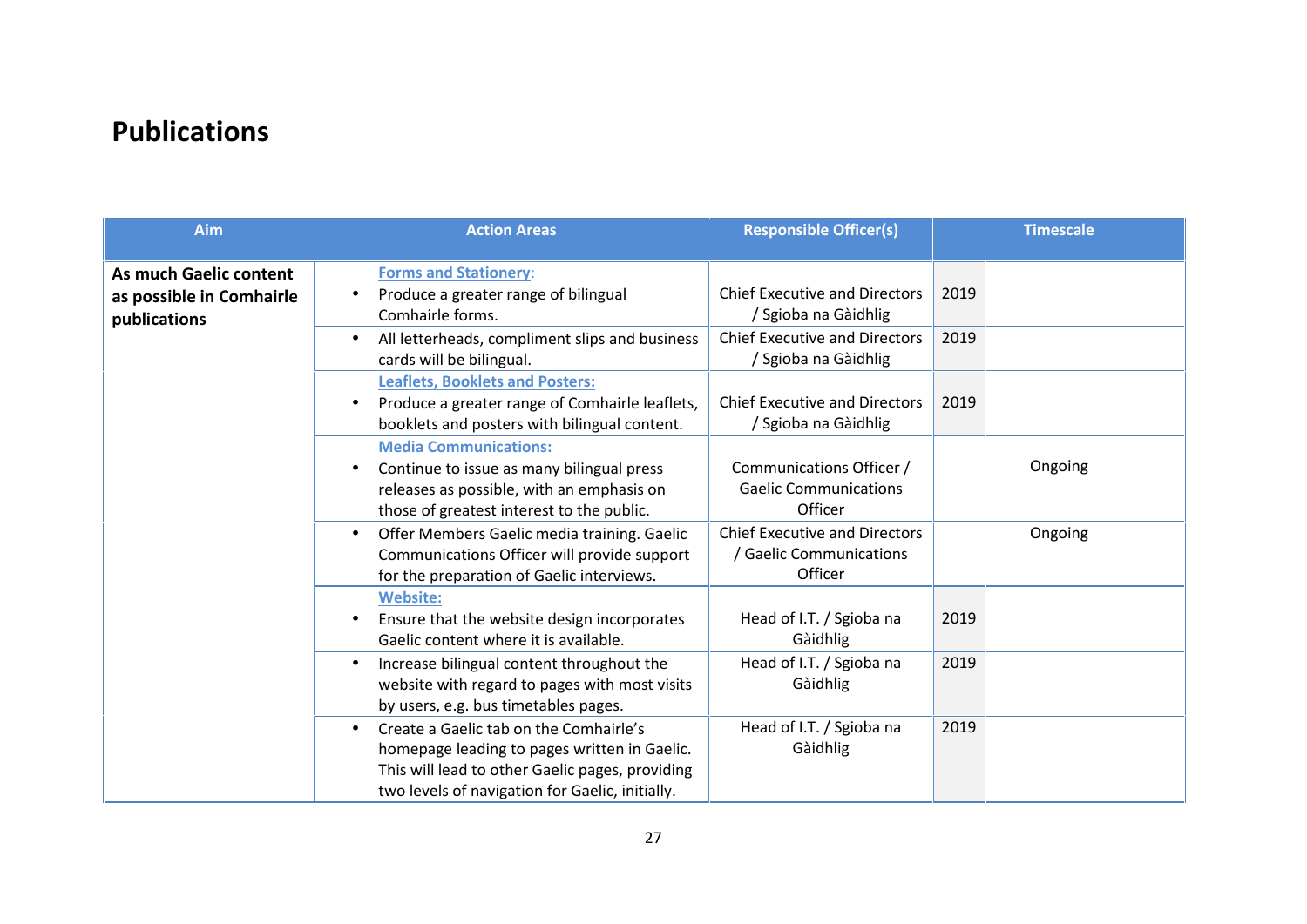| Aim                                                                | <b>Action Areas</b>                                                                                                                                    | <b>Responsible Officer(s)</b>                                 | <b>Timescale</b> |
|--------------------------------------------------------------------|--------------------------------------------------------------------------------------------------------------------------------------------------------|---------------------------------------------------------------|------------------|
| As much Gaelic content<br>as possible in Comhairle<br>publications | Ensure that direct links to this Gaelic Plan and<br>$\bullet$<br>the Comhairle's Gaelic Policy appear on the<br>homepage.                              | Head of I.T. / Sgioba na<br>Gàidhlig                          | 2019             |
|                                                                    | Publish minutes from Comataidh Buileachaidh<br>$\bullet$<br>Plana Cànain meetings, accessible from the<br>homepage.                                    | Head of I.T. / Sgioba na<br>Gàidhlig                          | 2019             |
|                                                                    | <b>Facebook and Twitter:</b><br>Increase the Gaelic content of the Comhairle's<br>Facebook page, and increase the number of<br>Gaelic posts.           | <b>Gaelic Communications</b><br>Officer                       | 2019             |
|                                                                    | Increase the number of Gaelic tweets on the<br>$\bullet$<br>Comhairle's Twitter feed, particularly in<br>relation to matters of great public interest. | <b>Gaelic Communications</b><br>Officer                       | 2019             |
|                                                                    | Continue to take part in the annual "Gaelic<br>$\bullet$<br>Twitter Day".                                                                              | <b>Gaelic Communications</b><br>Officer                       | Ongoing          |
|                                                                    | <b>Exhibitions and Displays:</b><br>Ensure that as much information as possible in<br>$\bullet$<br>Comhairle exhibitions is bilingual.                 | Principal Officer Cultural and<br><b>Information Services</b> | Ongoing          |
|                                                                    | Ensure that all Comhairle pop-ups and banner<br>$\bullet$<br>stands will have at least some Gaelic content.                                            | Principal Officer Cultural and<br><b>Information Services</b> | Ongoing          |
|                                                                    | Ensure that all interpretive information<br>$\bullet$<br>relating to Museum nan Eilean exhibits is<br>bilingual.                                       | Principal Officer Cultural and<br><b>Information Services</b> | Ongoing          |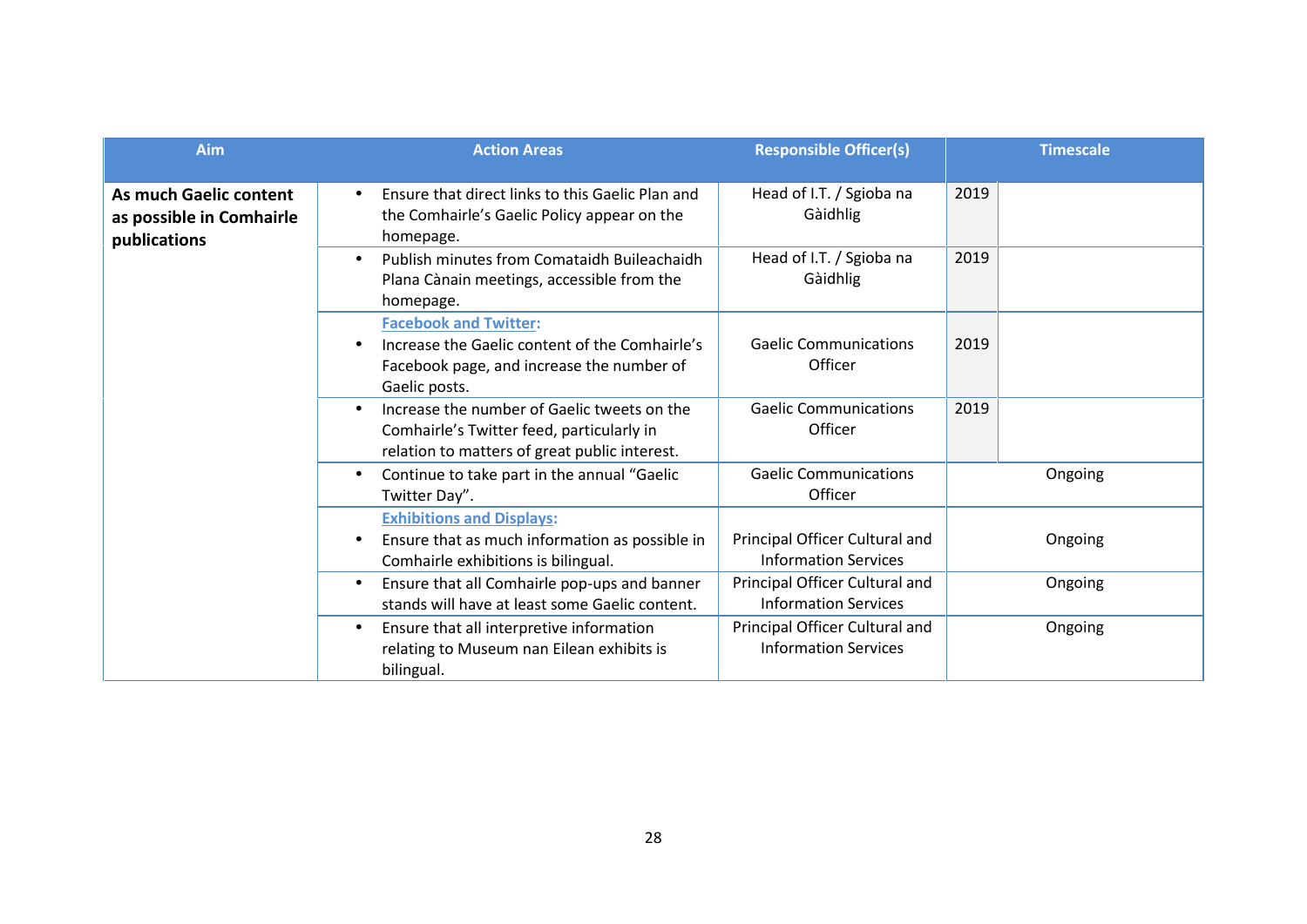# **Staffing**

| <b>Aim</b>                                                          | <b>Action Areas</b>                                                                                                                  | <b>Responsible Officer(s)</b>                   | Timescale                            |
|---------------------------------------------------------------------|--------------------------------------------------------------------------------------------------------------------------------------|-------------------------------------------------|--------------------------------------|
| A raised profile for<br><b>Gaelic in the recruitment</b><br>process | <b>Gaelic-Desirable Posts:</b><br>Extend, subject to legal requirements, the<br>range of Gaelic-desirable posts in the<br>Comhairle. | <b>Head of Human Resources</b>                  | Throughout the course of the<br>Plan |
|                                                                     | <b>Recruitment Advertising:</b><br>Continue to advertise Gaelic-essential posts in<br>Gaelic only.                                   | Head of Human Resources /<br>Sgioba na Gàidhlig | Ongoing                              |
|                                                                     | Increase, if possible, the number of<br>recruitment advertisements in bilingual<br>format for Gaelic-desirable posts.                | Head of Human Resources /<br>Sgioba na Gàidhlig | 2019                                 |
|                                                                     | Indicate that the Comhairle has a Gaelic Policy<br>and Gaelic Plan in all recruitment adverts.                                       | <b>Head of Human Resources</b>                  | 2019                                 |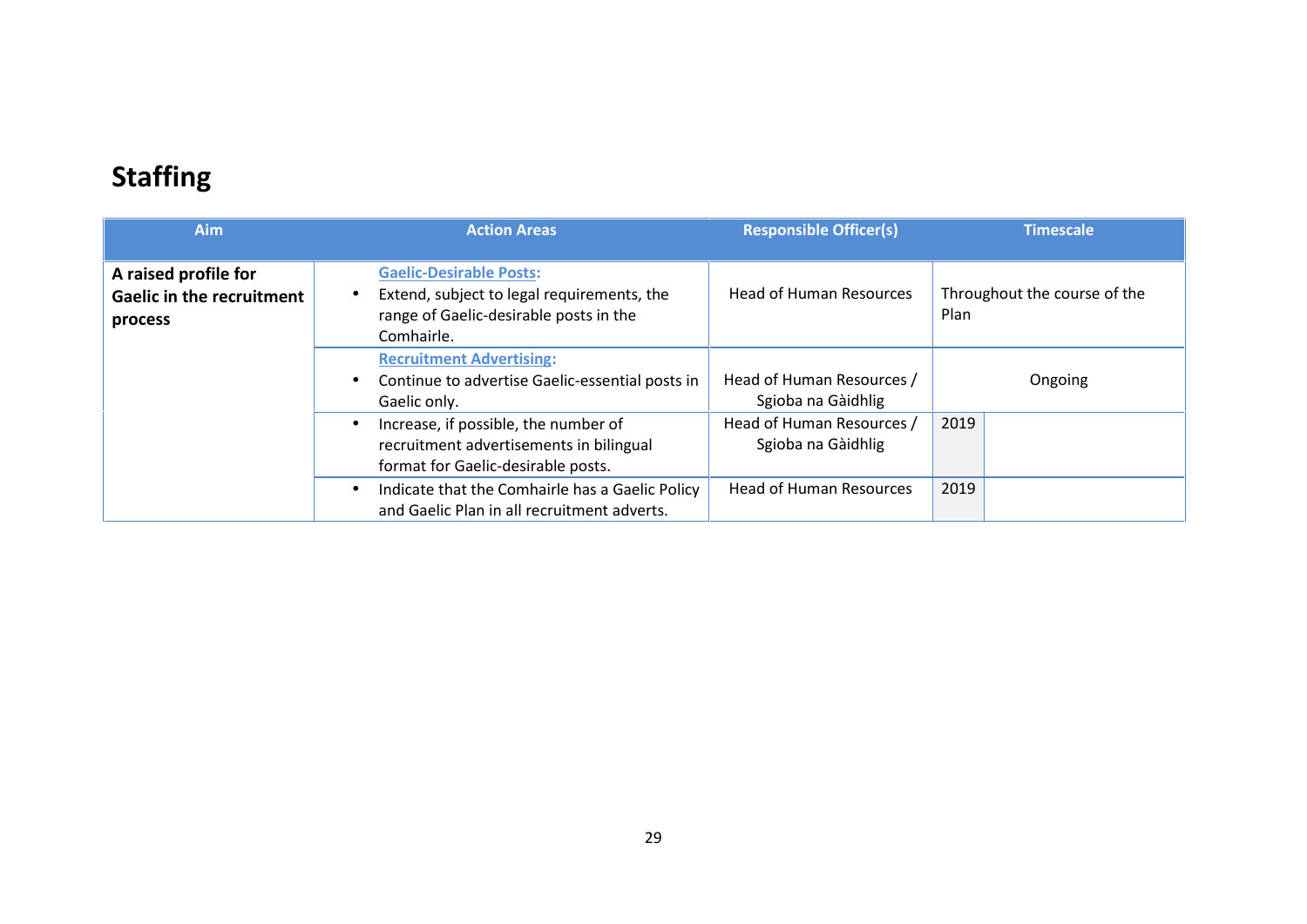### **Chapter 3 – Gaelic Development Areas**

The six Gaelic Development Areas identified in this Chapter follow closely the format used by Bòrd na Gàidhlig in the *National Gaelic Language Plan*. Having also consulted publicly with the communities of the Western Isles, and reviewed and built upon the first two iterations of the Comhairle's Gaelic Language Plan, they have been identified as crucial in terms of increasing Gaelic usage and acquisition, both within organisations themselves, and across communities. These Areas are inevitably inter-related and often overlap, and comprise a very wide range of Gaelic developmental activity. The six Gaelic Development Areas are therefore as follows:

- **1. Gaelic in the Home**
- **2. Gaelic in Education and Learning**
- **3. Gaelic and Communities**
- **4. Gaelic in the Workplace**
- **5. Gaelic in the Arts and Heritage**
- **6. Corpus Planning for Gaelic**

**Accordingly, the tables on pages 31-55, demonstrate how Comhairle nan Eilean Siar intends to support and regenerate the use of Gaelic, both within the Comhairle itself, and across the communities of the Western Isles, as it pertains to the six, identified Gaelic Development Areas. It will also be made clear where co-operation with other Gaelic development and public organisations is necessary or appropriate.**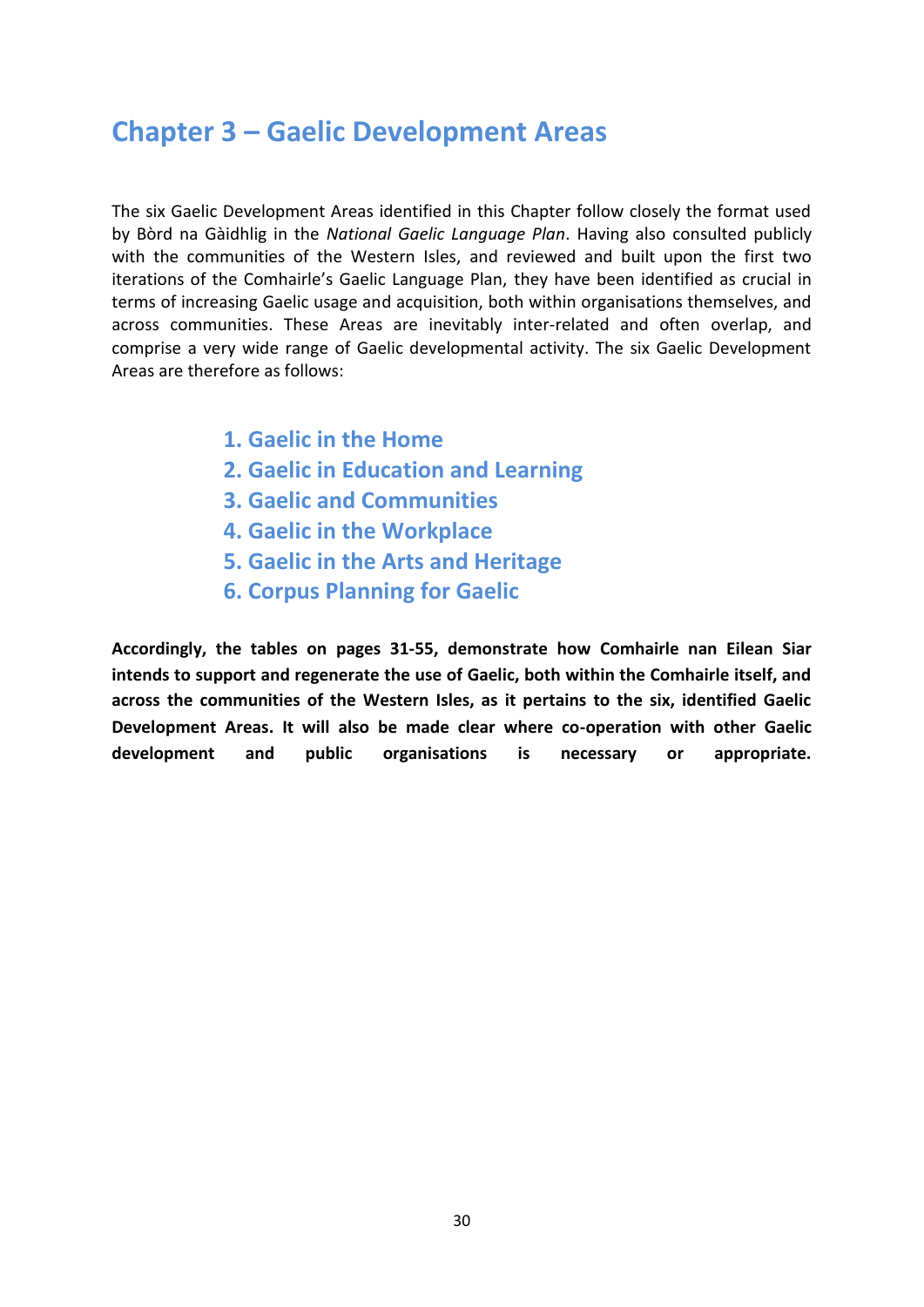# **1. Gaelic in the Home**

## **Current Situation**

In conjunction with NHS Eileanan Siar, the Comhairle is involved in the production of *New Mother Packs*, emphasising the benefits to parents of all new-born children in the Western Isles, of Gaelic and English bilingualism, and parents are also invited to enrol their children in Gaelic medium education (GME). The Comhairle has a website, entitled *Foghlam tro Mheadhan na Gàidhlig* (http://www.gaelicmediumeducation.com), which provides detailed information regarding the cognitive benefits of bilingualism for children, and encouraging its inter-generational transmission in homes.

Gaelic homework classes for parents of children in GME have been running for some time, and every parent has access to a Gaelic learners' programme and learning community support network. Gaelic classes available for parents include different levels of *Ùlpan* classes, leading to eventual fluency, and *Gàidhlig san Dachaigh* classes, where Gaelic is learnt as it pertains to the home environment. In addition, the Comhairle works with other Gaelic organisations, such as Comunn na Gàidhlig (CnaG), Comunn nam Pàrant (CnaP), and Cothrom, to promote and support the use of Gaelic in the home, via, for instance, the *Parental Advisory Scheme* and *Home Visit Scheme*, and in terms of CnaG's *Iomairtean Gàidhlig* schemes in North-west Lewis and South Uist.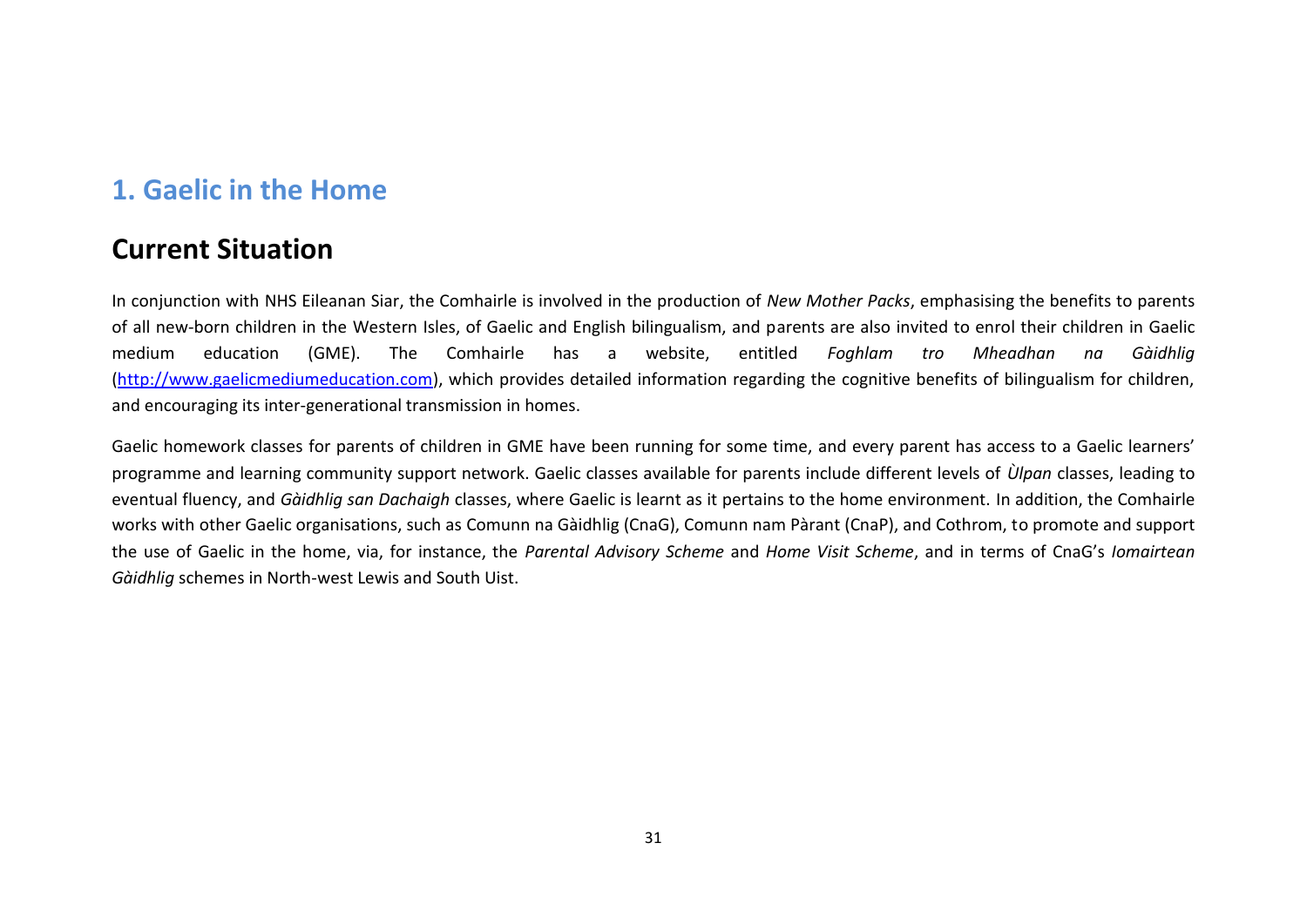# **1.Gaelic in the Home**

| <b>Aim</b>                                                                   | <b>Action Areas</b>                                                                                                                                                                                                                                                                | <b>Responsible Officer(s)</b>           | <b>Timescale</b> |
|------------------------------------------------------------------------------|------------------------------------------------------------------------------------------------------------------------------------------------------------------------------------------------------------------------------------------------------------------------------------|-----------------------------------------|------------------|
| Promote the acquisition,<br>learning and use of<br><b>Gaelic in the home</b> | 1.1 GME for Pre-school Children:<br>Make Gaelic medium childcare available and<br>$\bullet$<br>pre-school education available in every school<br>catchment area.                                                                                                                   | Early Years Manager                     | 2019             |
|                                                                              | Increase the number of pre-school children<br>$\bullet$<br>enrolling in GME.                                                                                                                                                                                                       | <b>Senior Education Officers</b>        | 2019             |
|                                                                              | Continue to develop the Orain na Cloinne Bige<br>$\bullet$<br>digital app and website, which use Gaelic songs<br>to aid Gaelic pre-school learning.                                                                                                                                | Multimedia Unit Manager                 | Ongoing          |
|                                                                              | 1.2 Benefits of Bilingualism - Raising<br><b>Awareness:</b><br>Continue, in co-operation with NHS Eileanan<br>Siar, to produce New Mother Packs, which<br>explain the cognitive benefits to children of<br>bilingualism, and invite new parents to enrol<br>their children in GME. | Early Years Manager                     | Ongoing          |
|                                                                              | Develop an awareness-raising campaign,<br>$\bullet$<br>highlighting the cognitive benefits of<br>bilingualism for children.                                                                                                                                                        | <b>GME Enrolments Sub-</b><br>Committee | 2019             |
|                                                                              | Continue to organise the annual Comhairle<br>$\bullet$<br>"Latha na Gàidhlig" throughout all schools, to<br>highlight the benefits of bilingualism, and<br>provide parents with information about GME.                                                                             | <b>GME Enrolments Sub-</b><br>Committee | Ongoing          |
|                                                                              | Continue to develop the Comhairle's Foghlam<br>$\bullet$<br>tro Mheadhan na Gàidhlig website,<br>highlighting the cognitive benefits of GME for<br>children.                                                                                                                       | Multimedia Unit Manager                 | Ongoing          |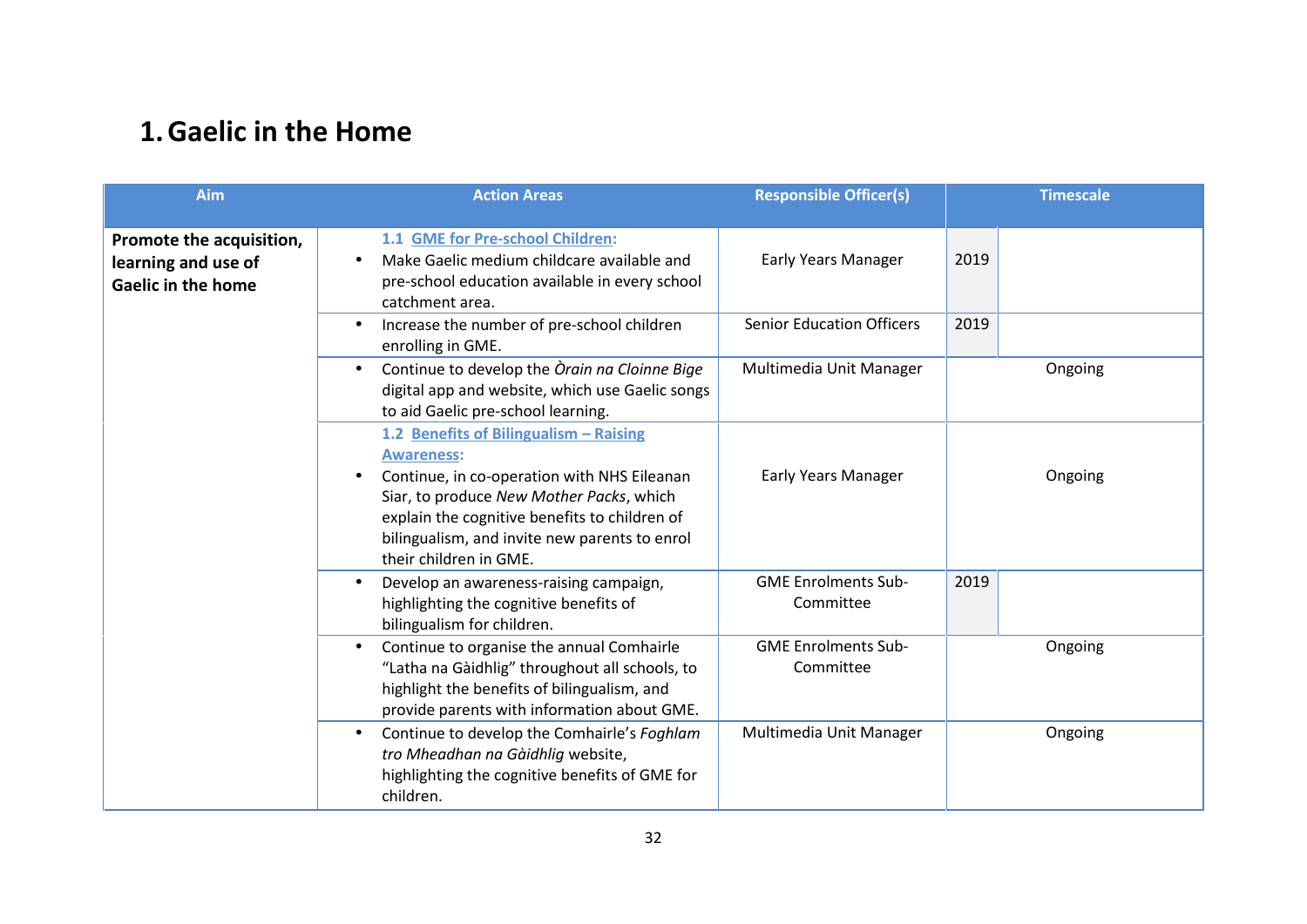| <b>Aim</b>                                                                   | <b>Action Areas</b>                                                                                                                                                                                                  | <b>Responsible Officer(s)</b> | <b>Timescale</b> |
|------------------------------------------------------------------------------|----------------------------------------------------------------------------------------------------------------------------------------------------------------------------------------------------------------------|-------------------------------|------------------|
| Promote the acquisition,<br>learning and use of<br><b>Gaelic in the home</b> | 1.3 Gaelic Support for Parents:<br>Ensure that every parent of a child in GME has<br>$\bullet$<br>access to a Gaelic Learners' Programme and<br>Community Learning support network.                                  | <b>Early Years Manager</b>    | 2019             |
|                                                                              | On our Foghlam tro Mheadhan na Gàidhlig<br>$\bullet$<br>website, promote Stòrlann's<br>Gaelic4Parents.com website, intended for<br>parents of children in GME, including live,<br>online Gaelic homework assistance. | Multimedia Unit Manager       | Ongoing          |
|                                                                              | 1.4 Gaelic Learning for Early Years Staff:<br>Ensure that Early Years teaching staff attend<br>$\bullet$<br>twice-weekly Gaelic learning classes, (available<br>at different levels).                                | Head Teacher e-Sgoil          | 2019             |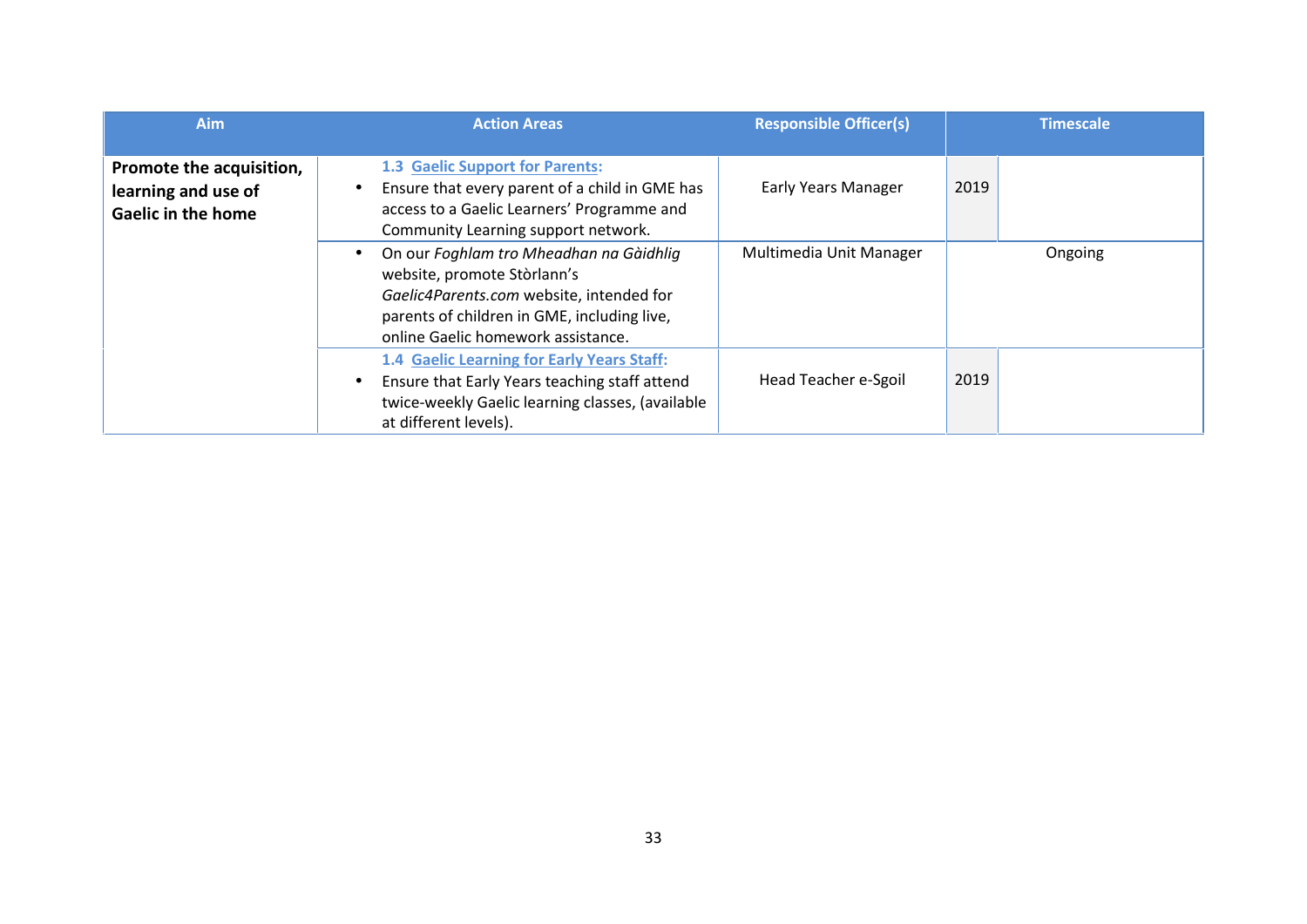### **2. Gaelic in Education and Learning**

### **Current Situation**

The Comhairle places Gaelic medium education at the heart of its educational provision in the Western Isles. Currently, there are 21 pre-school nurseries offering GME, along with 15 Cròileagan / playgroup partner providers, and 20 out of 22 primary schools across the Western Isles offering GME. Currently the Western Isles has 47% of children entering P1 In GME, and the Comhairle aims to have 55% by 2020, and 70% of P1 entrants in GME by the end of the Plan. There are 6 Gaelic schools in the Western Isles, and it is anticipated that should the majority of P1- P7 in any school be in GME, consideration will be given to undertaking a public consultation exercise to designate these schools as Gaelic schools. It is also available as a means of instruction in a range of subjects in all four S1-S6 secondary schools in the Isles, including Maths, History, Geography and Science. All secondary schools form an online, digital network as part of "e-Sgoil nan Eilean Siar", enabling pupils in these schools to have more equal access to subjects not offered in their local secondary, including subjects through the medium of Gaelic. The 6 subject option was introduced in our 3 smaller secondary schools in August 2017 as part of a harmonised time-table. This will help with staff absence and with subject choice. It is expected that this increases choice rather than reducing. In general, most young people do 7+5+3/4 over 3 years giving them 15/16 qualifications but in this 6+6+6 approach they will have up to 18 qualifications. It will also better equip them for life in FE/HE/work as they will have a wider range of qualifications rather than a narrow range of academic qualifications. In addition, they will be more resilient if they have a D of E, John Muir certificate as they will have a better skill base in their qualifications. This can also be done in Gaelic. If a timetable is collapsed so that it is a genuine S4-S6 one it will give better groupings based on ability rather than age. In considering the case of Gaelic it should increase numbers as you can select from the 3 year groups. This will also reduce the number of bi-level classes which is a bone of contention for many teachers. Sgoil Lìonacleit put Gaelic in 2 columns in the Senior Phase in 2017-18 choice form and uptake increased by 154%. In addition one teacher could teach Advanced Higher across the three schools thus releasing staff to deliver a wider range of courses across the curriculum.

Additionally, GME has been promoted extensively by the Education Department's own Gaelic Action Plan 2016-18, the Foghlam tro Mheadhan na Gàidhlig Facebook page, annual Lathaichean Fiosrachaidh na Gàidhlig (Gaelic Information Days), and New Mother Packs, where the benefits of bilingualism to children's cognitive development are explained to parents, and they are invited to enrol their children in GME. Online Gaelic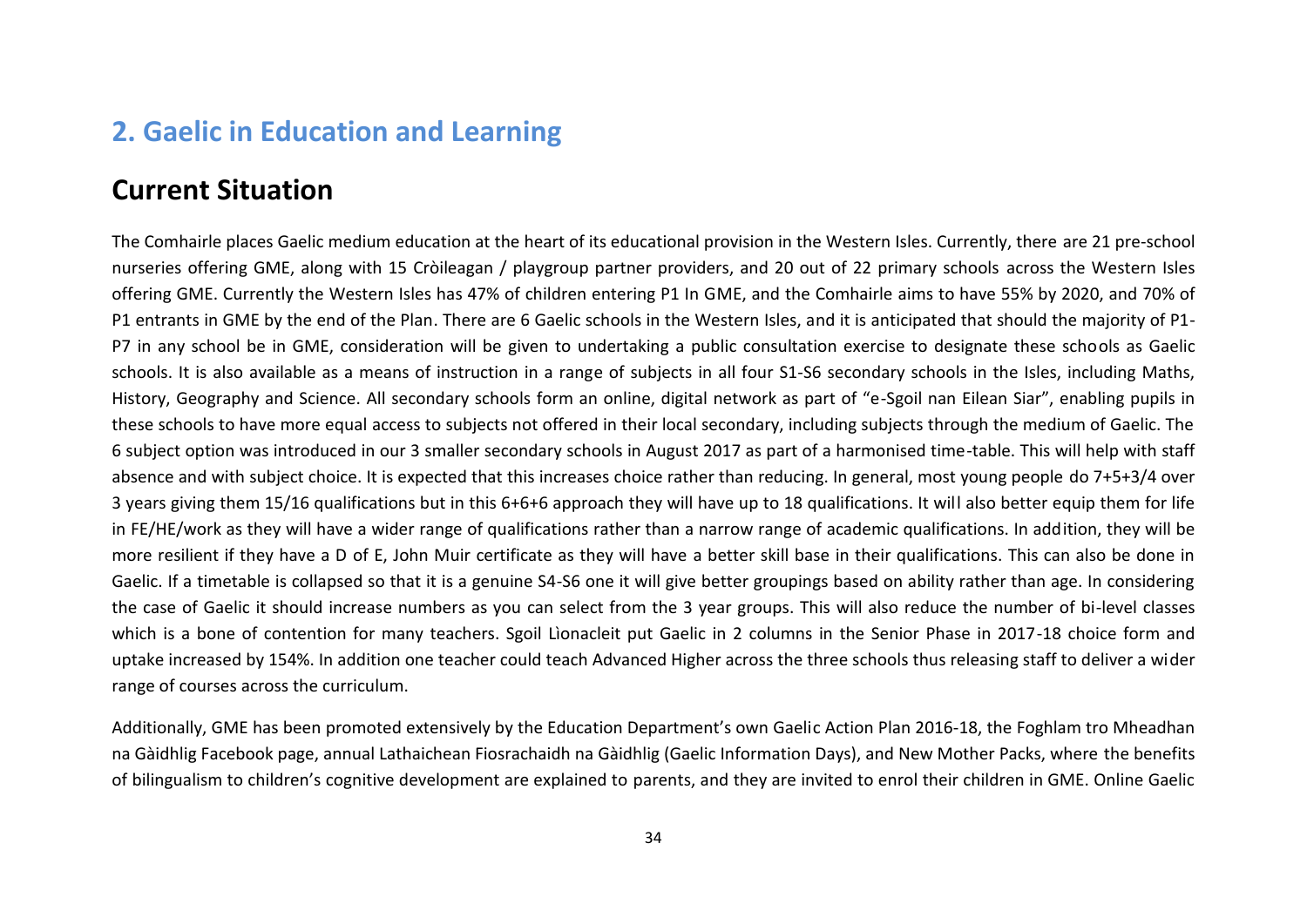learning resources are extensively promoted, and Gaelic music and drama tuition are also widely available. Young people in the Isles also have access to extracurricular oral Gaelic instruction in extended learning areas, involving some youth club, work experience and residential activities, and dedicated youth workers co-ordinate Gaelic medium activities.

Education staff, including all teachers not fluent in Gaelic, are strongly encouraged to enrol on Ùlpan classes, (including residential courses). Fluent speaking teachers, who wish to improve their writing skills in Gaelic, are also encouraged to enrol on Gràmar na Gàidhlig classes which run twice a year. Finally, teachers are also encouraged to enrol on Gaelic Immersion for Teachers (GIFT) courses, designed to help qualified teachers with intermediate-level Gaelic transfer to Gaelic-medium classrooms.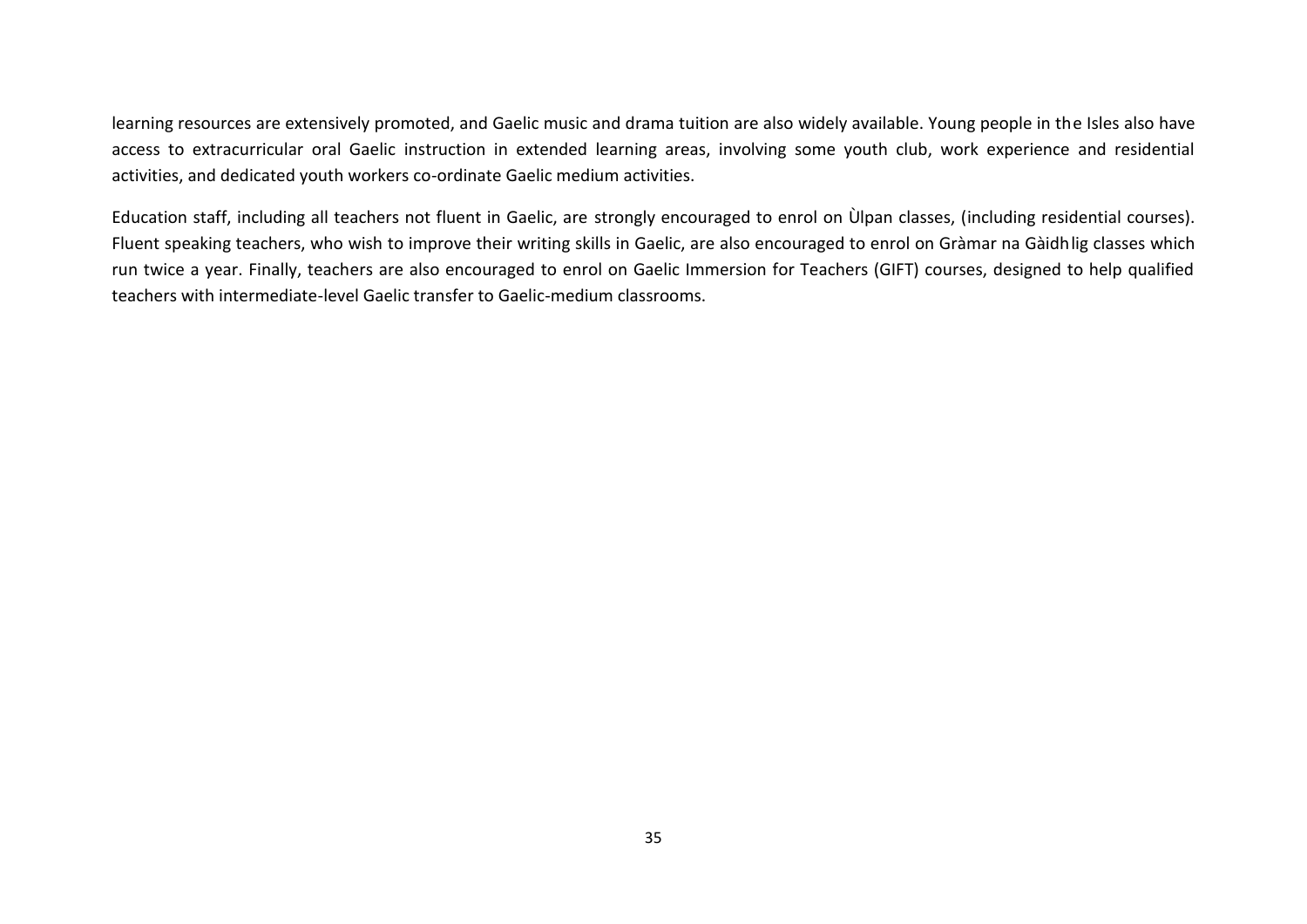**2.Gaelic in Education and Learning**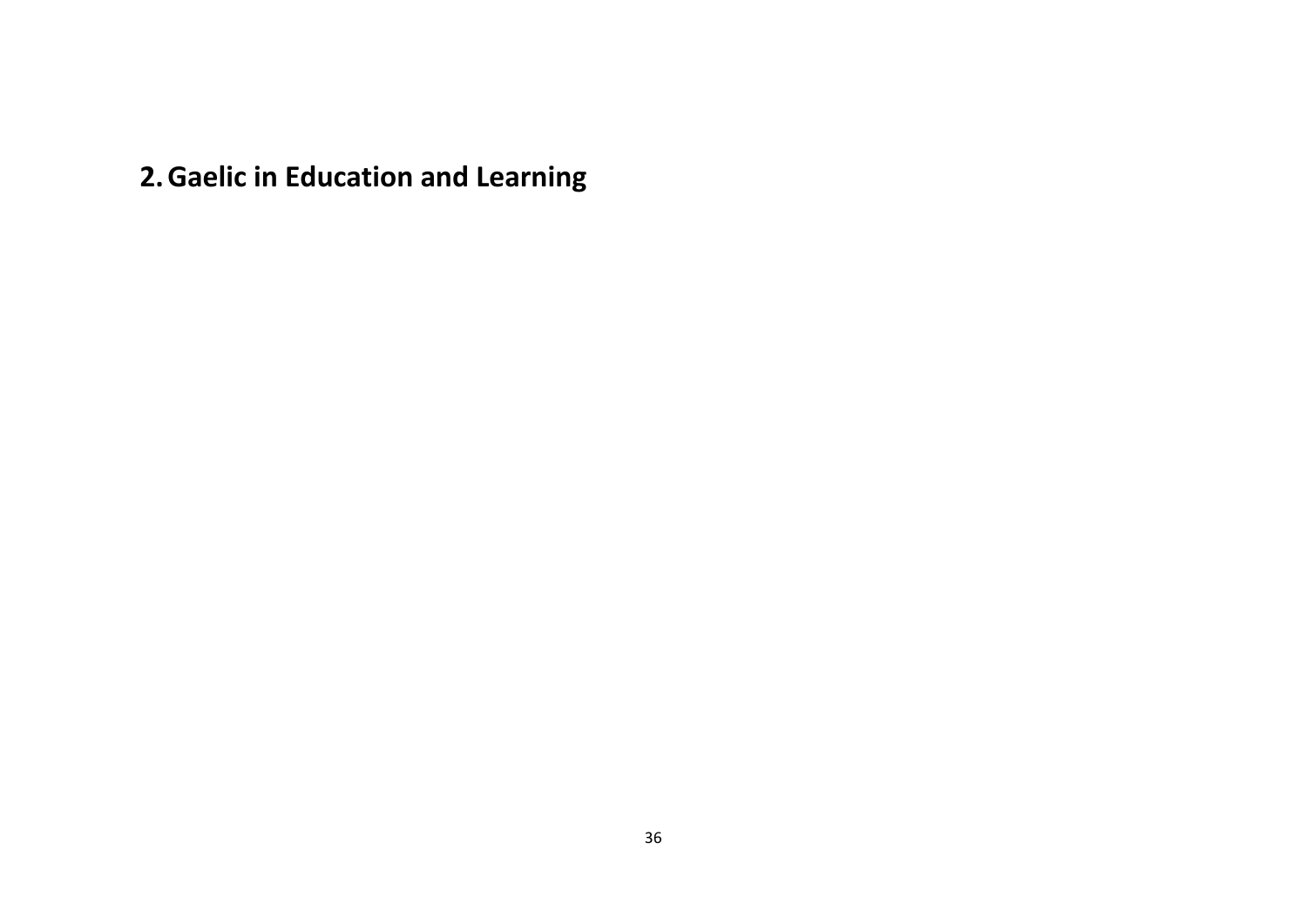| Aim                                                                         | <b>Action Areas</b>                                                                                                                                                                              | <b>Responsible Officer(s)</b>   |      | <b>Timescale</b>                     |
|-----------------------------------------------------------------------------|--------------------------------------------------------------------------------------------------------------------------------------------------------------------------------------------------|---------------------------------|------|--------------------------------------|
| Promote the acquisition,<br>learning and use of<br><b>Gaelic in schools</b> | 2.1 GME in Primary Schools:<br>Ensure that 70% of all P1 enrolments across<br>$\bullet$<br>the Isles are in GME by the end of the Plan.                                                          | <b>Senior Education Officer</b> |      | 2022                                 |
|                                                                             | Increase GME enrolments in the Stornoway<br>$\bullet$<br>area by 10% per annum.                                                                                                                  | <b>Senior Education Officer</b> |      | Throughout the course of the<br>Plan |
|                                                                             | Ensure through succession planning and a<br>$\bullet$<br>workplace development programme, that<br>there are enough staff to meet the 70% target                                                  | <b>Senior Education Officer</b> |      | Throughout the course of the<br>Plan |
|                                                                             | Monitor GME drop-out rates in primary<br>$\bullet$<br>schools, and develop strategies to reduce<br>these rates if necessary.                                                                     | <b>Senior Education Officer</b> |      | Throughout the course of the<br>Plan |
|                                                                             | 2.2 Support for Parents of Primary School<br><b>GME Pupils:</b><br>Ensure that every parent has access to a<br>$\bullet$<br>Gaelic Learners Programme and Learning<br>Community support network. | <b>Senior Education Officer</b> | 2019 |                                      |
|                                                                             | 2.3 e-Sgoil:<br>Continue to develop the Comhairle's virtual<br>school, e-Sgoil, to deliver more GME tuition<br>across the Isles, and to create a wider<br>teaching network across Scotland.      | Head-teacher e-Sgoil            |      | Throughout the course of the<br>Plan |
|                                                                             | 2.4 GME in Secondary Schools:<br>GME will be available in all S1-6 schools both<br>at Broad General Education and National 5<br>level.                                                           | Head-teacher e-Sgoil            | 2019 |                                      |
|                                                                             | GME will be available in all S1-6 schools at<br>$\bullet$<br>Higher level.                                                                                                                       | Head-teacher e-Sgoil            | 2019 |                                      |
| Aim                                                                         | <b>Action Areas</b>                                                                                                                                                                              | <b>Responsible Officer(s)</b>   |      | <b>Timescale</b>                     |
| Promote the acquisition,                                                    | Ensure that every member of staff will have<br>$\bullet$                                                                                                                                         | Head-teacher e-Sgoil            | 2019 |                                      |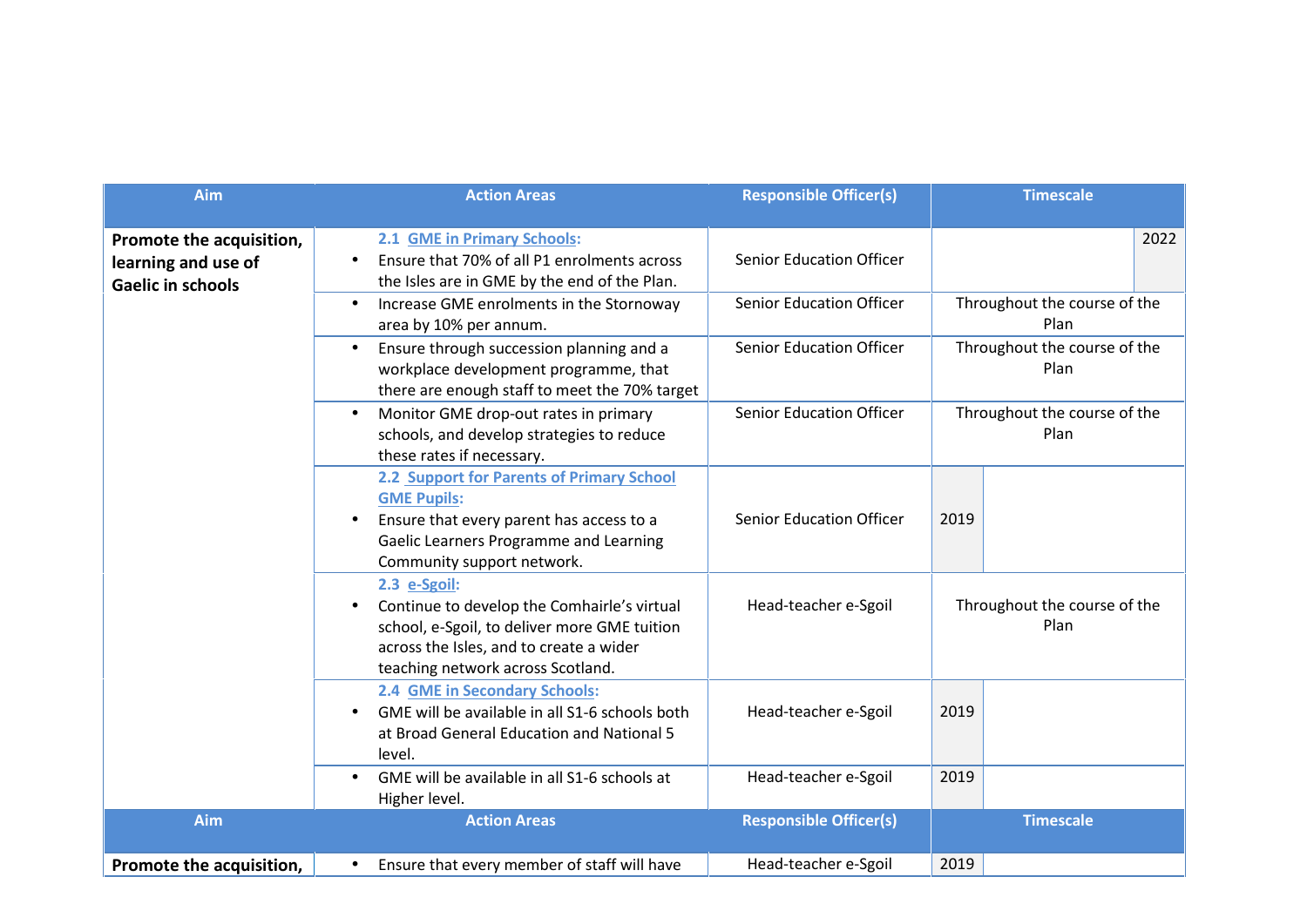| learning and use of<br><b>Gaelic in schools</b> | access to a Gaelic Learners Programme suited<br>to their needs.                                                                                                                                                                  |                                                                      |                                      |
|-------------------------------------------------|----------------------------------------------------------------------------------------------------------------------------------------------------------------------------------------------------------------------------------|----------------------------------------------------------------------|--------------------------------------|
|                                                 | <b>Increase Continuing Professional</b><br>$\bullet$<br>Development (CPD) Gaelic learning<br>opportunities for staff.                                                                                                            | Service Manager - Learning<br>and Development                        | Throughout the course of the<br>Plan |
|                                                 | Continue to encourage teachers to enrol on<br>$\bullet$<br>Gaelic Immersion for Teachers (GIFT) classes,<br>through the Gaelic Specific Grants scheme.                                                                           | Director of Education and<br><b>Children's Services</b>              | Ongoing                              |
|                                                 | Develop a succession planning and workforce<br>$\bullet$<br>development programme to ensure that<br>there qualified staff in place to meet<br>secondary targets.                                                                 | Head of Service - Education<br>and Children's Services               | 2019                                 |
|                                                 | Senior and promoted staff will be strongly<br>$\bullet$<br>encouraged to learn and use Gaelic skills as<br>part of their day-to-day duties, in order to set<br>an example to other staff of their<br>commitment to Gaelic usage. | Director of Education and<br><b>Children's Services</b>              | Throughout the course of the<br>Plan |
|                                                 | 2.5 Gaelic Culture and History:<br>Ensure that curriculum planning reflects<br>٠<br>Gaelic language, culture and history.                                                                                                        | Arts Officer / Head-teacher<br>e-Sgoil / Senior Education<br>Officer | Ongoing                              |
|                                                 | Maximise the number of young people having<br>$\bullet$<br>an active involvement in Gaelic culture and<br>creative arts, including traditional music,<br>literature, and poetry.                                                 | Arts Officer                                                         | 2019                                 |
|                                                 | Continue to develop partnerships with<br>$\bullet$<br>Community Learning Development (CLD),<br>Stòrlann, and other educative agencies, with a<br>focus on developing the use of the language.                                    | Arts Officer                                                         | Throughout the course of the<br>Plan |
| Aim                                             | <b>Action Areas</b>                                                                                                                                                                                                              | <b>Responsible Officer(s)</b>                                        | <b>Timescale</b>                     |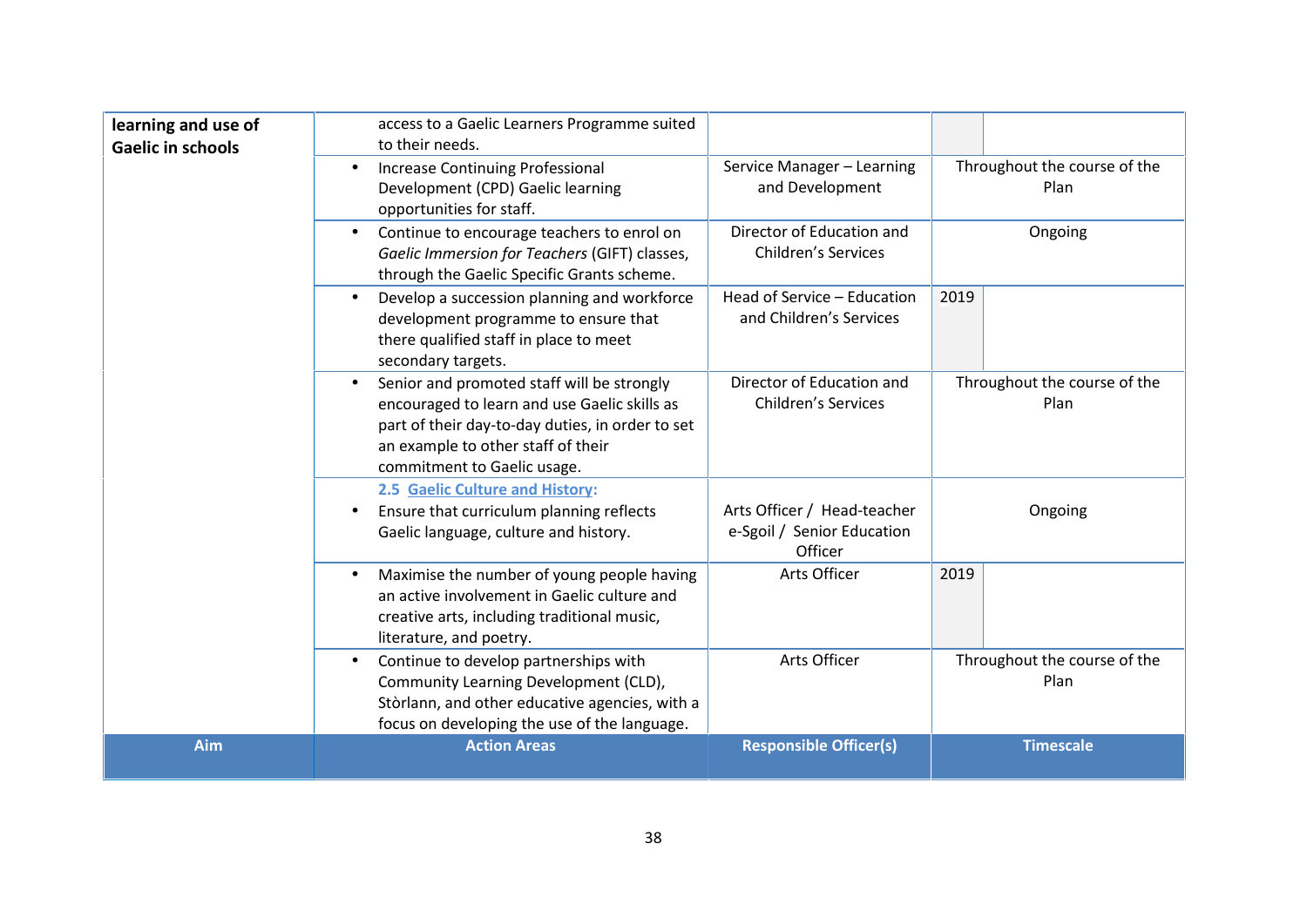| Promote the acquisition,<br>learning and use of<br><b>Gaelic in schools</b> | Develop a new Gaelic creative arts strategy,<br>$\bullet$<br>developing new curriculum materials in co-<br>operation with Gaelic arts and local history<br>organisations.                                                         | Arts Officer                                            | 2019                                 |
|-----------------------------------------------------------------------------|-----------------------------------------------------------------------------------------------------------------------------------------------------------------------------------------------------------------------------------|---------------------------------------------------------|--------------------------------------|
|                                                                             | Ongoing funding for Gaelic initiatives and<br>$\bullet$<br>projects will be linked directly to agencies'<br>ability to demonstrate meaningful Gaelic<br>language development has resulted from<br>these initiatives and projects. | Director of Education and<br><b>Children's Services</b> | Throughout the course of the<br>Plan |
|                                                                             | 2.6 Extracurricular Gaelic Activities:<br>Develop a Gaelic Youth Strategy that engages<br>$\bullet$<br>pupils in activities which actively promote the<br>language in community settings.                                         | <b>Extended Learning Manager</b>                        | 2019                                 |
|                                                                             | In co-operation with CnaG, continue to<br>employ dedicated Gaelic Youth Workers to<br>co-ordinate a range of Gaelic medium,<br>extracurricular, youth activities.                                                                 | <b>Extended Learning Manager</b>                        | Ongoing                              |
|                                                                             | Continue to support participation by pupils in<br>$\bullet$<br>all islands schools in the national, annual<br>Deasbad Gaelic debating competition.                                                                                | Multimedia Unit Manager                                 | Ongoing                              |
|                                                                             | 2.7 Multi-media Development:<br>Continue to develop resources for the Gaelic<br>$\bullet$<br>e-Stòras website for use in schools.                                                                                                 | Multimedia Unit Manager                                 | Ongoing                              |
|                                                                             | Continue to produce GME promotional<br>$\bullet$<br>materials, and update relevant websites and<br>information in social media.                                                                                                   | Multimedia Unit Manager                                 | Ongoing                              |
|                                                                             | Continue to develop partnership working with<br>$\bullet$<br>relevant agencies in developing the use of<br>Gaelic in online and multimedia resources.                                                                             | Multimedia Unit Manager                                 | Throughout the course of the<br>Plan |
| Aim                                                                         | <b>Action Areas</b>                                                                                                                                                                                                               | <b>Responsible Officer(s)</b>                           | <b>Timescale</b>                     |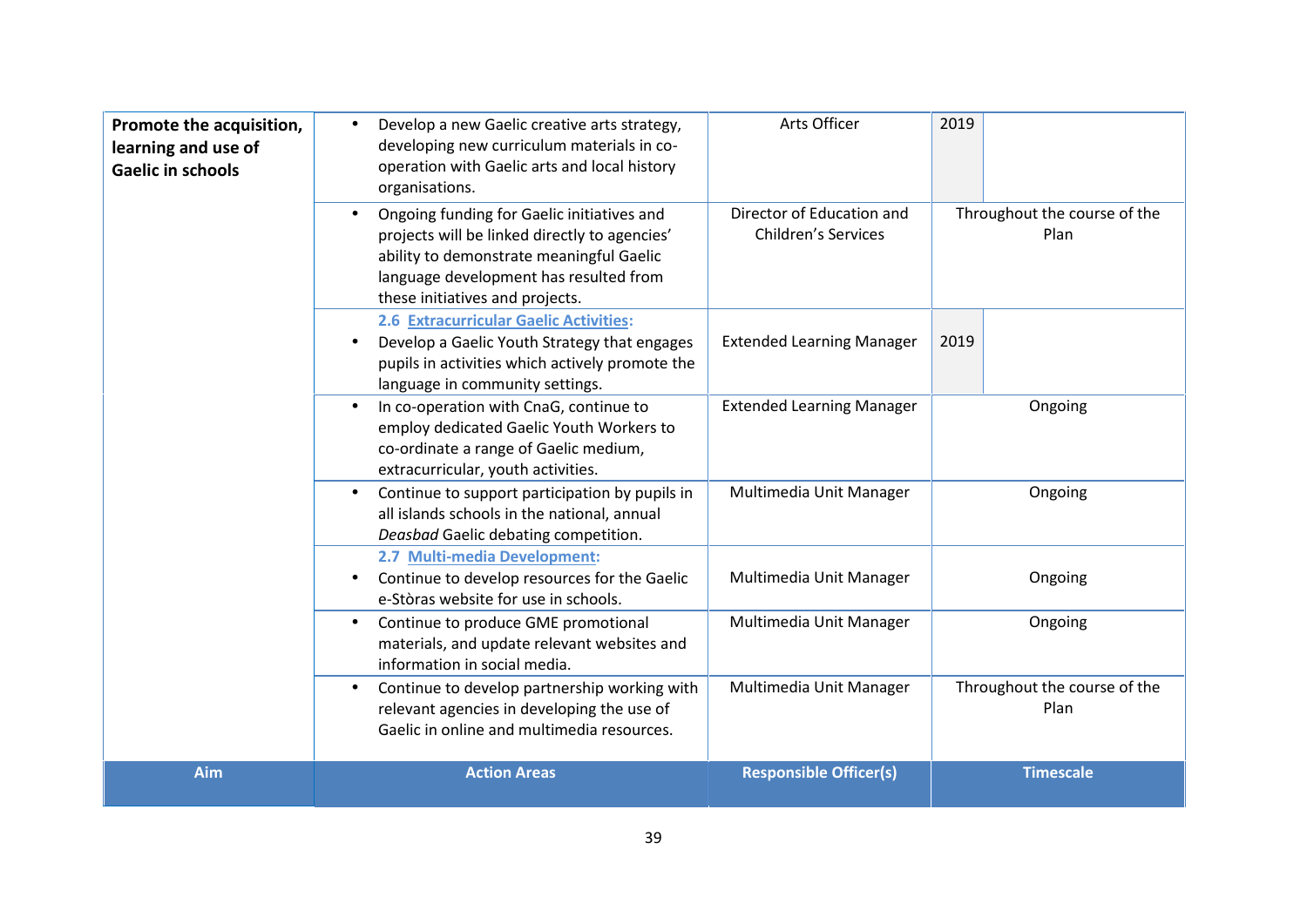| Promote the acquisition,<br>learning and use of<br><b>Gaelic in schools</b> | Make all teaching staff aware of resources<br>$\bullet$<br>available, and continue to work in partnership<br>with schools to develop new resources.                                                                                           | Multimedia Unit Manager                                 | Ongoing                              |
|-----------------------------------------------------------------------------|-----------------------------------------------------------------------------------------------------------------------------------------------------------------------------------------------------------------------------------------------|---------------------------------------------------------|--------------------------------------|
|                                                                             | Plan the school curriculum to ensure that<br>Gaelic features strongly in the<br>implementation of the Scottish Government's<br>Digital Education Strategy recommendations.                                                                    | Director of Education and<br><b>Children's Services</b> | Throughout the course of the<br>Plan |
|                                                                             | 2.8 School Leavers:<br>Develop, in conjunction with the Scottish<br>$\bullet$<br>Government's Developing the Young<br>Workforce Strategy, an economic strategy to<br>increase Gaelic job opportunities for school<br>leavers and apprentices. | Head-teacher e-Sgoil                                    | 2019                                 |
|                                                                             | Plan the school curriculum to ensure that<br>Gaelic features strongly in the<br>implementation of Developing the Young<br>Workforce strategy.                                                                                                 | Director of Education and<br><b>Children's Services</b> | Throughout the course of the<br>Plan |
|                                                                             | Extend the number of vocational<br>$\bullet$<br>qualifications where using Gaelic is the key<br>element.                                                                                                                                      | Head-teacher e-Sgoil                                    | 2019                                 |
|                                                                             | Develop enterprise initiatives linked to post-<br>$\bullet$<br>school employment and training.                                                                                                                                                | Head-teacher e-Sgoil                                    | 2019                                 |
|                                                                             | Require Modern Apprentices, young people<br>$\bullet$<br>aged 16+ who are being paid while training<br>for employment at the Comhairle, to attend<br>Gaelic learning classes as part of their<br>contract of employment.                      | <b>Head of Human Resources</b>                          | Ongoing                              |

# **3. Gaelic and Communities**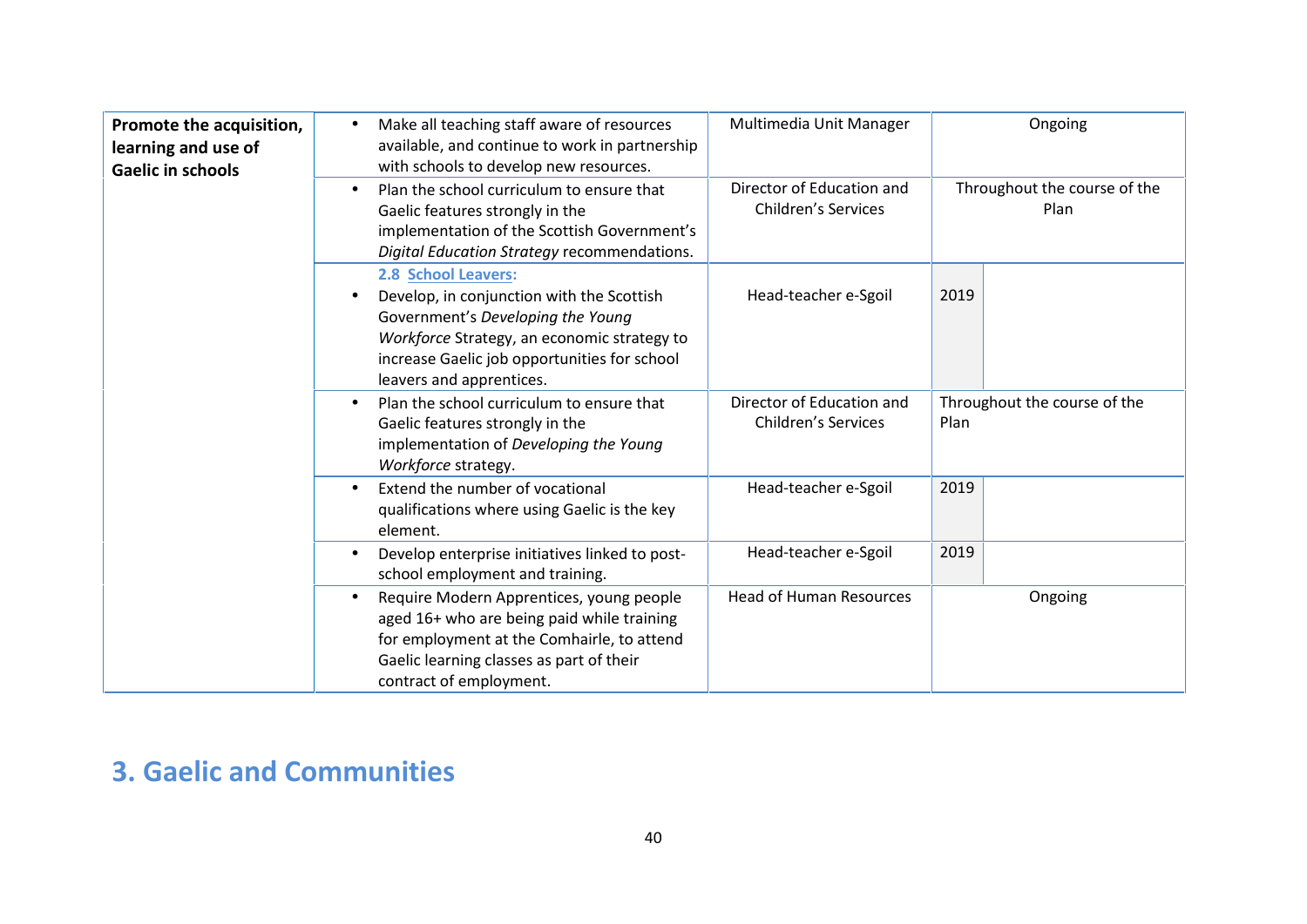### **Current Situation**

The importance of the Gaelic language and culture to the Western Isles is recognised and strongly supported by the Comhairle. This is reflected in the Comhairle's Community Learning and Development Strategy, which promotes Gaelic learning in the Isles. Therefore, community-based Gaelic classes, organised by Sgioba na Gàidhlig and the Community Education service, are provided across the Isles. Currently there are Gaelic Ùlpan classes and Community Education Gaelic beginners' classes being held across the Isles, and six community libraries across the Isles contain extensive collections of Gaelic books and resources. The Comhairle also supports community projects involving the use or learning of Gaelic, through the Business and Community Gateway services, and its Gaelic Projects Fund. The Community Education service also organises Gaelic medium youth activities throughout the Isles, in co-operation with other community-based initiatives, and dedicated Gaelic Youth Workers co-ordinate a range of Gaelic medium youth activities. Since 2015, Sgioba na Gàidhlig has run the Greis Gnìomhachais/Gaelic Student Placement Scheme, which provides annual ten-week Gaelic-related work experience opportunities for students from the Western Isles with Gaelic organisations every summer.

In terms of community services, over 500 Social and Community Services staff communicate daily in Gaelic with the public across the Western Isles, in care homes, care units, day centres, and in the home care service. Community Services staff without Gaelic skills are strongly encouraged to enrol on Gaelic courses. Gaelic is also present visually across the Isles in the form of bilingual and Gaelic-only public signage, road signage and street signage. In terms of the Isles' economy, the Comhairle also supports the stimulation of economic activity in communities through the Business Gateway and Community Gateway initiatives, which provide advice and financial support for businesses, including cultural tourism and other businesses with a strong focus on Gaelic.

### **3.Gaelic and Communities**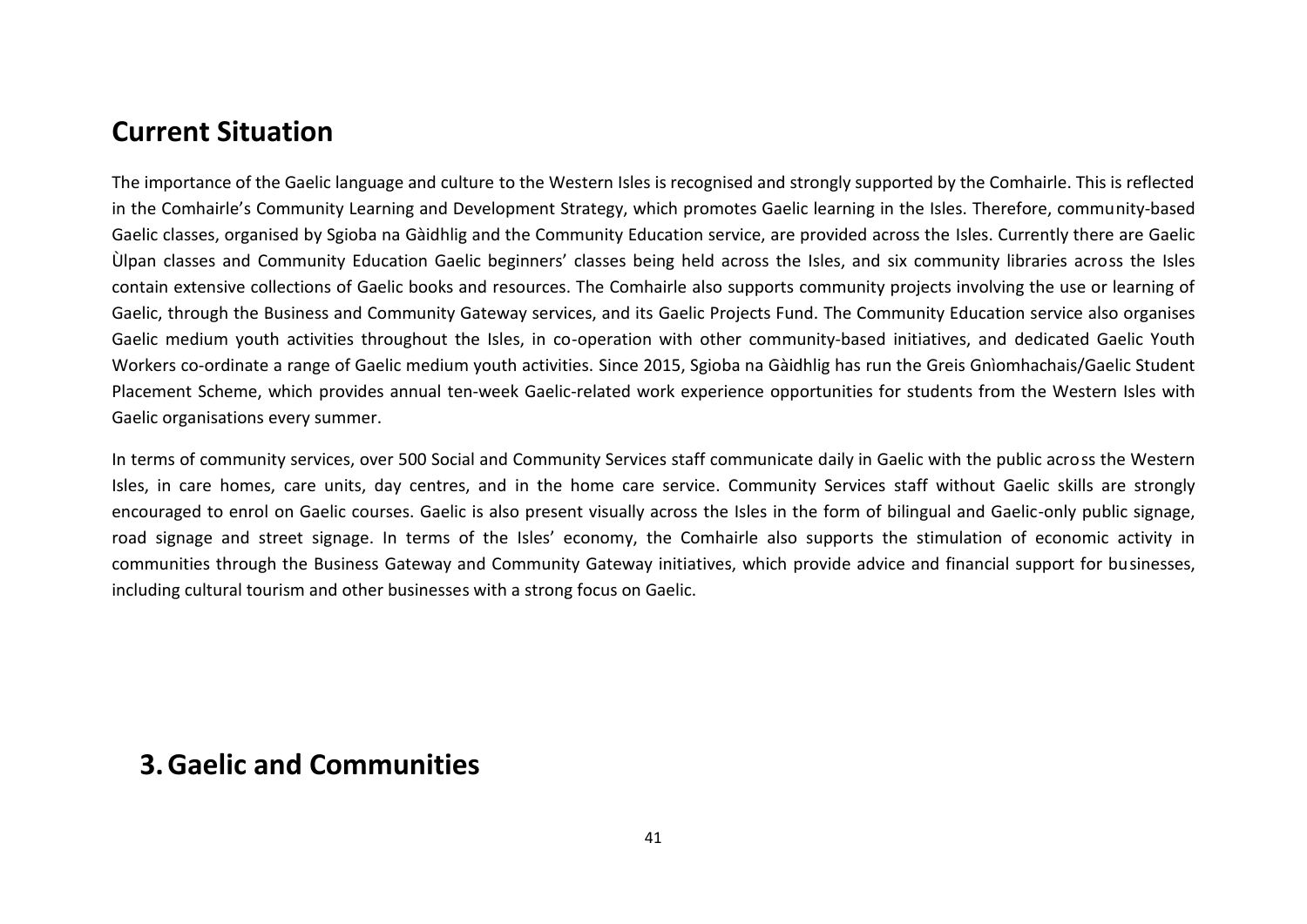| Aim                                                                                | <b>Action Areas</b>                                                                                                                                                                                                                           | <b>Responsible Officer(s)</b>                                                                               |         | <b>Timescale</b>                  |
|------------------------------------------------------------------------------------|-----------------------------------------------------------------------------------------------------------------------------------------------------------------------------------------------------------------------------------------------|-------------------------------------------------------------------------------------------------------------|---------|-----------------------------------|
| <b>Promote the</b><br>acquisition, learning<br>and use of Gaelic in<br>communities | 3.1 Multi-agency Gaelic Development:<br>With other Gaelic organisations, continue to<br>attend quarterly Gaelic Advisory Group<br>meetings in order to discuss and implement<br>multi-agency Gaelic development strategies<br>in communities. | Head of Service - Education<br>and Children's Services /<br>Multimedia Unit Manager /<br>Sgioba na Gàidhlig |         | Ongoing                           |
|                                                                                    | <b>3.2 Community Gaelic Learning:</b><br>Continue to organise, in co-operation with<br>$\bullet$<br>LCC, community Gaelic Ulpan classes across<br>the Isles for learners.                                                                     | Sgioba na Gàidhlig                                                                                          |         | Ongoing                           |
|                                                                                    | The Community Education service will<br>$\bullet$<br>continue to provide a range of other Gaelic<br>beginner and conversation classes, and<br>evening classes, across the Isles.                                                              | <b>Community Education</b><br>Officer                                                                       | Ongoing |                                   |
|                                                                                    | Continue to organise, in co-operation with<br>LCC, Gràmar na Gàidhlig classes for fluent<br>speakers in Gaelic organisations.                                                                                                                 | Sgioba na Gàidhlig                                                                                          |         | Ongoing                           |
|                                                                                    | Co-operate with LCC in publicising their new<br>$\bullet$<br>online and interactive Cùrsa Bogaidh<br>Gàidhlig course for Gaelic learners.                                                                                                     | Sgioba na Gàidhlig                                                                                          | 2019    |                                   |
|                                                                                    | Support Gaelic family Thig a Chluich sessions<br>for pre-school children.                                                                                                                                                                     | Sgioba na Gàidhlig                                                                                          |         | Throughout the course of the Plan |
|                                                                                    | 3.3 Community Gaelic projects:<br>Continue to provide a budget for projects in<br>the community which involve the<br>meaningful use, learning or promotion of<br>Gaelic.                                                                      | Sgioba na Gàidhlig                                                                                          |         | Ongoing                           |
| Aim                                                                                | <b>Action Areas</b>                                                                                                                                                                                                                           | <b>Responsible Officer(s)</b>                                                                               |         | <b>Timescale</b>                  |
| <b>Promote the</b>                                                                 | <b>3.4 Economic Development and Tourism:</b>                                                                                                                                                                                                  |                                                                                                             |         |                                   |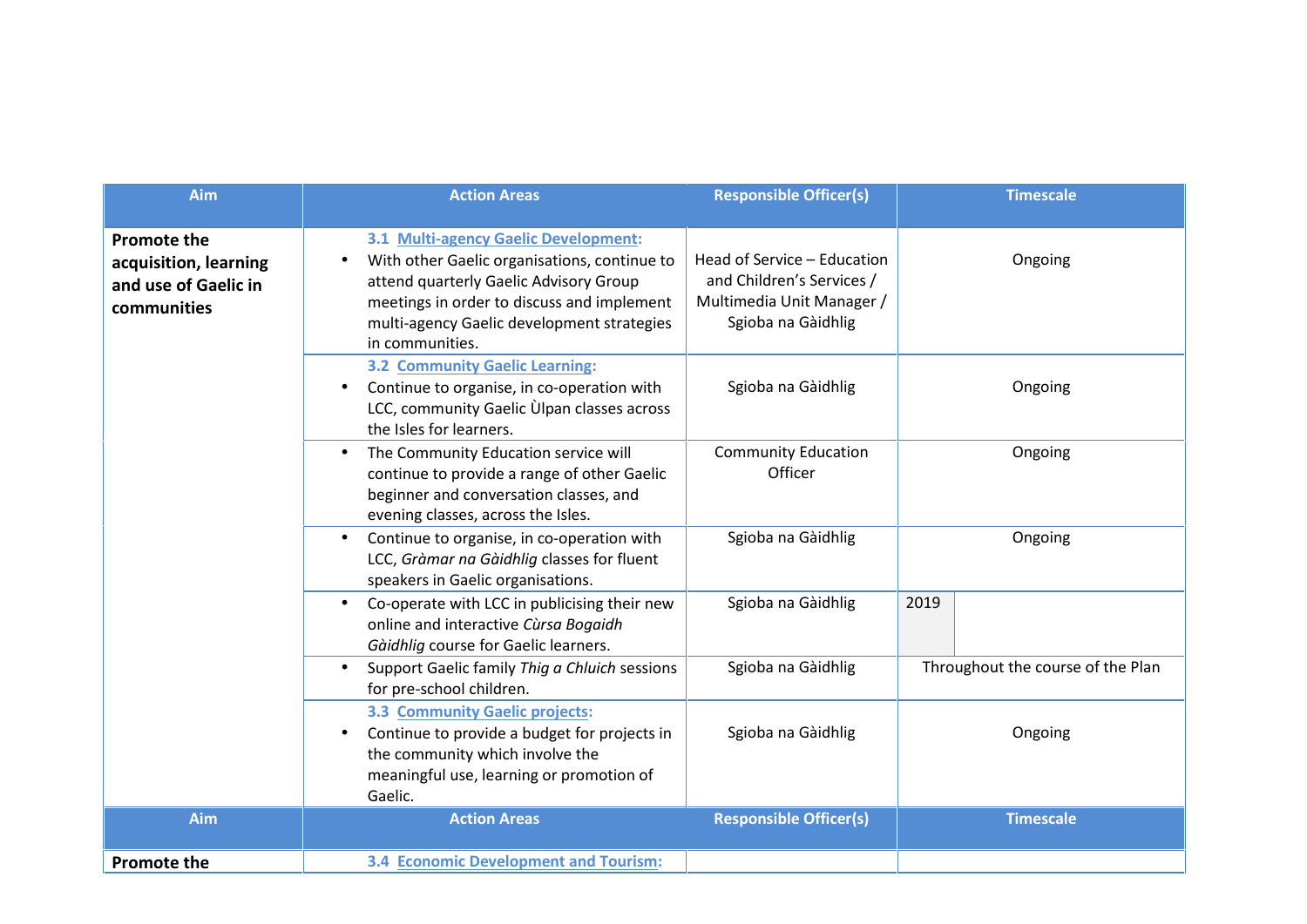| acquisition, learning<br>and use of Gaelic in<br>communities | Continue, through the Business Gateway<br>$\bullet$<br>service, to provide capital support for<br>projects which promote Gaelic cultural<br>regeneration and development.<br>Continue, through the Business Gateway<br>$\bullet$<br>service, to provide a range of financial<br>advice and support for businesses with a | Development Manager-<br><b>Business &amp; Regeneration</b><br>Support<br>Development Manager-<br><b>Business &amp; Regeneration</b><br>Support | Ongoing<br>Ongoing |
|--------------------------------------------------------------|--------------------------------------------------------------------------------------------------------------------------------------------------------------------------------------------------------------------------------------------------------------------------------------------------------------------------|------------------------------------------------------------------------------------------------------------------------------------------------|--------------------|
|                                                              | strong focus on Gaelic usage.<br>Support efforts to raise the profile of the<br>$\bullet$<br>economic benefits arising from the use of<br>Gaelic in economic activities.                                                                                                                                                 | Development Manager-<br><b>Business &amp; Regeneration</b><br>Support                                                                          | Ongoing            |
|                                                              | Continue to provide, through the Business<br>$\bullet$<br>Gateway service, direct financial support for<br>tourism-related projects which promote the<br>use of Gaelic.                                                                                                                                                  | Development Manager-<br><b>Business &amp; Regeneration</b><br>Support                                                                          | Ongoing            |
|                                                              | Promote Gaelic and Gaelic heritage as a real<br>$\bullet$<br>asset in terms of cultural tourism.                                                                                                                                                                                                                         | Development Manager-<br><b>Business &amp; Regeneration</b><br>Support                                                                          | Ongoing            |
|                                                              | 3.5 Gaelic Student Placement Scheme:<br>Run the Gaelic Student Placement Scheme<br>$\bullet$<br>for the Western Isles, which places Gaelic<br>speaking students from the Western Isles<br>with Gaelic organisations for ten weeks<br>work experience every summer.                                                       | Sgioba na Gàidhlig                                                                                                                             | Ongoing            |
|                                                              | 3.6 Gaelic Medium Sports:<br>Continue to support community Gaelic<br>$\bullet$<br>medium sports events, such as CnaG's<br>Cuach na Cloinne football competition for<br>primary schools.                                                                                                                                  | Sgioba na Gàidhlig                                                                                                                             | Ongoing            |
| Aim                                                          | <b>Action Areas</b>                                                                                                                                                                                                                                                                                                      | <b>Responsible Officer(s)</b>                                                                                                                  | <b>Timescale</b>   |
| <b>Promote the</b>                                           | 3.7 Residential Care Homes and Day                                                                                                                                                                                                                                                                                       |                                                                                                                                                |                    |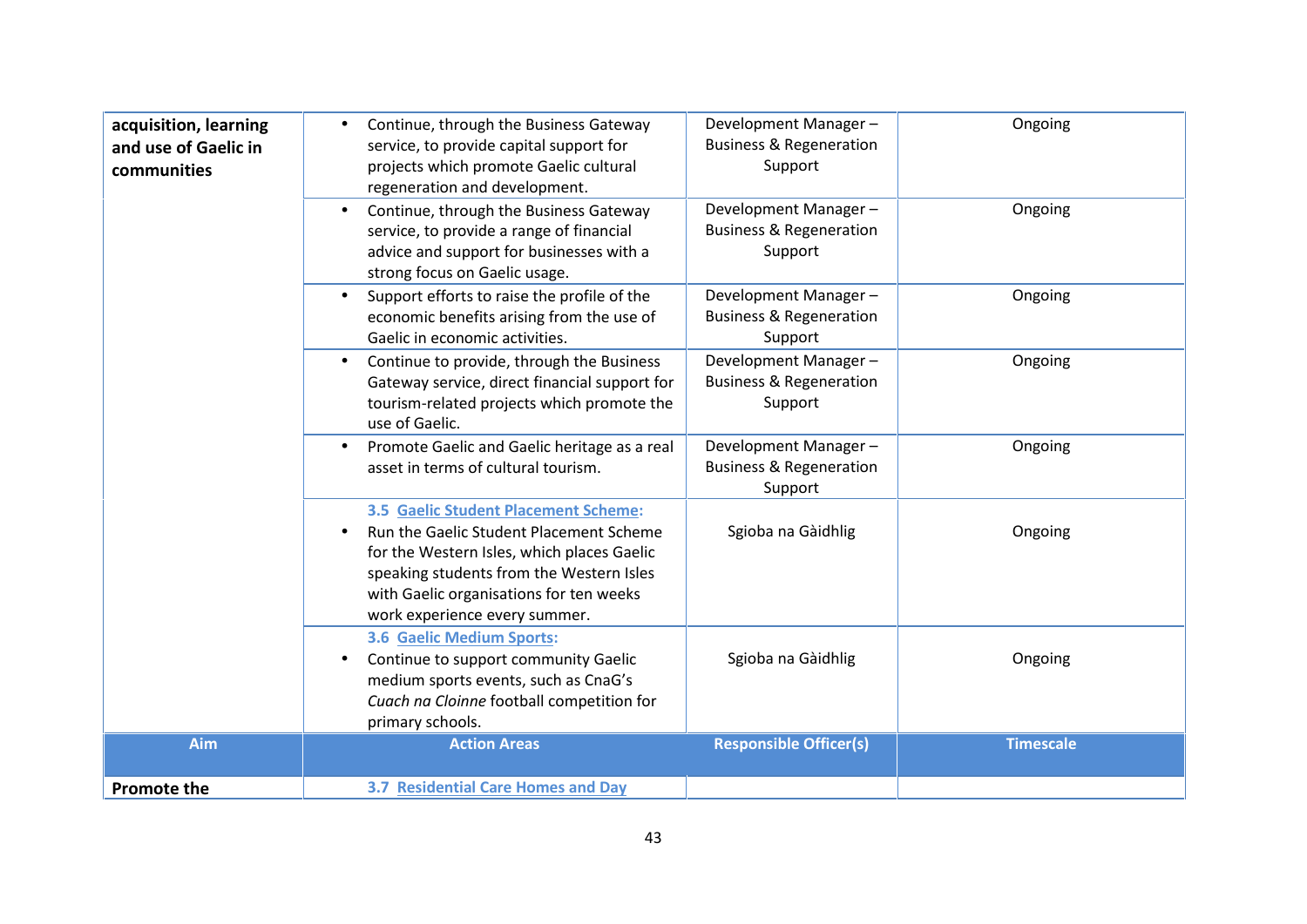| acquisition, learning<br>and use of Gaelic in<br>communities | <b>Centres:</b><br>Appoint as many Gaelic speaking staff as<br>possible to care for the high percentage of<br>Gaelic speaking clients with dementia, as<br>part of reminiscence therapy.                                         | Director of Social and<br><b>Community Services</b>                  | Throughout the course of the Plan |
|--------------------------------------------------------------|----------------------------------------------------------------------------------------------------------------------------------------------------------------------------------------------------------------------------------|----------------------------------------------------------------------|-----------------------------------|
|                                                              | Encourage more staff without Gaelic skills to<br>take up Gaelic learning opportunities.                                                                                                                                          | Director of Social and<br><b>Community Services</b>                  | 2019                              |
|                                                              | Develop the presence and use of Gaelic in<br>care homes and day centres generally, e.g.<br>by erecting bilingual signage, and<br>developing Gaelic-related activities and<br>events.                                             | Director of Social and<br>Community Services /<br>Sgioba na Gàidhlig | 2019                              |
|                                                              | 3.8 Care at Home and Housing Support:<br>Continue to realise clients' preference for<br>Gaelic speaking carers.                                                                                                                  | Director of Social and<br><b>Community Services</b>                  | Ongoing                           |
|                                                              | Continue to ensure that as many telephone<br>operators of the Comhairle's Fàire care-line<br>service as possible have Gaelic skills.                                                                                             | <b>Customer Services Manager</b>                                     | Ongoing                           |
|                                                              | 3.9 Libraries:<br>Continue to ensure that public libraries in<br>$\bullet$<br>the Isles have an up-to-date range of Gaelic<br>books and e-books, both for adults and<br>children, and that signage in libraries is<br>bilingual. | Library Service Manager                                              | Ongoing                           |
|                                                              | Continue to support Gaelic Bookbug<br>$\bullet$<br>storytelling sessions in libraries for young<br>children and parents, and gift them Gaelic<br>books, games and activity bags.                                                 | Library Service Manager                                              | Ongoing                           |
| Aim                                                          | <b>Action Areas</b>                                                                                                                                                                                                              | <b>Responsible Officer(s)</b>                                        | <b>Timescale</b>                  |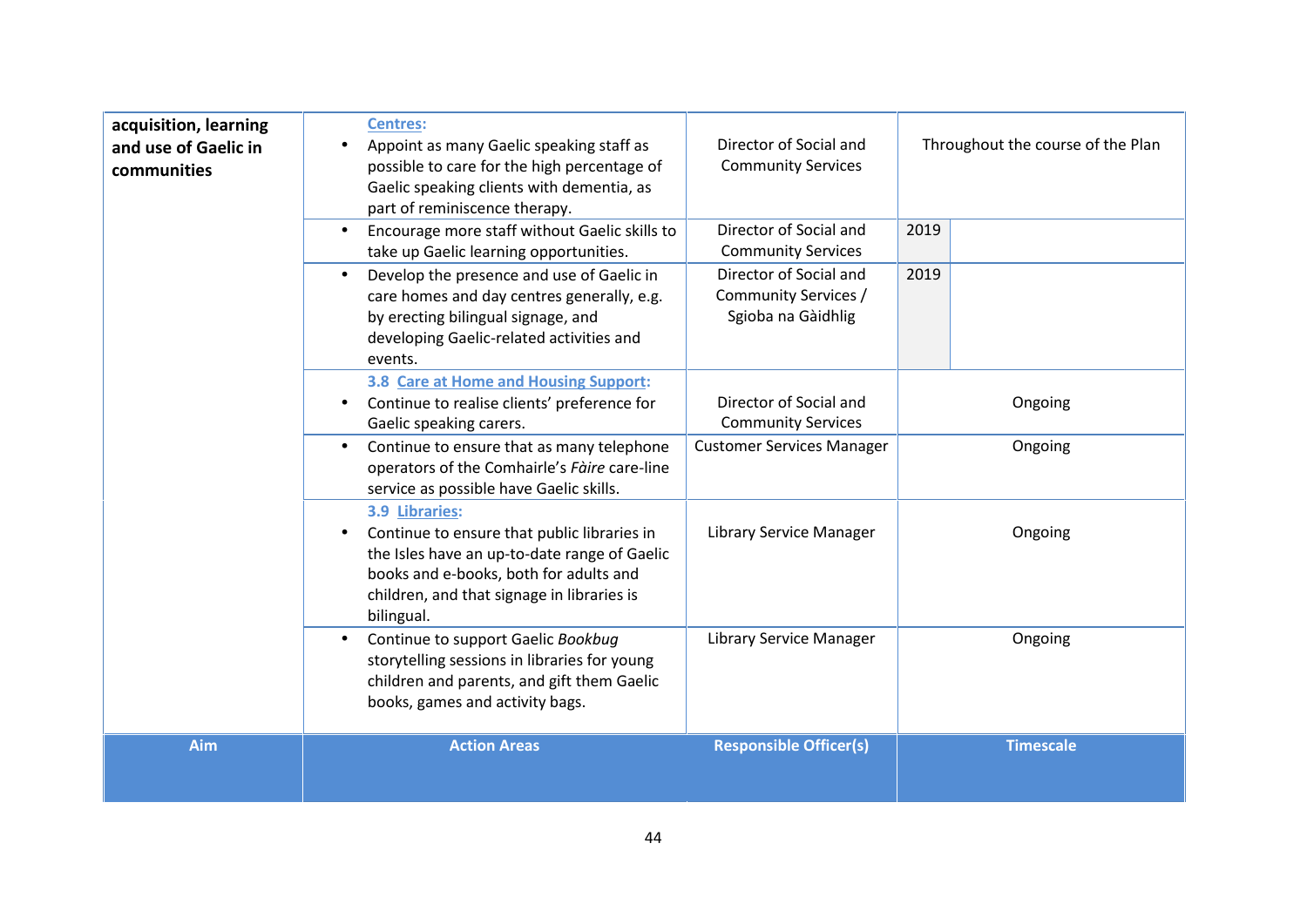| <b>Promote the</b><br>acquisition, learning | Support and organise Gaelic literature<br>$\bullet$<br>events and festivals when possible.                                                                                                                                                                                 | Library Service Manager                                                     | Throughout the course of the Plan |
|---------------------------------------------|----------------------------------------------------------------------------------------------------------------------------------------------------------------------------------------------------------------------------------------------------------------------------|-----------------------------------------------------------------------------|-----------------------------------|
| and use of Gaelic in<br>communities         | 3.10 Bilingual Public Signage:<br>Continue to ensure that all place-name<br>$\bullet$<br>signage in the Isles appears in Gaelic only.<br>(Bilingual format will only be used where<br>the Gaelic and English versions greatly<br>diverge e.g. "An t-Òb" and "Leverburgh".) | Head of Assets and<br>Infrastructure / Sgioba na<br>Gàidhlig                | Ongoing                           |
|                                             | Continue to ensure that place-names on<br>directional road-signs are in bilingual<br>format.                                                                                                                                                                               | <b>Head of Assets</b><br>Infrastructure / Sgioba na<br>Gàidhlig             | Ongoing                           |
|                                             | Continue to ensure that street signage in<br>$\bullet$<br>the main Isles population centres is<br>bilingual.                                                                                                                                                               | Head of Assets and<br>Infrastructure / Sgioba na<br>Gàidhlig                | Ongoing                           |
|                                             | Continue to ensure that public signage for<br>$\bullet$<br>which the Comhairle is responsible, e.g. at<br>harbours, public car parks, sports centres,<br>etc., is bilingual.                                                                                               | Head of Assets and<br>Infrastructure / Sgioba na<br>Gàidhlig                | Ongoing                           |
|                                             | 3.11 e-Sgìre:<br>Develop the Gaelic page of the "e-Sgìre"<br>$\bullet$<br>online community hub, to include more text<br>in Gaelic and more information regarding<br>Gaelic news, events and funding<br>opportunities.<br>(http://cnes.geckowindow.com)                     | Corporate Policy Manager /<br>Sgioba na Gàidhlig                            | 2019                              |
|                                             | 3.12 Community Charter Partnership:<br>In partnership with other community<br>organisations, and as part of an Islands-wide<br>community offer, the Comhairle will deliver                                                                                                 | Director of Education and<br>Children's Services / Head-<br>teacher e-Sgoil | Throughout the course of the Plan |
| Aim                                         | <b>Action Areas</b>                                                                                                                                                                                                                                                        | <b>Responsible Officer(s)</b>                                               | <b>Timescale</b>                  |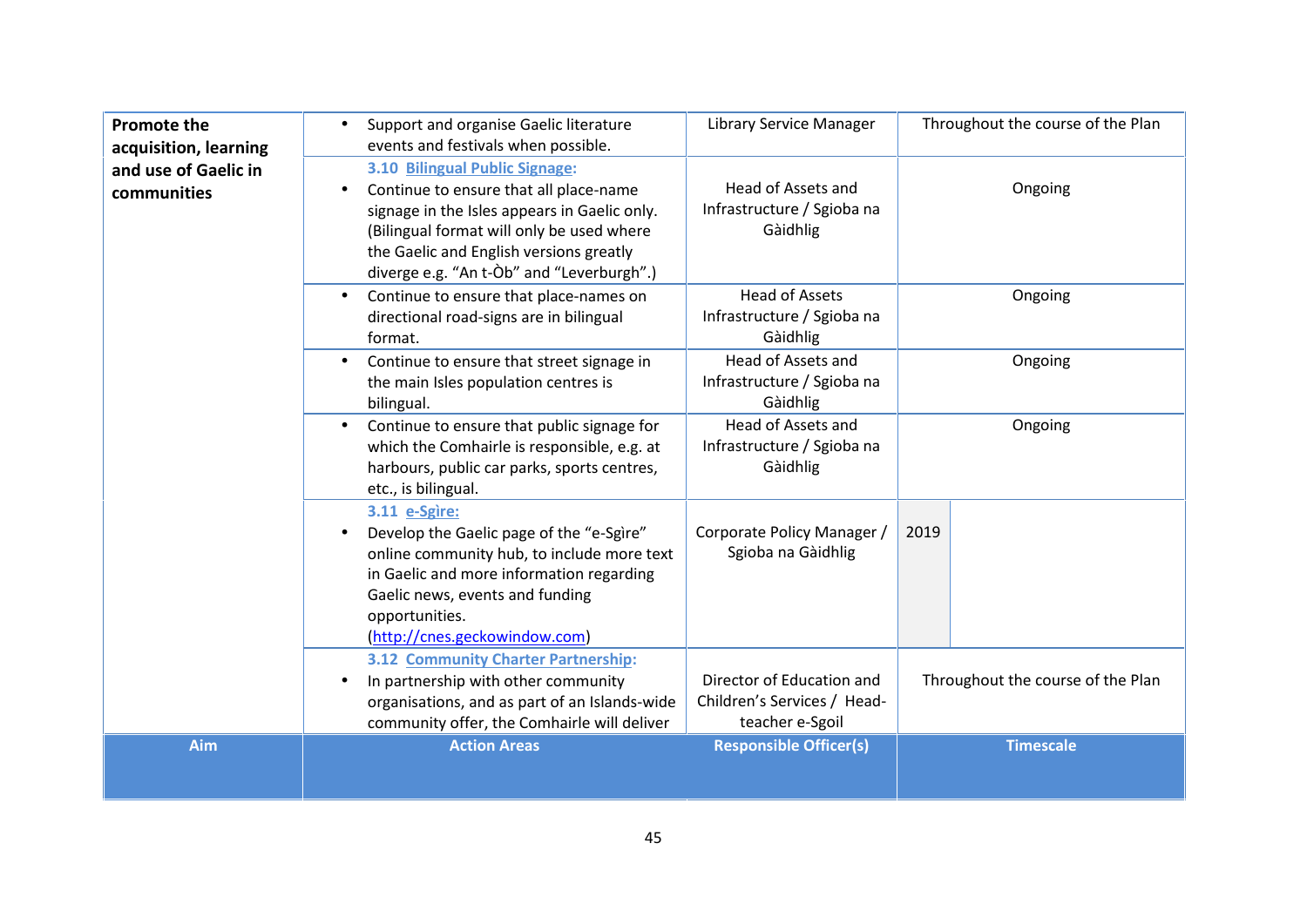| <b>Promote the</b>                            | a range of education, skills and training                                                |
|-----------------------------------------------|------------------------------------------------------------------------------------------|
| acquisition, learning<br>and use of Gaelic in | courses, and innovative economic growth<br>initiatives, which involve the learning, use, |
| communities                                   | or promotion of the Gaelic language.                                                     |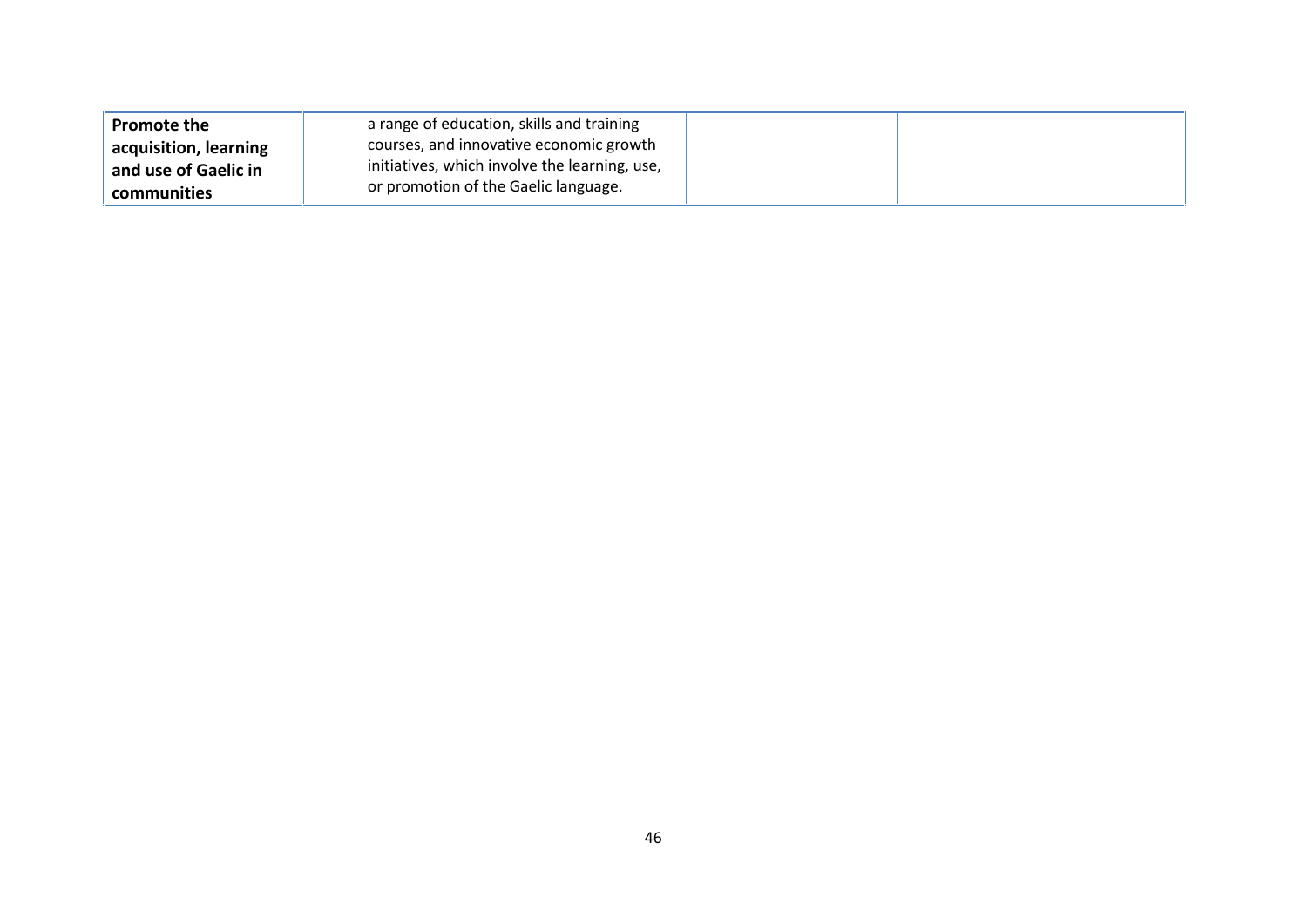## **4. Gaelic in the Workplace**

### **Current Situation**

The Comhairle, as a workplace, has a very strong Gaelic ethos and identity, reinforced by its Gaelic Plan and Gaelic Policy, which ensure that the use of Gaelic is embedded in the day-to-day work of the Comhairle. Therefore, some posts are designated "Gaelic Essential "or "Gaelic Desirable", and a high number of Comhairle staff across all Departments have good Gaelic skills, which they use in their work every day, (see Appendix 1). This includes the large number of Comhairle staff employed in community care services, who use Gaelic on a daily basis. The Policy and Plan also ensure that the Comhairle's democratic processes can be accessed through Gaelic, entailing that all present at Comhairle committees have a right to contribute through the medium of Gaelic as well as English, facilitated by simultaneous interpretation services provided by Sgioba na Gàidhlig. Accordingly, all agendas, minutes, and briefing notes are also prepared bilingually. Sgioba na Gàidhlig provide very high standards of Gaelic translation for these committees, and general translation requests or queries from across the Comhairle are also forwarded to them.

Many members of staff attend a range of Gaelic classes, whether to learn or improve spoken or written Gaelic skills, and these classes are advertised extensively. For example, Ùlpan classes are available, free-of-charge, for beginners and those wishing to improve Gaelic skills, and *Gràmar na Gàidhlig* classes are available, also free-of-charge, for fluent speakers who wish to improve their written Gaelic skills. In addition, *Gaelic with Confidence* classes run for those who only wish to learn words, phrases and salutations as they pertain to the workplace. These Gaelic learning opportunities encourage staff to use Gaelic in internal staff communications. Telephone and e-mail communications in Gaelic are encouraged through the use of a "G" designation beside the names of staff in the internal directory to indicate that those staff have Gaelic skills, and are willing to communicate in Gaelic. In addition, an internal all-staff e-magazine, *e-ceangal*, contains some Gaelic content.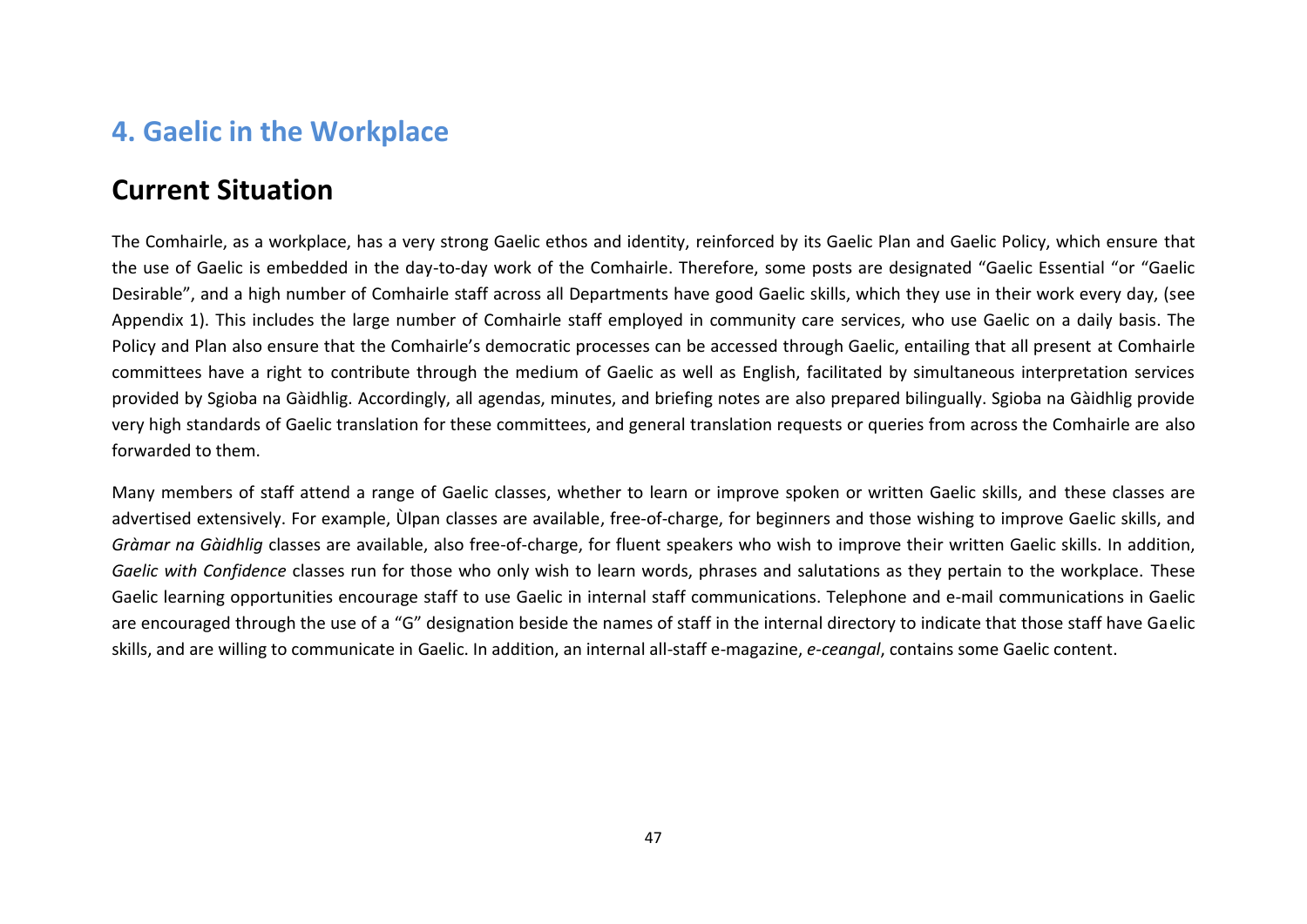# **4.Gaelic in the Workplace**

| <b>Aim</b>                                                                                         | <b>Action Areas</b>                                                                                                                                                                                                                                                  | <b>Responsible Officer(s)</b>           | <b>Timescale</b>                  |
|----------------------------------------------------------------------------------------------------|----------------------------------------------------------------------------------------------------------------------------------------------------------------------------------------------------------------------------------------------------------------------|-----------------------------------------|-----------------------------------|
| <b>Promote and</b><br>increase the use of<br><b>Gaelic in the</b><br><b>Comhairle</b><br>workplace | 4.1 Comataidh Buileachaidh Plana<br><b>Cànain:</b><br>This Committee, which steers the<br>progress of this Plan, will remain in<br>place for the duration of this Plan and<br>beyond.                                                                                | <b>Chief Executive</b>                  | Throughout the course of the Plan |
|                                                                                                    | <b>4.2 Gaelic and Committees:</b><br>Chief Executive / Sgioba<br>Continue to provide simultaneous<br>na Gàidhlig<br>Gaelic-to-English interpretation for all<br>Committee meetings.                                                                                  |                                         | Ongoing                           |
|                                                                                                    | Continue to produce all agendas,<br>$\bullet$<br>briefing notes and minutes of<br>meetings in bilingual format.                                                                                                                                                      | Chief Executive / Sgioba<br>na Gàidhlig | Ongoing                           |
|                                                                                                    | Encourage more Members without<br>$\bullet$<br>fluent Gaelic skills to take up Gaelic<br>learning opportunities in order to<br>stimulate more Gaelic usage during<br>meetings.                                                                                       | <b>Chief Executive</b>                  | 2019                              |
|                                                                                                    | <b>4.3 Gaelic Translation Requests:</b><br>Sgioba na Gàidhlig will continue to<br>provide translations for all<br>Departments into Gaelic of letters,<br>leaflets, forms, adverts and website<br>content, and answer all translation<br>queries, whenever necessary. | Sgioba na Gàidhlig                      | Ongoing                           |
| Aim                                                                                                | <b>Action Areas</b>                                                                                                                                                                                                                                                  | <b>Responsible Officer(s)</b>           | <b>Timescale</b>                  |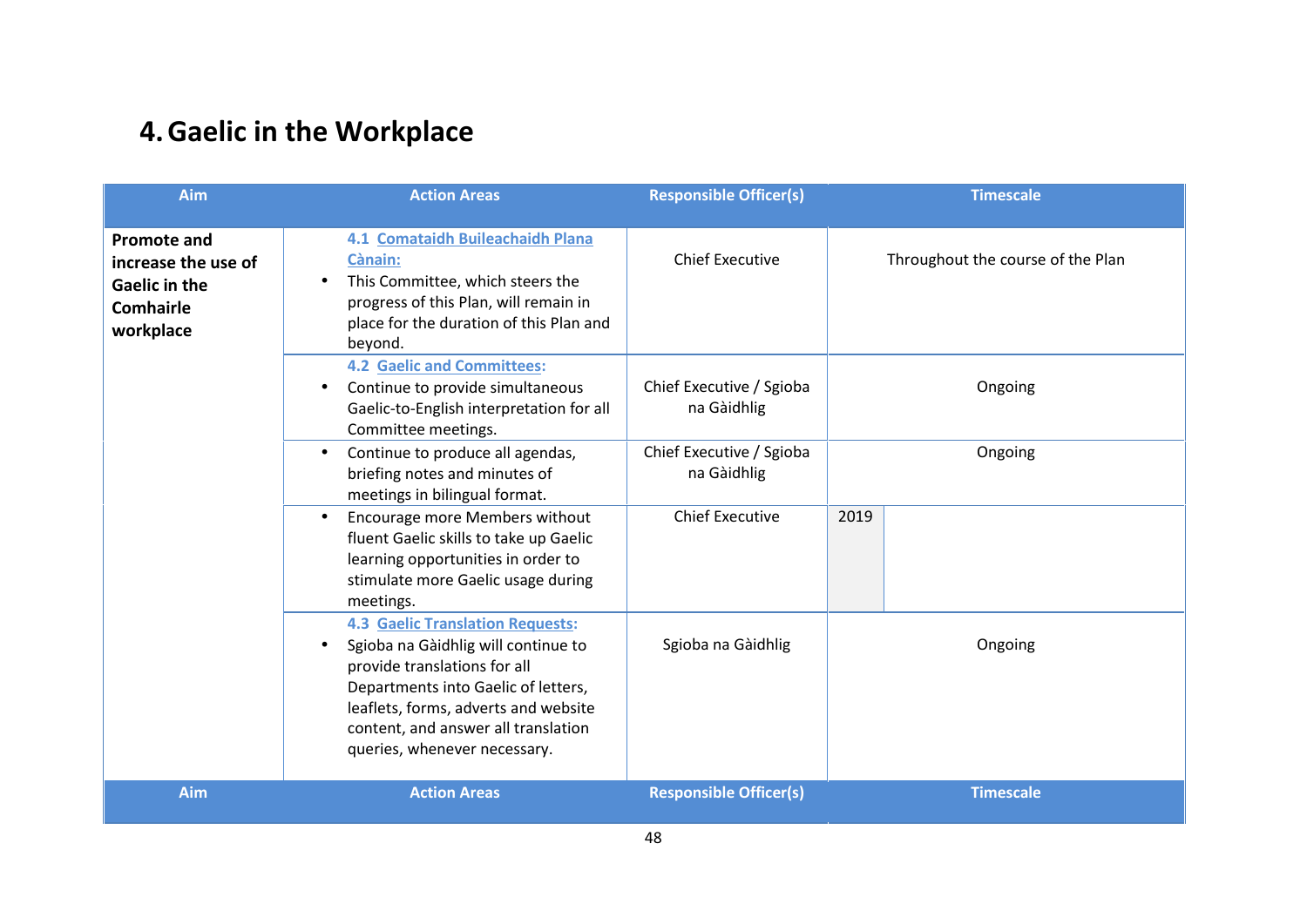| <b>Promote and</b><br>increase the use of<br><b>Gaelic in the</b><br><b>Comhairle</b><br>workplace | <b>4.4 Gaelic Classes:</b><br>Continue to work with other bodies to<br>provide and promote a range of Gaelic<br>of Gaelic learning opportunities for<br>staff and Members, including Ulpan<br>and Gràmar na Gàidhlig classes.                      | Sgioba na Gàidhlig                      | Throughout the course of the Plan |
|----------------------------------------------------------------------------------------------------|----------------------------------------------------------------------------------------------------------------------------------------------------------------------------------------------------------------------------------------------------|-----------------------------------------|-----------------------------------|
|                                                                                                    | Make staff aware of Gaelic learning<br>$\bullet$<br>opportunities in Staff Development<br>Appraisal (SDA) meetings, and as part<br>of the enrolment process.                                                                                       | Chief Executive and<br><b>Directors</b> | 2019                              |
|                                                                                                    | Section Heads and line managers will<br>be encouraged to release staff,<br>whenever possible, to take up Gaelic<br>learning opportunities through<br><b>Continuing Professional Development</b><br>(CPD).                                          | Chief Executive and<br><b>Directors</b> | 2019                              |
|                                                                                                    | A new rolling database of staff and<br>$\bullet$<br>Members wishing to learn or improve<br>Gaelic skills, will be developed. This<br>will allow for information, reminders,<br>and updates regarding Gaelic classes<br>to be sent quickly to them. | Sgioba na Gàidhlig                      | 2019                              |
|                                                                                                    | Staff and Members enrolled on<br>$\bullet$<br>courses will be given regular<br>opportunities to provide feedback on<br>their course(s), by completing<br>feedback questionnaires.                                                                  | Sgioba na Gàidhlig                      | 2019                              |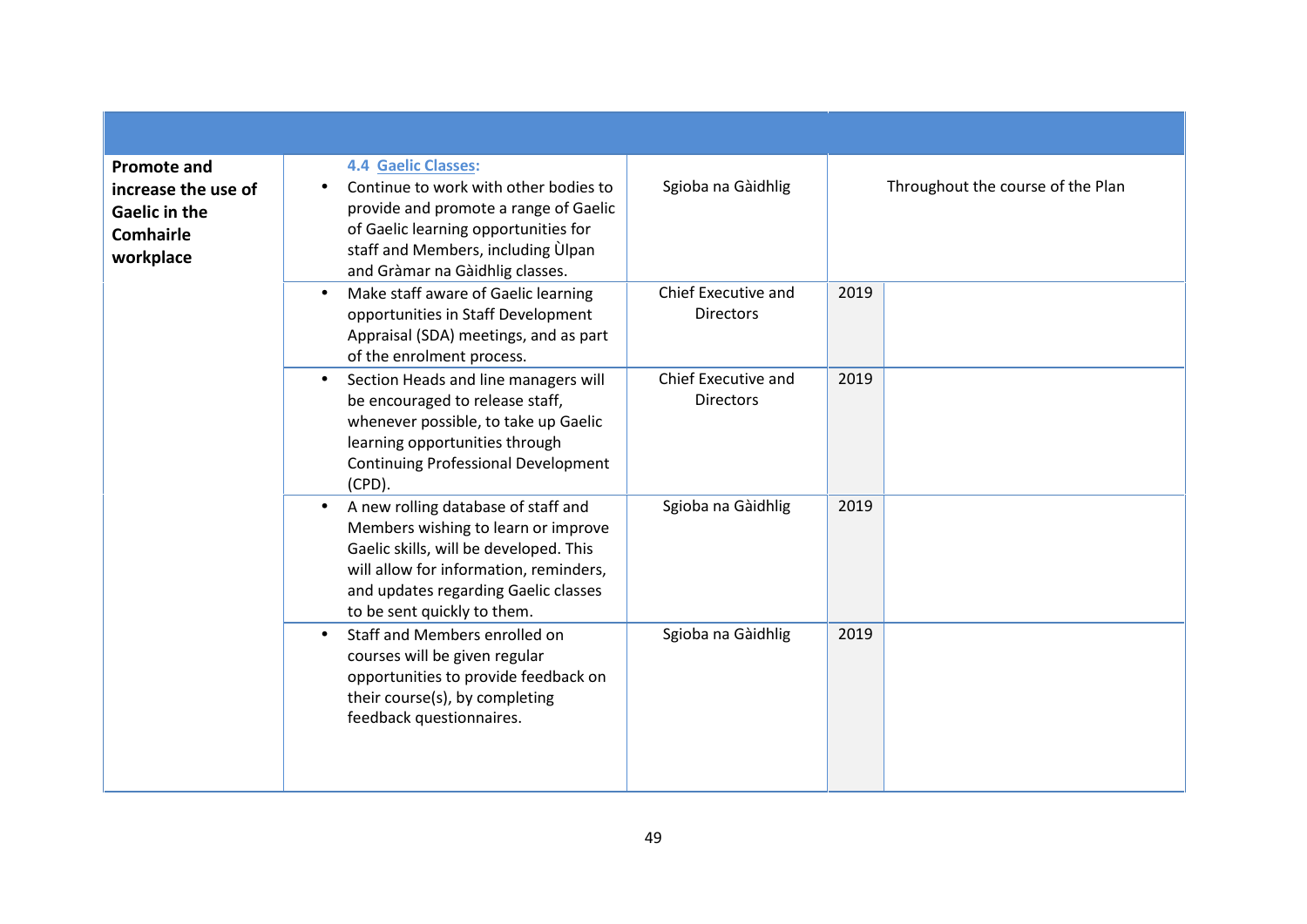| Aim                                                                                                | <b>Action Areas</b>                                                                                                                                                                                                                                      | <b>Responsible Officer(s)</b>                                        | <b>Timescale</b>                  |
|----------------------------------------------------------------------------------------------------|----------------------------------------------------------------------------------------------------------------------------------------------------------------------------------------------------------------------------------------------------------|----------------------------------------------------------------------|-----------------------------------|
| <b>Promote and</b><br>increase the use of<br><b>Gaelic in the</b><br><b>Comhairle</b><br>workplace | 4.5 Intranet:<br>Ensure that the intranet design<br>$\bullet$<br>incorporates Gaelic content where it is<br>available.                                                                                                                                   | Head of I.T. / Sgioba na<br>Gàidhlig                                 | 2019                              |
|                                                                                                    | <b>4.6 Gaelic Awareness:</b><br>Every new employee will receive a<br>Gaelic information pack, detailing<br>Gaelic learning opportunities, the<br>benefits of GME for children, and the<br>importance of Gaelic to the identity of<br>the Comhairle.      | Chief Executive / Head of<br>Human Resources /<br>Sgioba na Gàidhlig | 2019                              |
|                                                                                                    | Staff will be regularly informed of<br>$\bullet$<br>Gaelic events, news and learning<br>opportunities through e-mail, the e-<br>Sgìre hub, and the Comhairle<br>Facebook and Twitter pages.                                                              | Sgioba na Gàidhlig /<br><b>Gaelic Communications</b><br>Officer      | Throughout the course of the Plan |
|                                                                                                    | <b>4.7 Gaelic in Internal</b><br><b>Communications:</b><br>Increase coverage of the "G"<br>$\bullet$<br>designation beside the names of staff<br>in the Comhairle's internal directory to<br>indicate that they are willing to<br>communicate in Gaelic. | Chief Executive / Head of<br><b>Human Resources</b>                  | 2019                              |
|                                                                                                    | Section Heads and line managers will<br>$\bullet$<br>encourage staff with Gaelic skills,<br>whenever possible, to use Gaelic in<br>day-to-day internal communications.                                                                                   | Chief Executive / Head of<br><b>Human Resources</b>                  | 2019                              |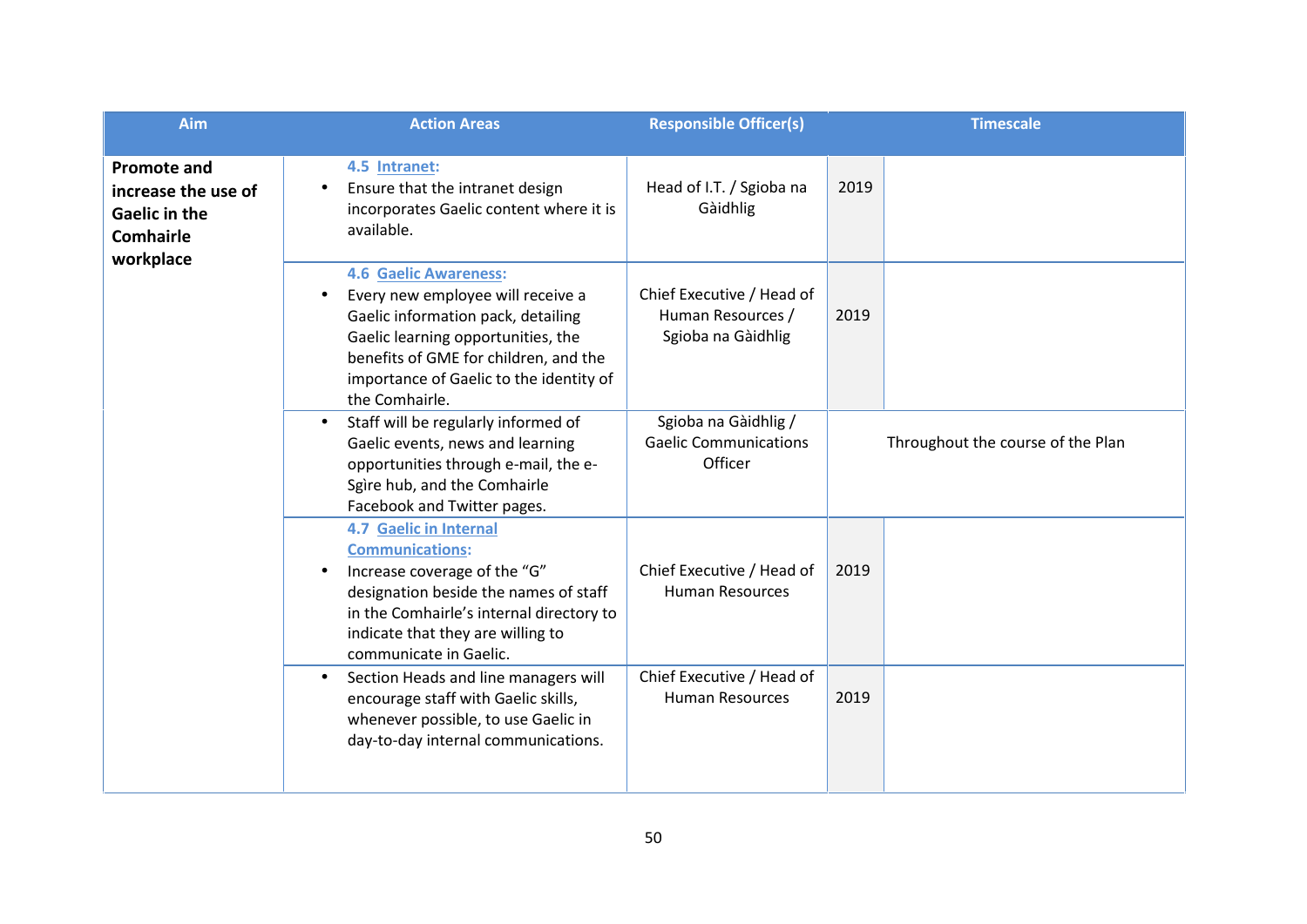| <b>Aim</b>                                                                                         | <b>Action Areas</b>                                                                                                                                                                                                                           | <b>Responsible Officer(s)</b>                                   | Timescale |
|----------------------------------------------------------------------------------------------------|-----------------------------------------------------------------------------------------------------------------------------------------------------------------------------------------------------------------------------------------------|-----------------------------------------------------------------|-----------|
| <b>Promote and</b><br>increase the use of<br><b>Gaelic in the</b><br><b>Comhairle</b><br>workplace | <b>4.8 Gaelic Online Assistance:</b><br>Develop a Gaelic assistance page for<br>$\bullet$<br>staff, including soundfiles, containing<br>Gaelic phrases and workplace<br>terminology, and include it in the<br>Employee Pages on the intranet. | Head of I.T. / Sgioba na<br>Gàidhlig                            | 2019      |
|                                                                                                    | 4.9 e-Ceangal:<br>Include a page written in Gaelic in<br>$\bullet$<br>every edition of the quarterly<br>Comhairle staff e-magazine, "e-<br>Ceangal".                                                                                          | Sgioba na Gàidhlig /<br><b>Gaelic Communications</b><br>Officer | Ongoing   |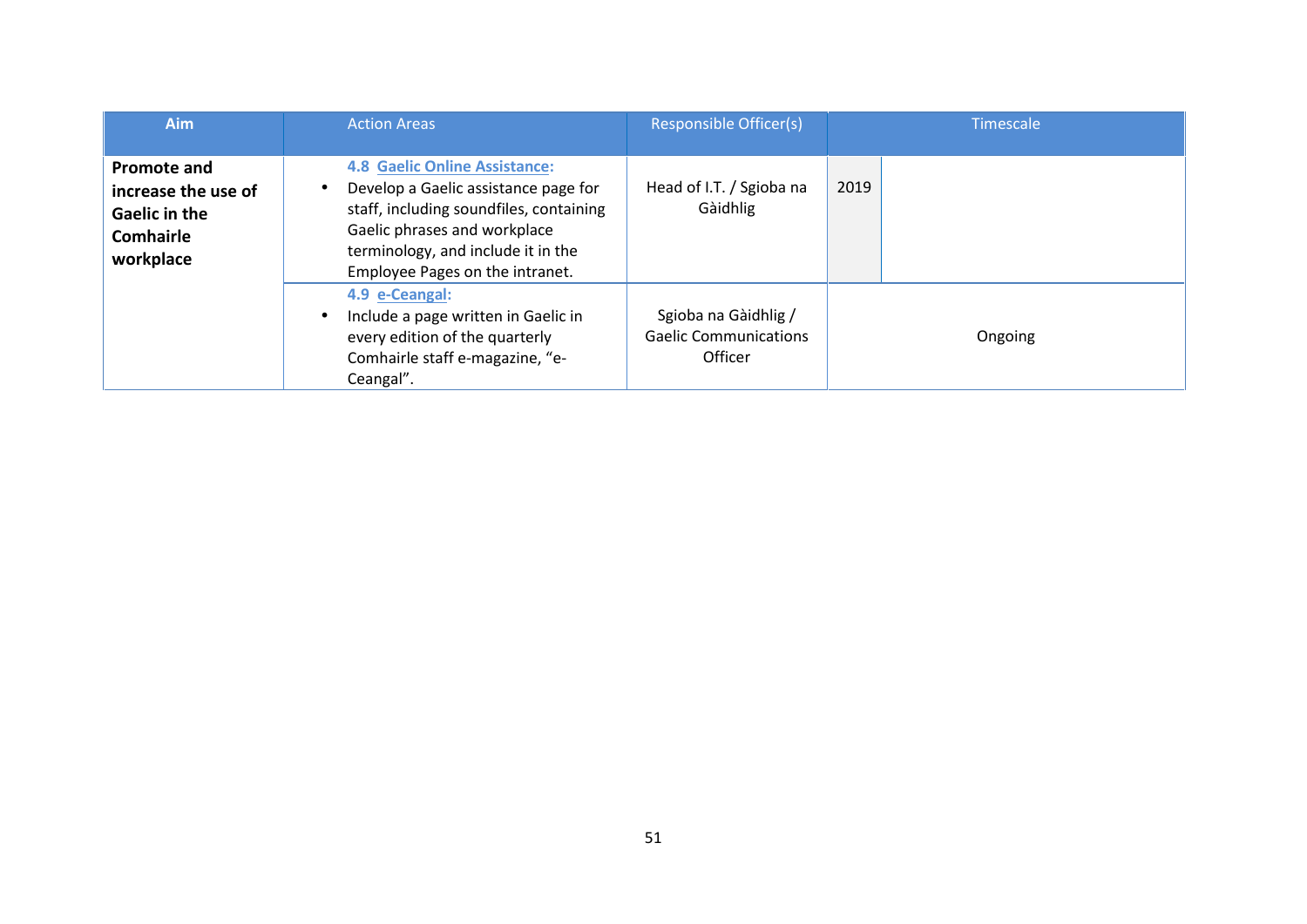## **5. Gaelic in the Arts and Heritage**

### **Current Situation**

The Comhairle extensively promotes and supports Gaelic medium arts activity in terms of the *Outer Hebrides Cultural Strategy*, which includes raising the status and profile of Gaelic as a key strategic objective. The Arts Development Budget therefore provides direct financial support to organisations which promote Gaelic medium arts, such as An Lanntair, Taigh Chearsabhagh and Ceòlas Uibhist, which are involved in promoting and developing a range of both traditional and contemporary arts activities and projects. This budget also finances an Arts Development Grants Scheme which assists professional performing arts companies who perform in Gaelic. Sgioba na Gàidhlig from its Small Gaelic Projects fund also supports a wide range of Gaelic medium arts projects, from diverse arts organisations such as Fèisean nan Gàidheal, Cabraich and Acair, for example. The Comhairle also supports major Gaelic cultural events, such as local island Mòds, the annual *Hebridean Celtic Festival*, (which includes Gaelic taster sessions as part of the fringe programme), the annual *Faclan* Gaelic book festival, Ceòlas Uibhist, and participation in the national Gaelic short film competition, *Film G*. In addition, the Comhairle, in conjunction with Studio Alba and Creative Scotland, provides facilities for the making of Gaelic-related films. Furthermore, Comhairle representatives sit on the Board of Directors of Studio Alba.

The Comhairle is committed to preserving the cultural heritage of the Isles, and funds the work of the local historical societies, the Comainn Eachdraidh, across the Isles. It also provides funding for projects involved in the digitisation of Gaelic archive materials, such as those run by Tobar an Dualchais and Hebridean Connections, and has also been instrumental in establishing the Tasglann project, a professionally staffed archive service for the Isles which also offers advice and support for the Comainn Eachdraidh. The Comhairle has also built a new museum building, which is committed to the use of fully bilingual interpretation for exhibits, and improving the Gaelic skills of staff.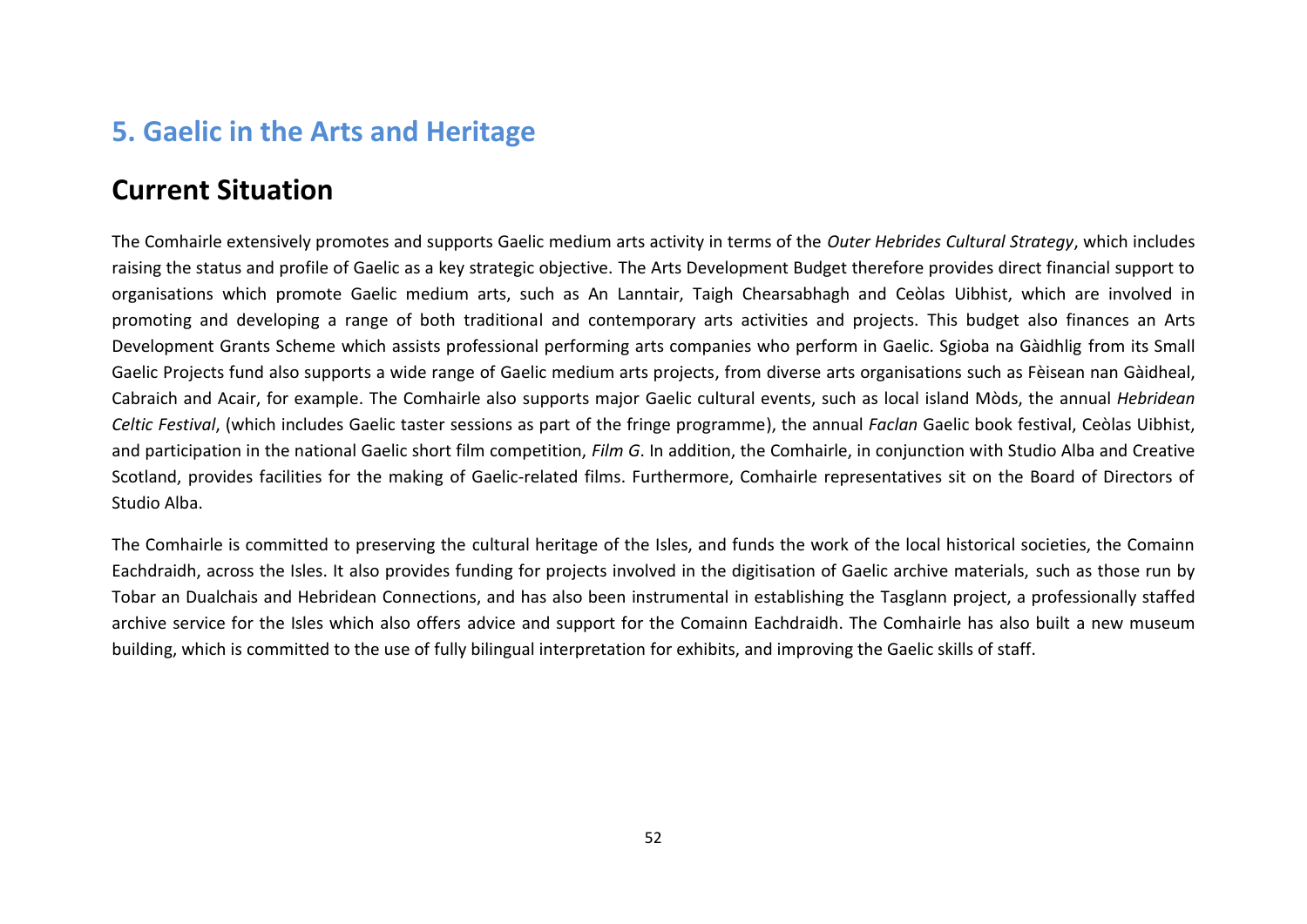# **5.Gaelic in the Arts and Heritage**

| Aim                                                                                                      | <b>Action Areas</b>                                                                                                                                                                                                                                                                        | <b>Responsible Officer(s)</b>                                                  | <b>Timescale</b>                  |
|----------------------------------------------------------------------------------------------------------|--------------------------------------------------------------------------------------------------------------------------------------------------------------------------------------------------------------------------------------------------------------------------------------------|--------------------------------------------------------------------------------|-----------------------------------|
| <b>Promote and increase</b><br><b>Gaelic medium arts and</b><br>heritage activity in the<br><b>Isles</b> | <b>5.1 Gaelic Arts Activity:</b><br>Continue to fund, in terms of the Outer<br>$\bullet$<br>Hebrides Cultural Strategy, as wide a range as<br>possible of Gaelic medium arts projects in the<br>Isles which use or promote the use of Gaelic.                                              | Arts Development Officer /<br>Sgioba na Gàidhlig                               | Ongoing                           |
|                                                                                                          | Continue to fund projects encouraging young<br>$\bullet$<br>people to participate in Gaelic medium arts<br>activities, such as the Film G competition, and<br>work with schools as part of a strategy to<br>stimulate interest in Gaelic medium arts<br>activity amongst young people.     | Arts Development Officer /<br>Senior Education Officer /<br>Sgioba na Gàidhlig | Ongoing                           |
|                                                                                                          | Continue to develop online resources to<br>$\bullet$<br>support and promote Gaelic medium arts<br>activity amongst school pupils and young<br>people.                                                                                                                                      | Multimedia Manager                                                             | Throughout the course of the Plan |
|                                                                                                          | <b>5.2 Gaelic Arts and Economic Development:</b><br>Continue to develop the Outer Hebrides<br>$\bullet$<br>Creative and Cultural Industries Strategy,<br>which supports skills development, business<br>growth and innovation within the creative and<br>cultural industries in the Isles. | Development Manager-<br>Sectoral & Project Support                             | Ongoing                           |
|                                                                                                          | <b>5.3 Traditional Arts Activity:</b><br>Continue to support events which promote<br>$\bullet$<br>traditional Gaelic cultural activity, such as local<br>Mòds, Ceòlas, the fèisean held throughout the<br>Isles, and the Hebridean Celtic Festival.                                        | Arts Development Officer /<br>Sgioba na Gàidhlig                               | Ongoing                           |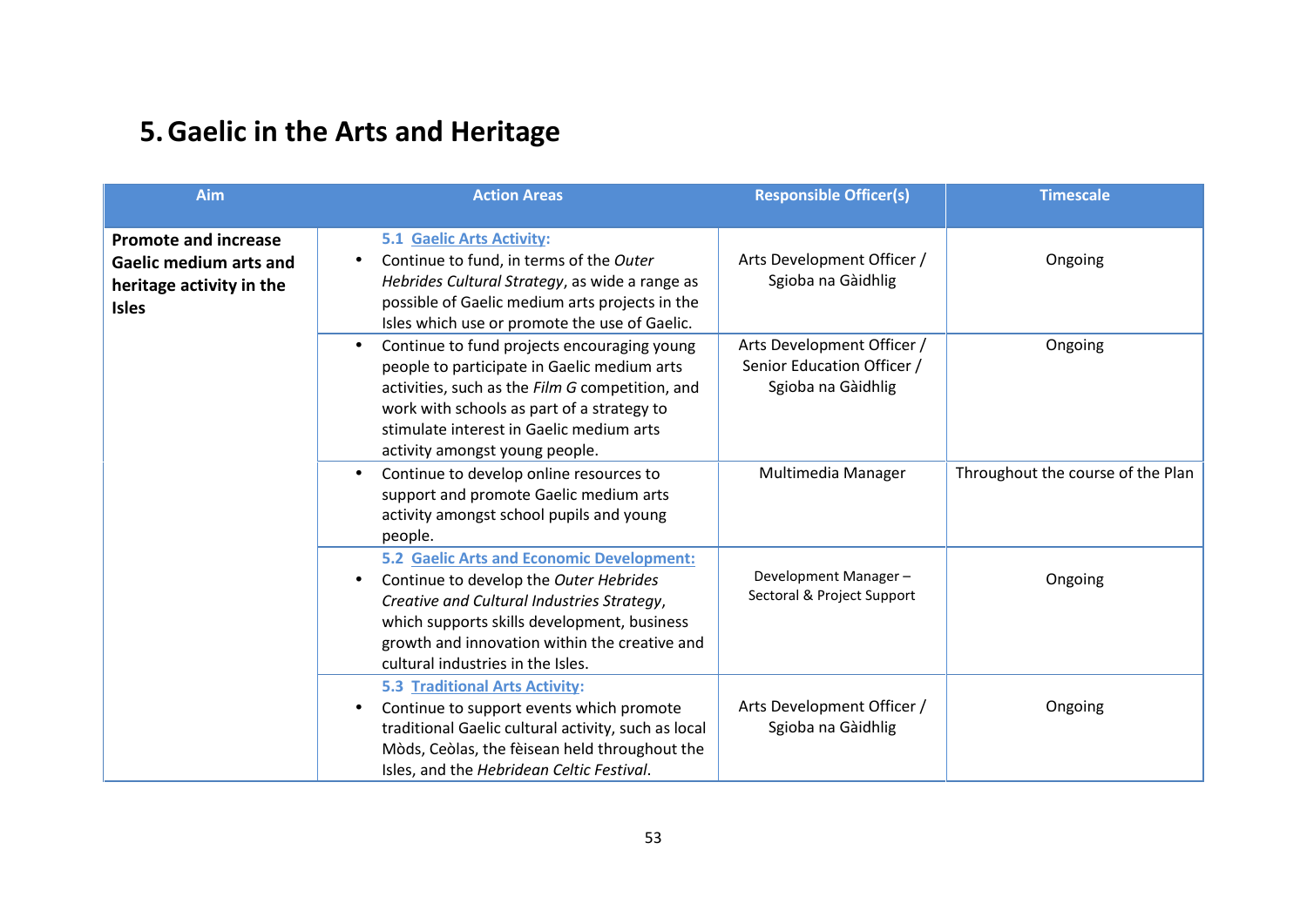| <b>Aim</b>                                                                                               | <b>Action Areas</b>                                                                                                                                                                                                                                      | <b>Responsible Officer(s)</b>            | <b>Timescale</b> |
|----------------------------------------------------------------------------------------------------------|----------------------------------------------------------------------------------------------------------------------------------------------------------------------------------------------------------------------------------------------------------|------------------------------------------|------------------|
| <b>Promote and increase</b><br><b>Gaelic medium arts and</b><br>heritage activity in the<br><b>Isles</b> | Maximise the number of young people having<br>$\bullet$<br>an active involvement in Gaelic culture and<br>creative arts, including traditional music,<br>literature, and poetry. [See 2.5]                                                               | Arts Development Officer                 | 2019             |
|                                                                                                          | 5.4 Museum:<br>Continue to develop the Comhairle's new<br>$\bullet$<br>museum facility, to create a fully bilingual<br>museum interpretation scheme, Gaelic-first<br>museum website, and strategy to develop the<br>Gaelic skills of staff.              | Heritage Manager / Sgioba na<br>Gàidhlig | Ongoing          |
|                                                                                                          | <b>5.5 Gaelic Archive Services:</b><br>Continue to develop the Tasglann project,<br>$\bullet$<br>which makes Comhairle records and archive<br>materials accessible to the public.                                                                        | Heritage Manager                         | Ongoing          |
|                                                                                                          | 5.6 Comainn Eachdraidh:<br>Continue to offer practical advice and support<br>$\bullet$<br>for the Comainn Eachdraidh through the<br>services offered by Tasglann, and continue to<br>support Comainn Eachdraidh projects which<br>use or promote Gaelic. | Heritage Manager / Sgioba na<br>Gàidhlig | Ongoing          |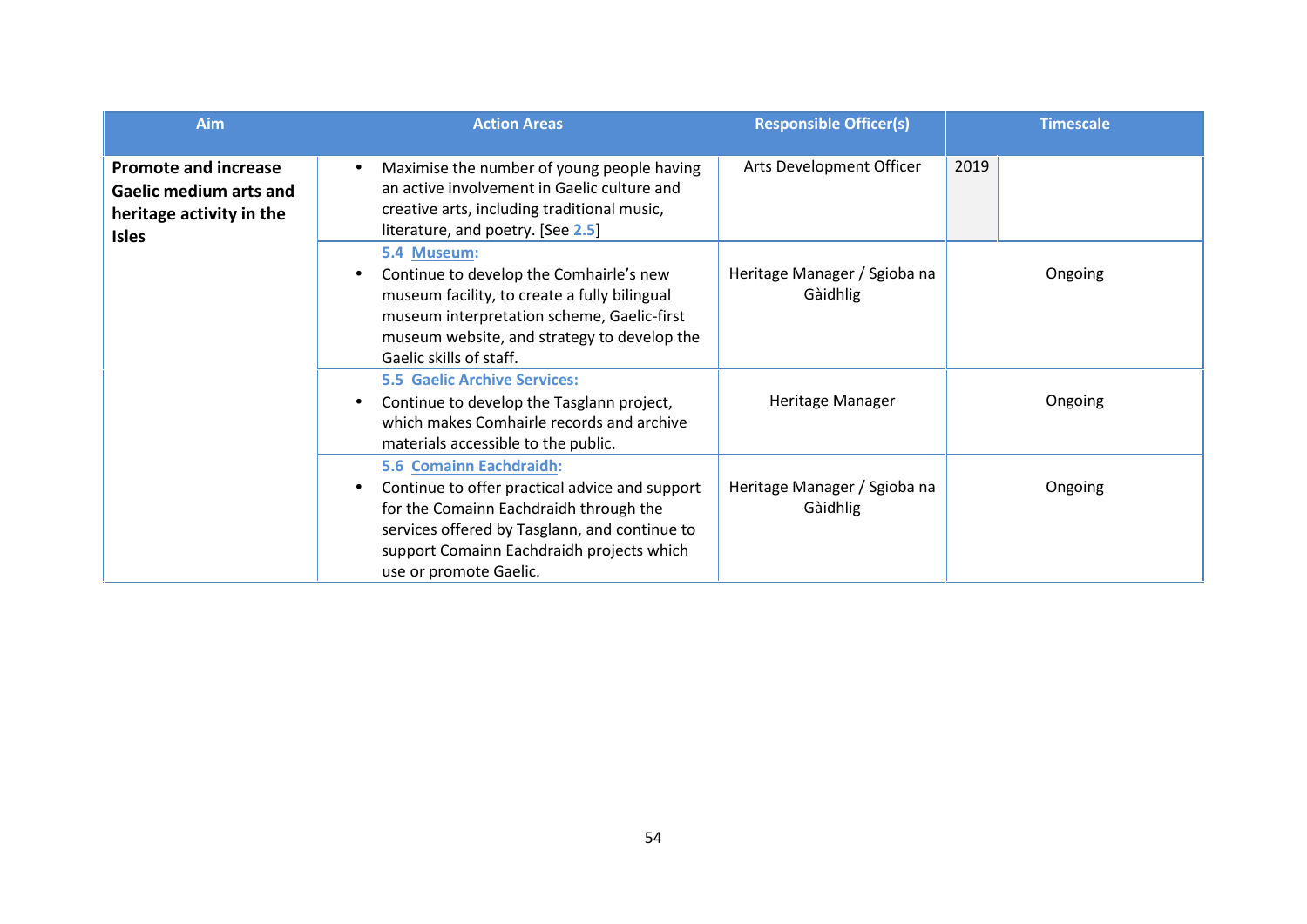## **6. Corpus Planning for Gaelic**

### **Current Situation**

Sgioba na Gàidhlig is one of the principal generators of new Gaelic terminology. On a daily basis, as part of normal translation duties in the preparation of bilingual agendas, reports, briefing notes, and minutes for a variety of committees dealing with a huge range of subjects, the team is often required to create new terminology or neologisms. Indeed, the Comhairle was a major contributor to the European Language Initiative's: *Faclair na Pàrlamaid* dictionary, (2001); *Dictionary for Local Government* (2010); and the *Co-fhaclair Gàidhlig* thesaurus (2011). At all times, the Gaelic Orthographic Conventions (GOC) are adhered to in matters of translation. Furthermore, members of Sgioba na Gàidhlig have attended advanced Gaelic grammar and GOC courses, reinforcing and developing Gaelic grammar, language and translation skills.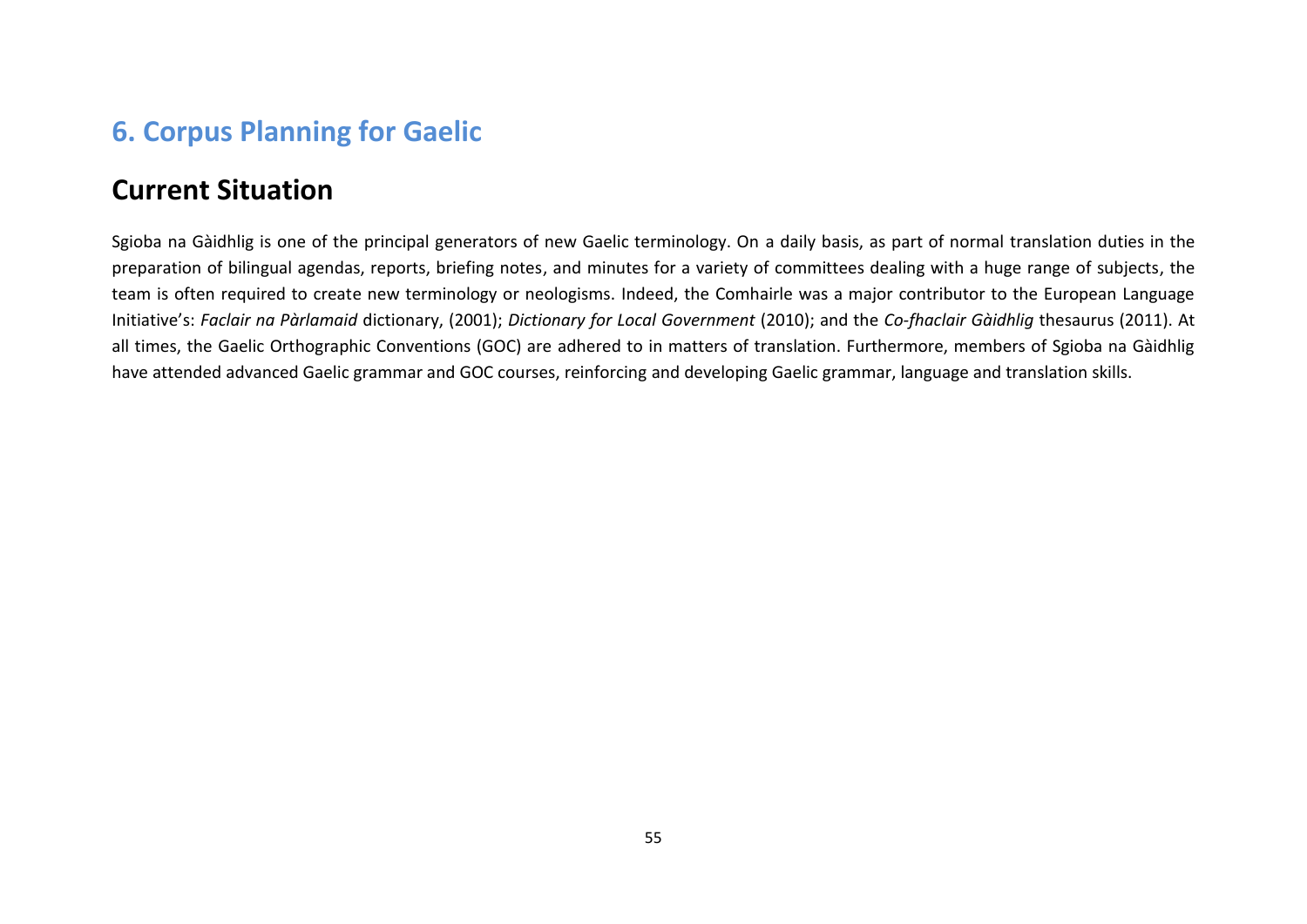# **6.Corpus Planning for Gaelic**

| Aim                                                                      | <b>Action Areas</b>                                                                                                                                                                                            | <b>Responsible Officer(s)</b> | <b>Timescale</b> |
|--------------------------------------------------------------------------|----------------------------------------------------------------------------------------------------------------------------------------------------------------------------------------------------------------|-------------------------------|------------------|
| Continue to contribute to<br>corpus planning for the<br>Gaelic language. | <b>6.1 Creating Gaelic Terminology:</b><br>Continue to support, fund and contribute to<br>$\bullet$<br>dictionary, thesaurus and neologism projects<br>which develop the vocabulary of the Gaelic<br>language. | Sgioba na Gàidhlig            | Ongoing          |
|                                                                          | Continue to generate new vocabulary as part<br>$\bullet$<br>of Sgioba na Gàidhlig's day-to-day duties.                                                                                                         | Sgioba na Gàidhlig            | Ongoing          |
|                                                                          | Continue to share information relating to new<br>$\bullet$<br>Gaelic terminology with other public bodies<br>involved in Gaelic translation work, to establish<br>and standardise best practice in this area.  | Sgioba na Gàidhlig            | Ongoing          |
|                                                                          | <b>6.2 Gaelic Orthographic Conventions:</b><br>Continue to ensure consistency of spelling,<br>$\bullet$<br>word use, and grammar in translation work, in<br>terms of GOC.                                      | Sgioba na Gàidhlig            | Ongoing          |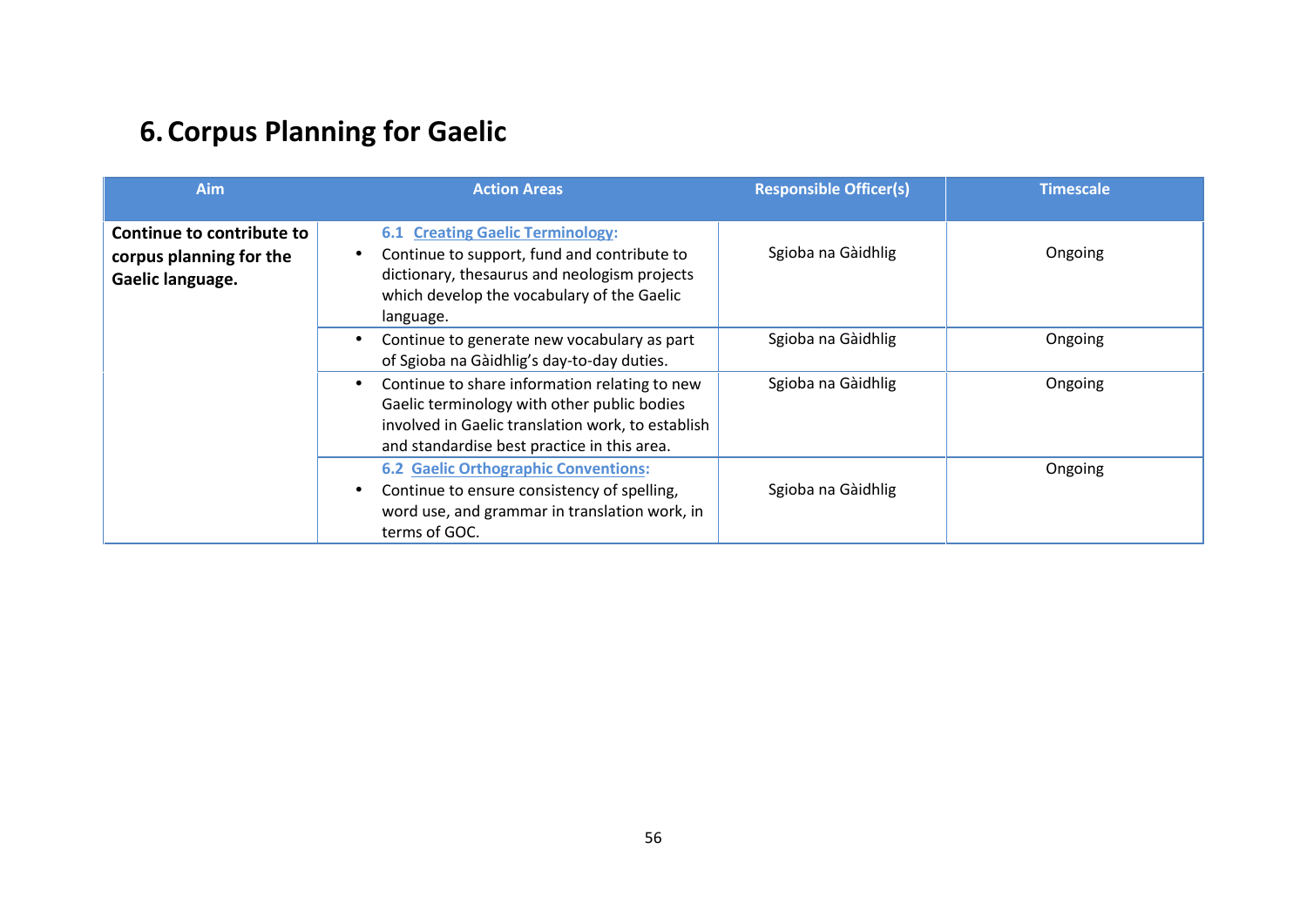# **Chapter 4 – Implementation and Monitoring**

This Plan has been endorsed by Comhairle Members, having been scrutinised by the Comhairle's Policy and Resources Committee, and Comataidh Buileachaidh Plana Cànain, the Comhairle's Gaelic Committee. The measures contained in this Plan therefore carry the full authority, support and approval of Comhairle nan Eilean Siar. The Plan, when in draft form, also went through an extensive public consultation process between 9 October 2017 and 20 November 2017, and the resulting responses and views of the communities of the Western Isles and local and national Gaelic organisations were considered fully before the final Plan was produced. The final draft of the Plan was approved by Bòrd na Gàidhlig on 5/6/19.

### **Launch of the new Gaelic Language Plan**

The new Plan will be launched in the public domain by means of a press release to local and national agencies. It will be immediately accessible to the public in bilingual format through a prominently-placed link on the homepage of the Comhairle website, and will be featured in the *What's New* section of the homepage. It will also appear on the *e-Sgìre* community hub website, and will be strongly featured on the Comhairle's Twitter and Facebook pages, with links provided to the Plan.

Comhairle staff will be formally notified of the launch of the new Plan and its importance as a legal requirement in terms of the Gaelic Language (Scotland) Act 2005, by means of Comhairle-wide communications from Sgioba na Gàidhlig in conjunction with the Communications Team. The Plan itself will appear prominently in bilingual format on the staff intranet, and its aims and targets will be featured in the next edition of the staff quarterly e-magazine, *e-Ceangal*.

#### **Implementation**

A Gaelic Plan Team, made up of the Chief Executive, Head of Human Resources, and Sgioba na Gàidhlig will meet quarterly to discuss the implementation and progress of the Plan. This team will ensure that staff are fully aware of the importance of the Plan, and the need for its implementation across the Comhairle and in communities on a day-to-day basis.

The Comhairle will also arrange Gaelic awareness sessions for staff, in order to: increase awareness of the importance of the Gaelic language and culture to the identity of the Comhairle; to stress the importance the implementation of the Plan; and to explain how the pursuance of the aims of the Plan will affect the discharge of their day-today duties. Similarly, in annual staff SDA meetings, and in the preparation of information packs for new employees as part of the enrolment process, staff will be informed of the importance of the Gaelic Language Plan and its implementation. [See **4.6**]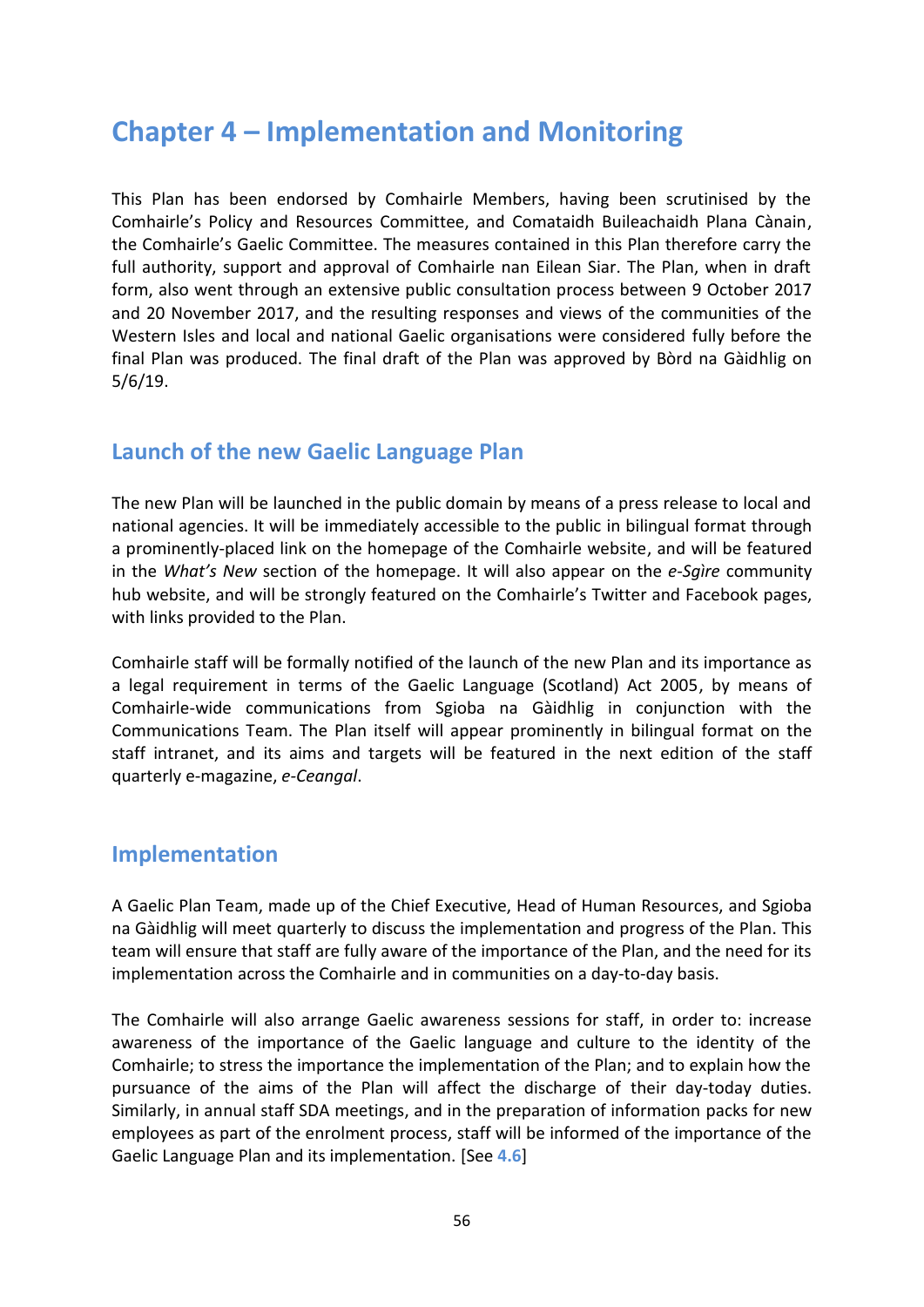### **Monitoring of Progress**

Governance of this Plan will take place through regular reporting to Comataidh Buileachaidh Plana Cànain and the Policy and Resources Committee, which will inform Members of the progress made in terms of the Plan. It will also give Members opportunities to comment on the progress of the Plan, and raise and address any areas of concern or difficulty that may have arisen. These detailed reports will be prepared by Sgioba na Gàidhlig, who will meet regularly with Heads of Department within the Comhairle in order to assess progress, and deal with any issues arising. All Departments will also be required to submit an annual report, using a common template, detailing progress that has been made by that Department in terms of fulfilling the aims and action points in the Plan for which they are responsible.

In addition, an annual implementation report in relation to the Gaelic Language Plan will be prepared and submitted to Bòrd na Gàidhlig by Sgioba na Gàidhlig. This report, which will also go before Comataidh Buileachaidh Plana Cànain, gives Bòrd na Gàidhlig the opportunity to scrutinise progress in terms of the Plan, and report back to the Comhairle.

### **Authority Contacts**

Officer with overall responsibility for the Gaelic Language Plan:

**Malcolm Burr, Chief Executive, Comhairle nan Eilean Siar, Sandwick Rd, Stornoway, HS1 2BW.**

**Tel: 01851 822 601 e-mail: mburr@cne-siar.gov.uk**

Officer with strategic responsibility for overseeing preparation, delivery and monitoring of the Gaelic Language Plan:

**Dolina MacLeod, Policy Development Officer, Sgioba na Gàidhlig, Comhairle nan Eilean Siar, Sandwick Rd, Stornoway, HS1 2BW.**

**Tel: 01851 822 615**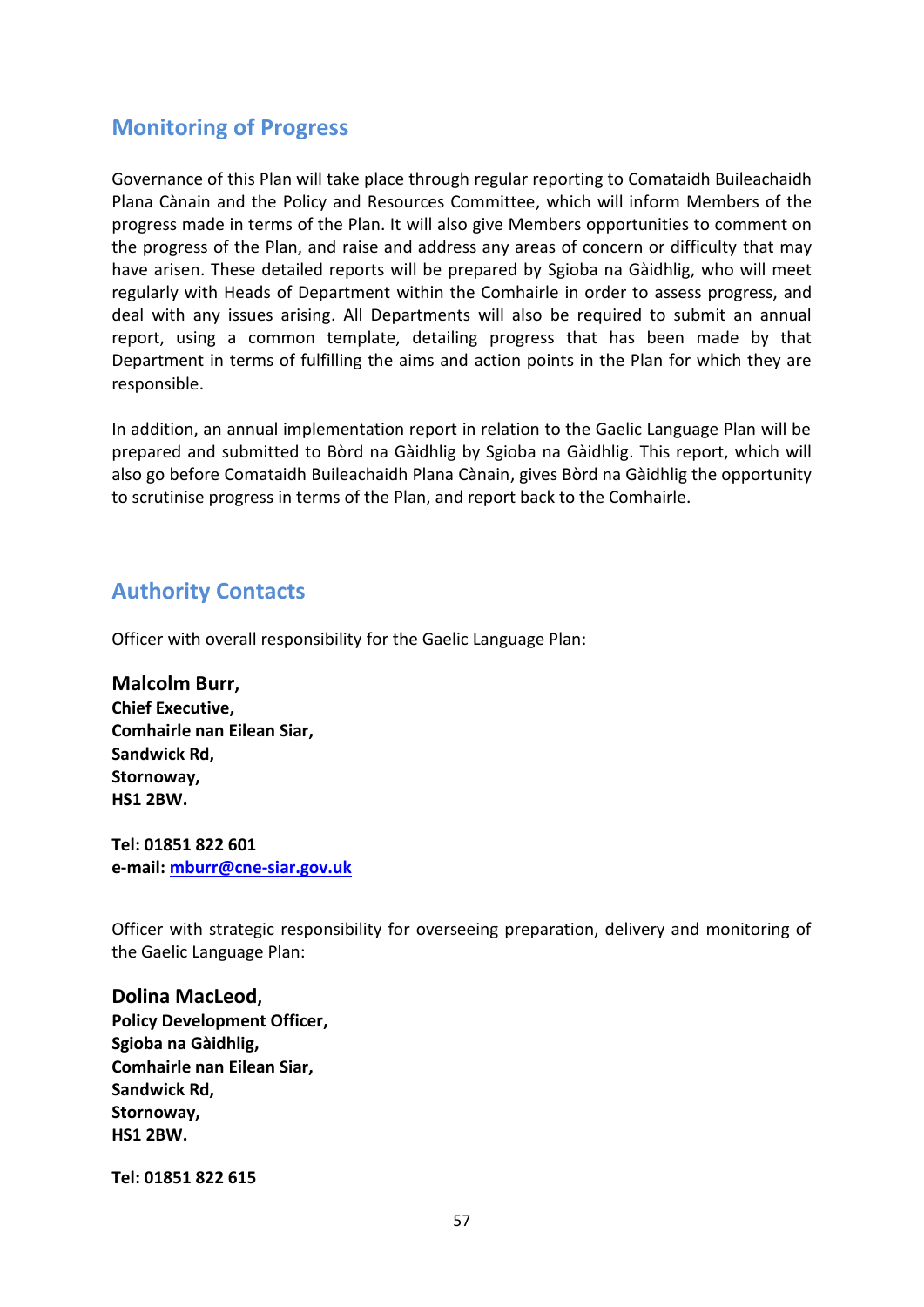**e-mail: dnicleoid@cne-siar.gov.uk**

Officer concerned with the day-to-day operation and implementation of the Gaelic Language Plan:

**Donald Weir, Gaelic Support Officer, Sgioba na Gàidhlig, Comhairle nan Eilean Siar, Sandwick Rd, Stornoway, HS1 2BW.**

**Tel: 01851 822 615 e-mail: donald.weir@cne-siar.gov.uk**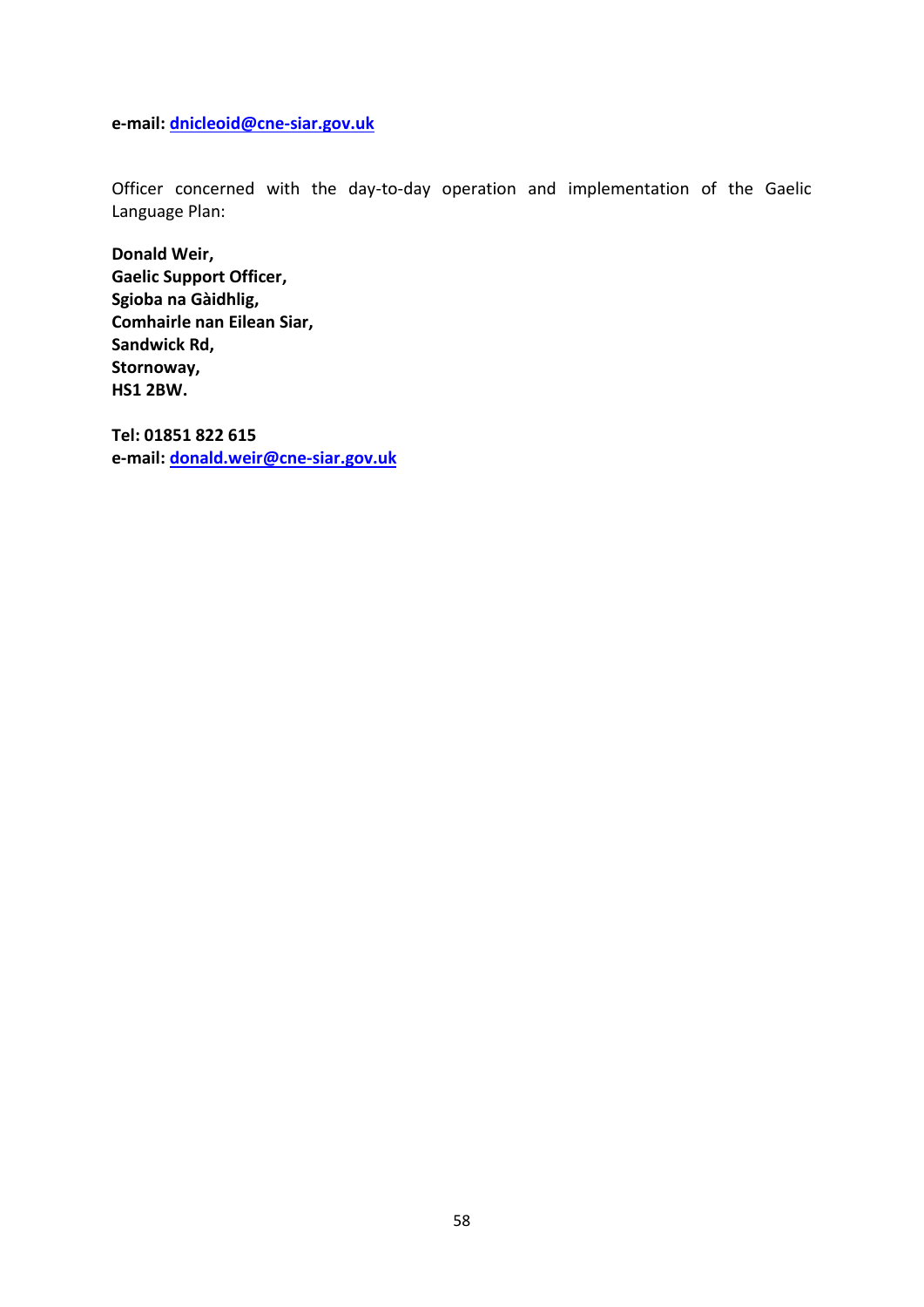# **Appendix A**

### **Gaelic Usage in Comhairle nan Eilean Siar**

An online, anonymous survey using Google Forms was carried out in June-July 2017 by a student on a Gaelic placement at the Comhairle, in order to determine the level of Gaelic skills and usage amongst Comhairle staff and Members. This survey, which also gave respondents an opportunity to express any opinions that they held regarding the use of Gaelic in the workplace, has, in addition, been used to ascertain levels of interest amongst staff and Members in learning or improving Gaelic skills.

A total of 442 staff and Members from across the Comhairle took part in this survey, which represents an increase of 42% in the number who completed the equivalent survey in  $2012<sup>1</sup>$ . The answers given to the main questions, with a breakdown according to percentages, were as follows:



#### **Question 1: How fluent are you in Gaelic?**

Selection of Comments from "Other":

- "I understand a small amount."
- "I'm not a Gaelic speaker."
- "I have completed a basic Gaelic course."
- "I have no experience of the language."

 $1$  311 staff completed the 2012 survey.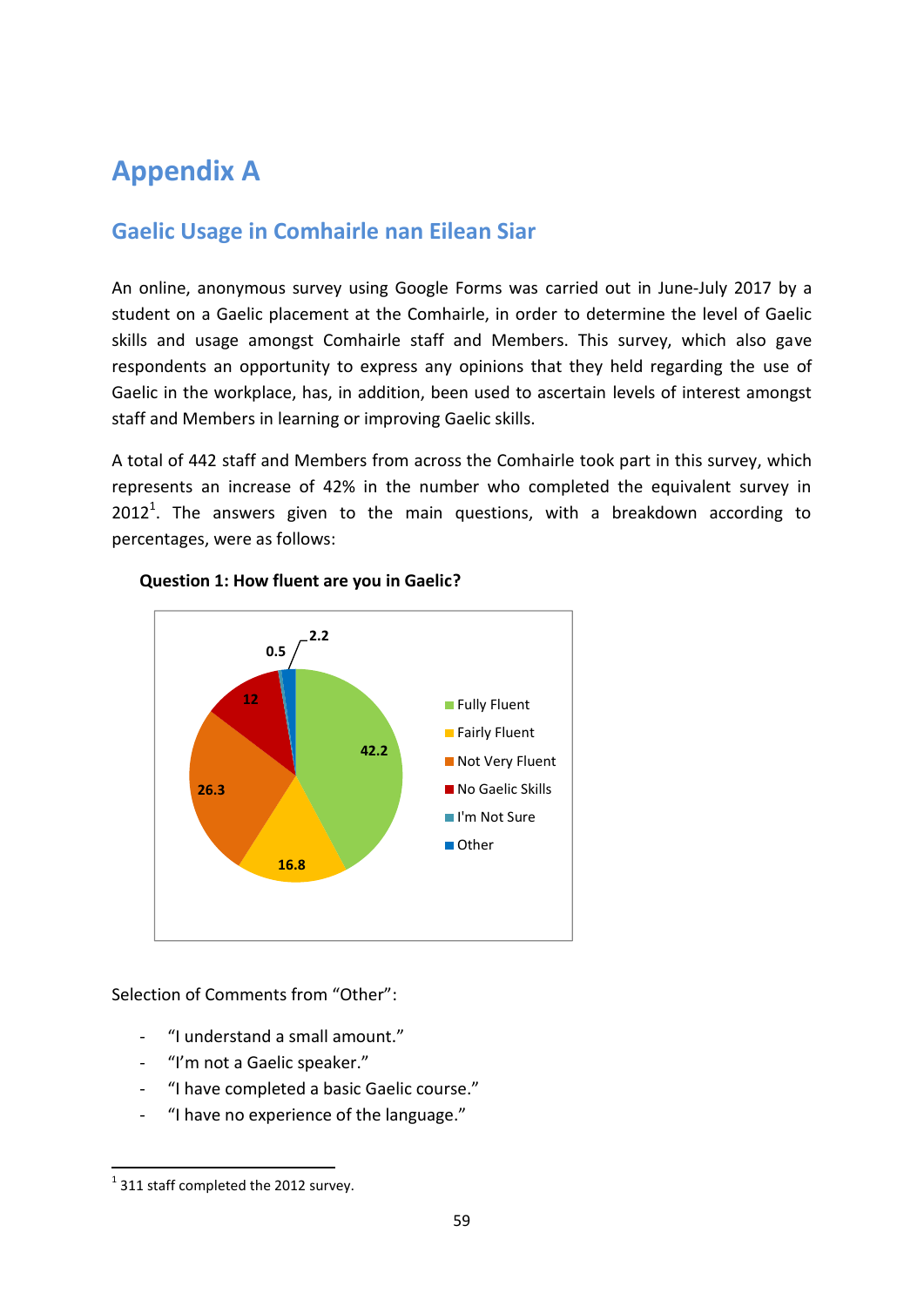

**Question 2: Are you competent at reading and writing in Gaelic?**

Selection of Comments from "Other":

- "Yes at reading, not so much at writing!"
- "I can speak it but cannot read it very well."
- "Cannot read or write in Gaelic."
- "I would say that I am very competent at reading Gaelic but have less confidence in my Gaelic written skills. If I had the time, this is something I would like to improve on."



#### **Question 3: Do you speak, read, or listen to Gaelic outside of the workplace?**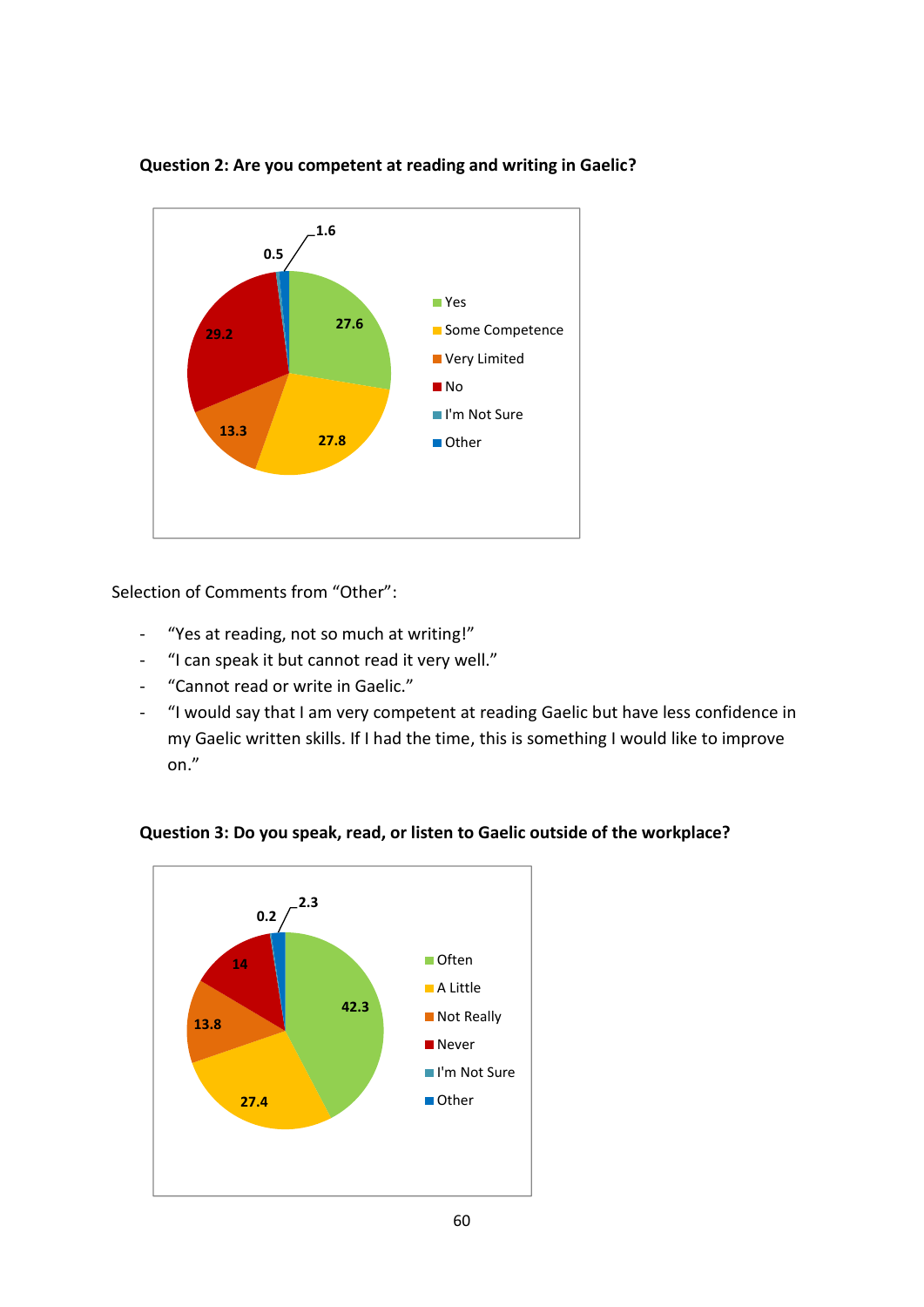Selection of Comments from "Other":

- "I listen to my husband, his family and friends speaking Gaelic."
- "Sometimes if a programme interests me on BBC Alba, but I need the subtitles."
- "All day, every day, at home too."



#### **Question 4: How well do you understand Gaelic?**

Selection of Comments from "Other":

- "Small amounts only."
- "Local Gaelic not so much. Skye Gaelic."
- "Bits greetings/weather, for use in class."



#### **Question 5: Have you ever tried to learn Gaelic?**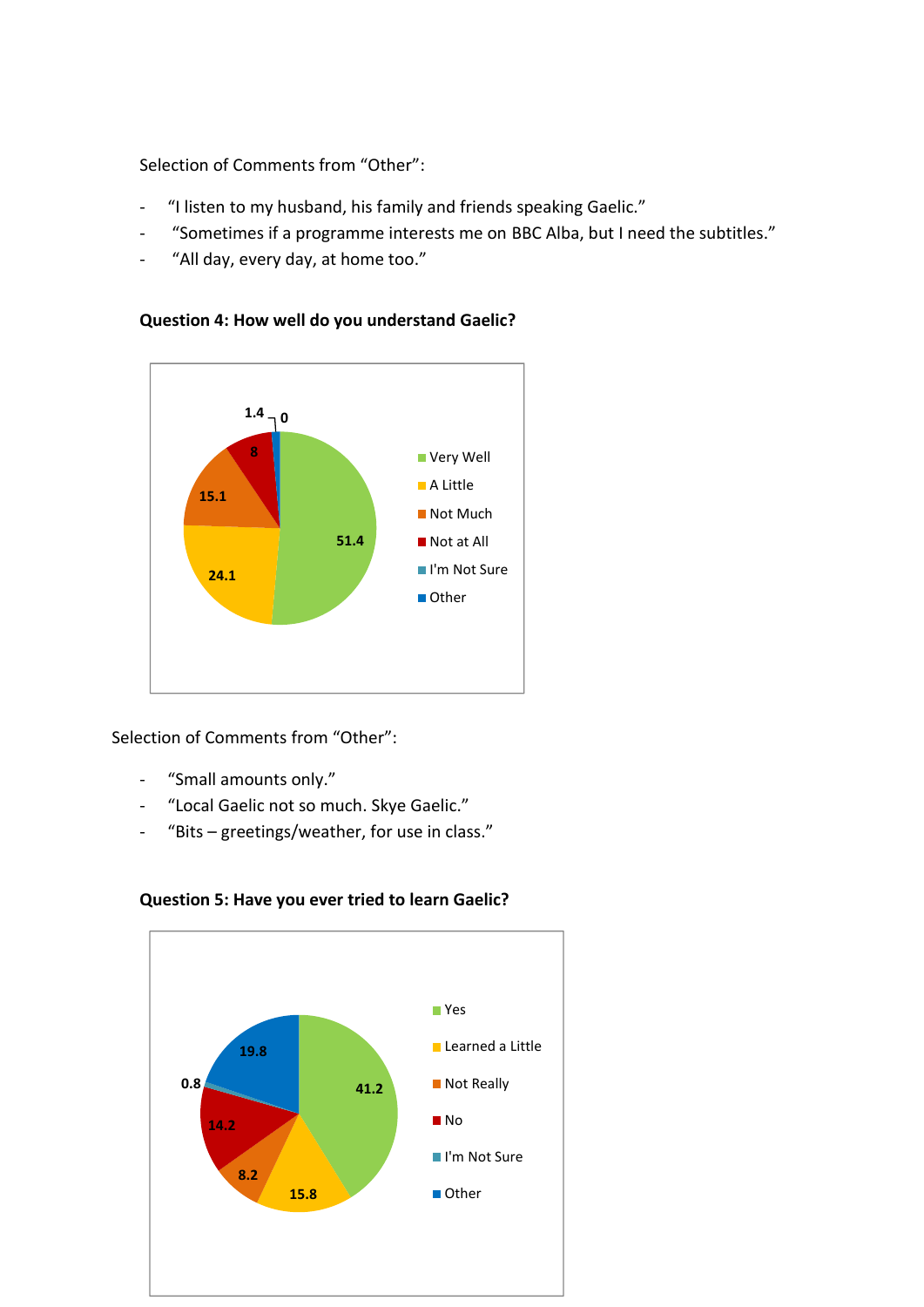Selection of Comments from 'Other':

- "First language."
- "Fluent speaker already."
- "For school exams only, fluent speaker."
- "I have just taken up post with the Comhairle. I will be starting Gaelic lessons shortly."
- "I have tried to improve it."
- "I was brought up with it and went through GME."



#### **Question 6: Have you got any Gaelic qualifications?**

Selection of Comments from 'Other':

- "First language."
- "One year night class at Lews Castle College."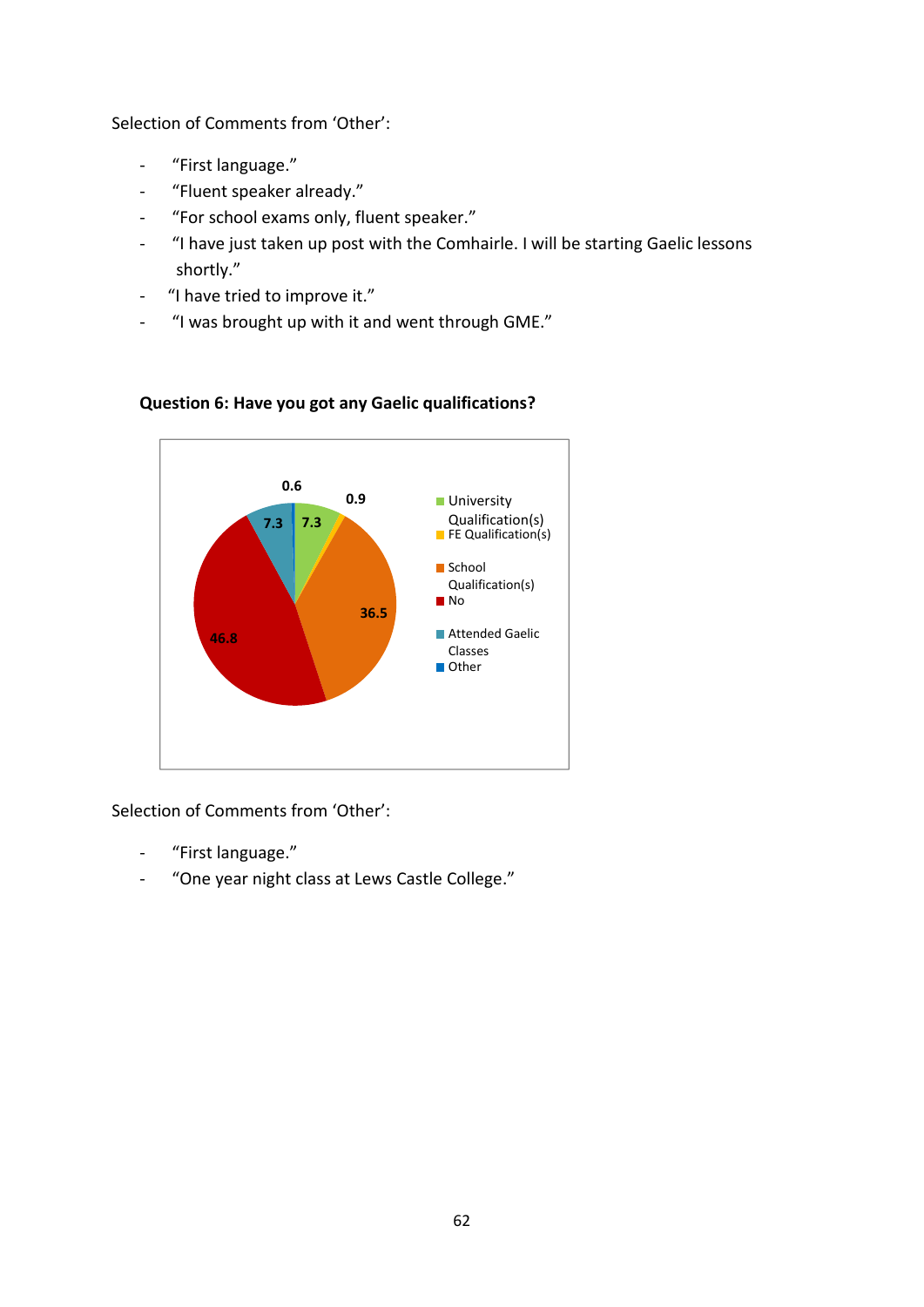



Selection of Comments from 'Other':

- "I speak it where I can."
- "Only as part of choral singing."
- "Occasionally to answer the phone."

#### **Question 8: Would you like more opportunities to speak Gaelic at work?**

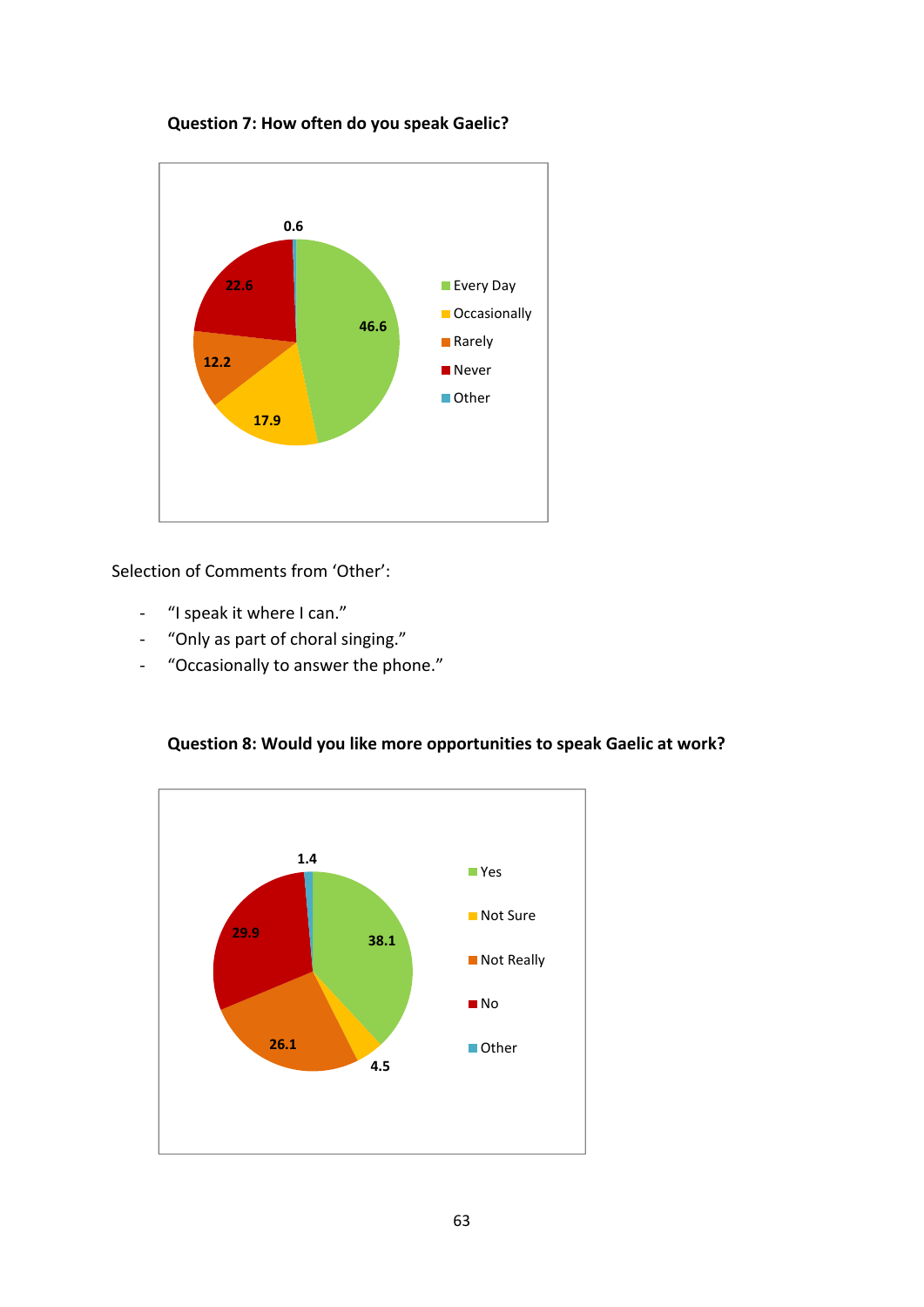Selection of Comments from 'Other':

- "If I had the skills, I am sure I would."
- "Would like to go to classes."
- "I am fortunate that I have plenty opportunities to speak Gaelic but more would always be welcome."
- "More encouragement and tolerance of hesitance."



**Question 9: Do you use Gaelic skills in your work?**

Selection of comments from 'Other':

- "I try wherever I'm able."
- "I'm a non-Gaelic speaker."
- "A little for work, if people I work with or members of public are comfortable in holding meetings or conversations in Gaelic.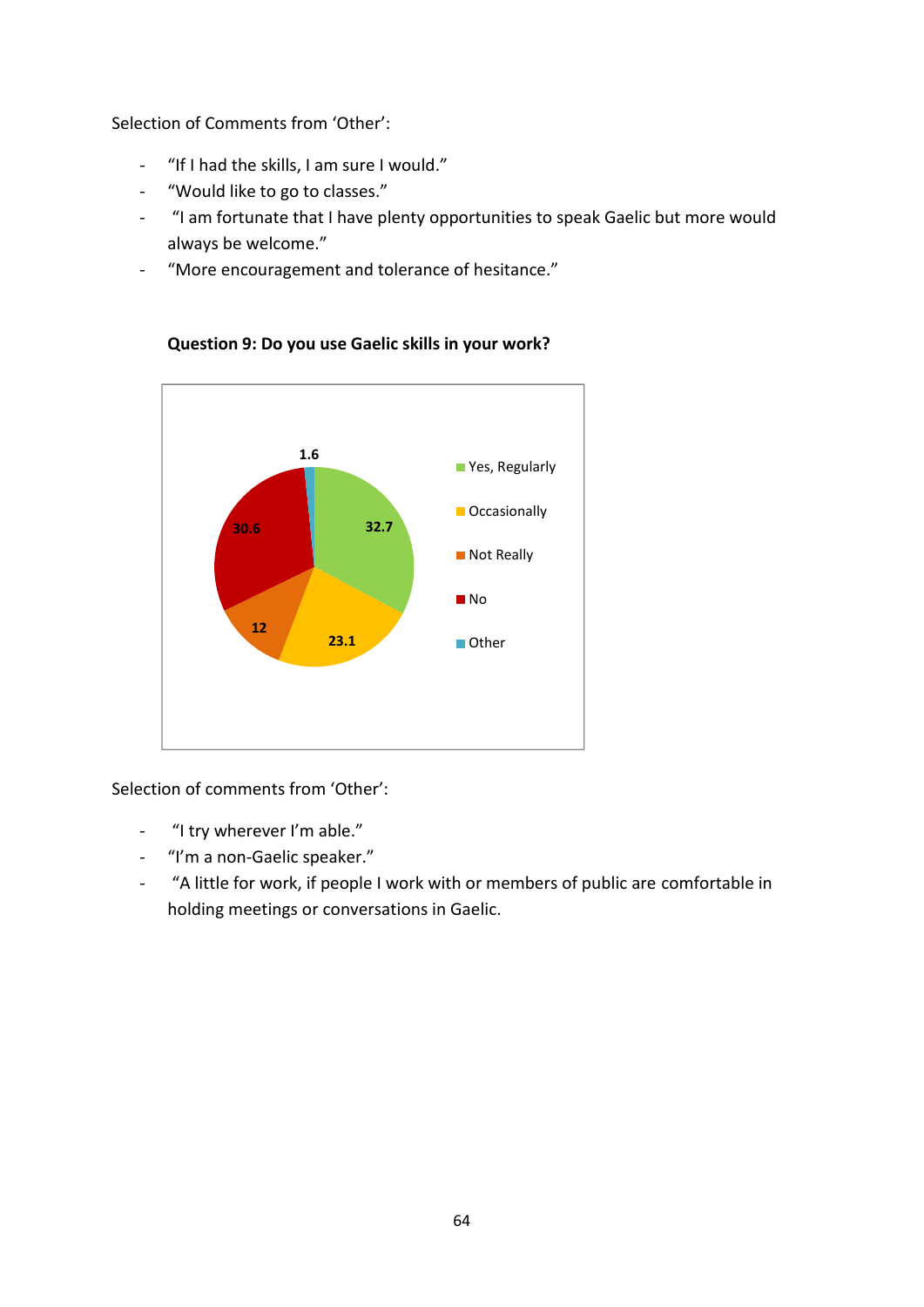**Question 10: If there was a digital app or online course to learn Gaelic, would you use it?**



Selection of comments from 'Other':

- "I currently use the Gaelic4Parents and e-Stòras websites."
- "Only to improve grammar and spelling."
- "Not enough time already doing several hours overtime."
- "Possibly ... if it was also fun."
- "Though I am a native Gaelic speaker I would like to upskill my reading and writing in Gaelic, so something that would help me improve in that area would be good."
- "Yes, but I would also like to access Gaelic classes or immersion opportunities to improve my limited Gaelic."

#### Summary and Conclusions

- A much higher number of staff and Members (42%) completed this survey in comparison to the 2012 survey, allowing for a more detailed and representative picture of the use of, and attitudes to, Gaelic, in Comhairle nan Eilean Siar;
- There is a high degree of Gaelic fluency amongst staff and Members, with 42.2% of those taking part in the survey saying that they were "fully fluent". This compares very favourably with the equivalent figure in 2012 of 31.4%;
- Gaelic literacy amongst staff and Members remains at virtually the same level in 2017 as in 2012, with figures of 27.2% and 27.6%, respectively;